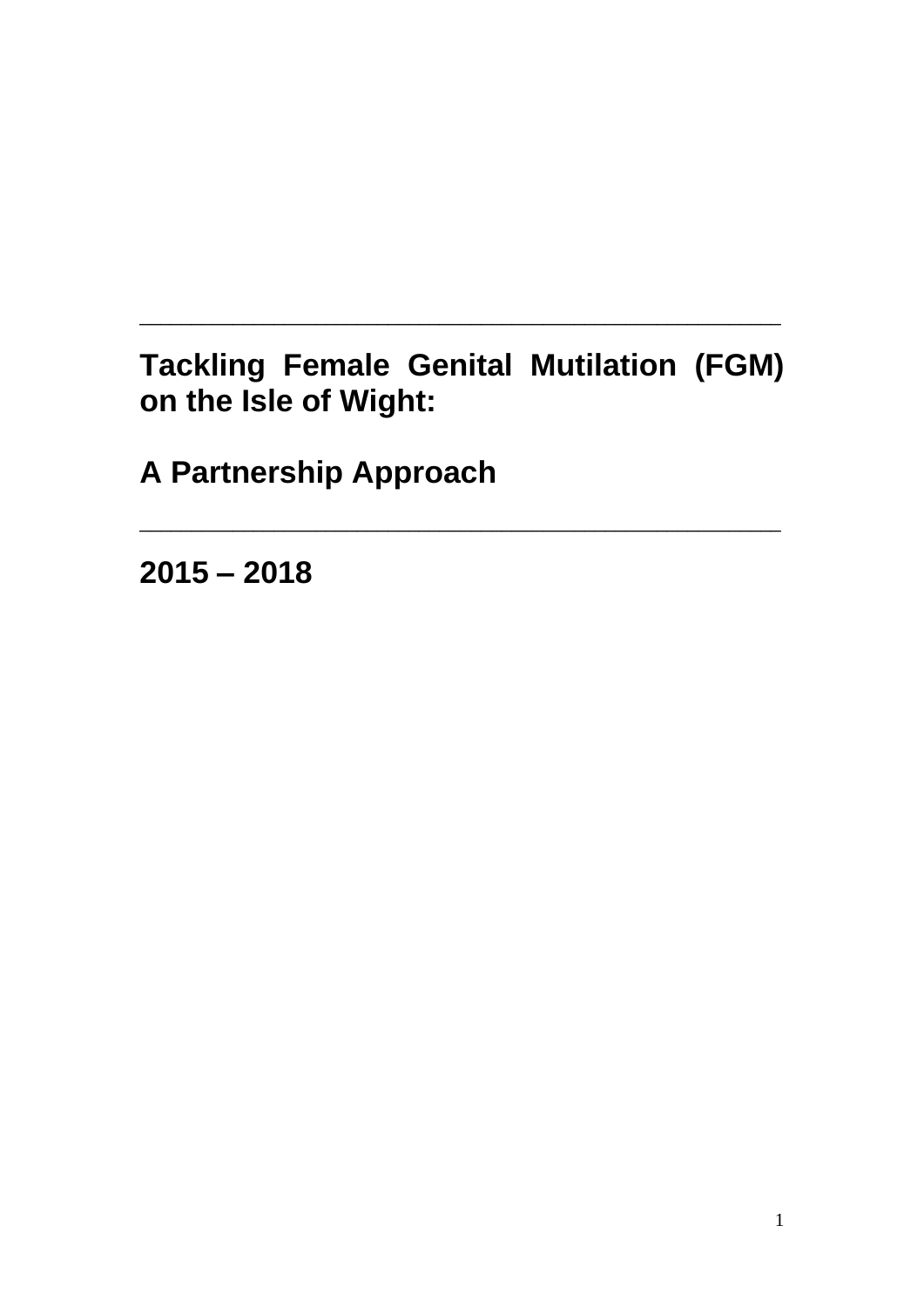| Title:                                             | [Tackling Female Genital Mutilation (FGM) on the<br>Isle of Wight: A Partnership Approach ]                                                                        |
|----------------------------------------------------|--------------------------------------------------------------------------------------------------------------------------------------------------------------------|
| <b>Status:</b>                                     | [Final Version]                                                                                                                                                    |
| Current<br><b>Version:</b>                         | [Final Version]                                                                                                                                                    |
| Author:                                            | [Gilles Bergeron, [Public Health Senior Practitioner]<br>[Public Health], [Communities and Wellbeing]<br>→ [gilles.bergeron@iow.gov.uk]<br>☎ (01983) 821000 [6139] |
| <b>Sponsor:</b>                                    | [LSCB / ASCB]                                                                                                                                                      |
| <b>Consultation:</b>                               | [CONSULTATION]                                                                                                                                                     |
| <b>Approved by:</b><br><b>Approval</b><br>Date:    | [APPROVED BY]<br>[APPROVED DATE]                                                                                                                                   |
| <b>Review</b><br>Frequency:<br><b>Next Review:</b> | [REVIEW<br><b>FREQUENCY</b><br><b>INEXT REVIEWI</b>                                                                                                                |

| <b>Version History</b> |                         |                                                                         |
|------------------------|-------------------------|-------------------------------------------------------------------------|
| <b>Version</b>         | <b>Date</b>             | <b>Description</b>                                                      |
| 01                     | 12 June 2015            | First draft of the strategy<br>deadline<br>for<br>comments 17 July 2015 |
| 02                     | 03 August 2015          | Second draft of the strategy deadline for<br>comments 17 August 2015    |
| 03                     | September<br>28<br>2015 | Third draft ready for circulation                                       |
| 04                     | November<br>01<br>2015  | Final version                                                           |
|                        |                         |                                                                         |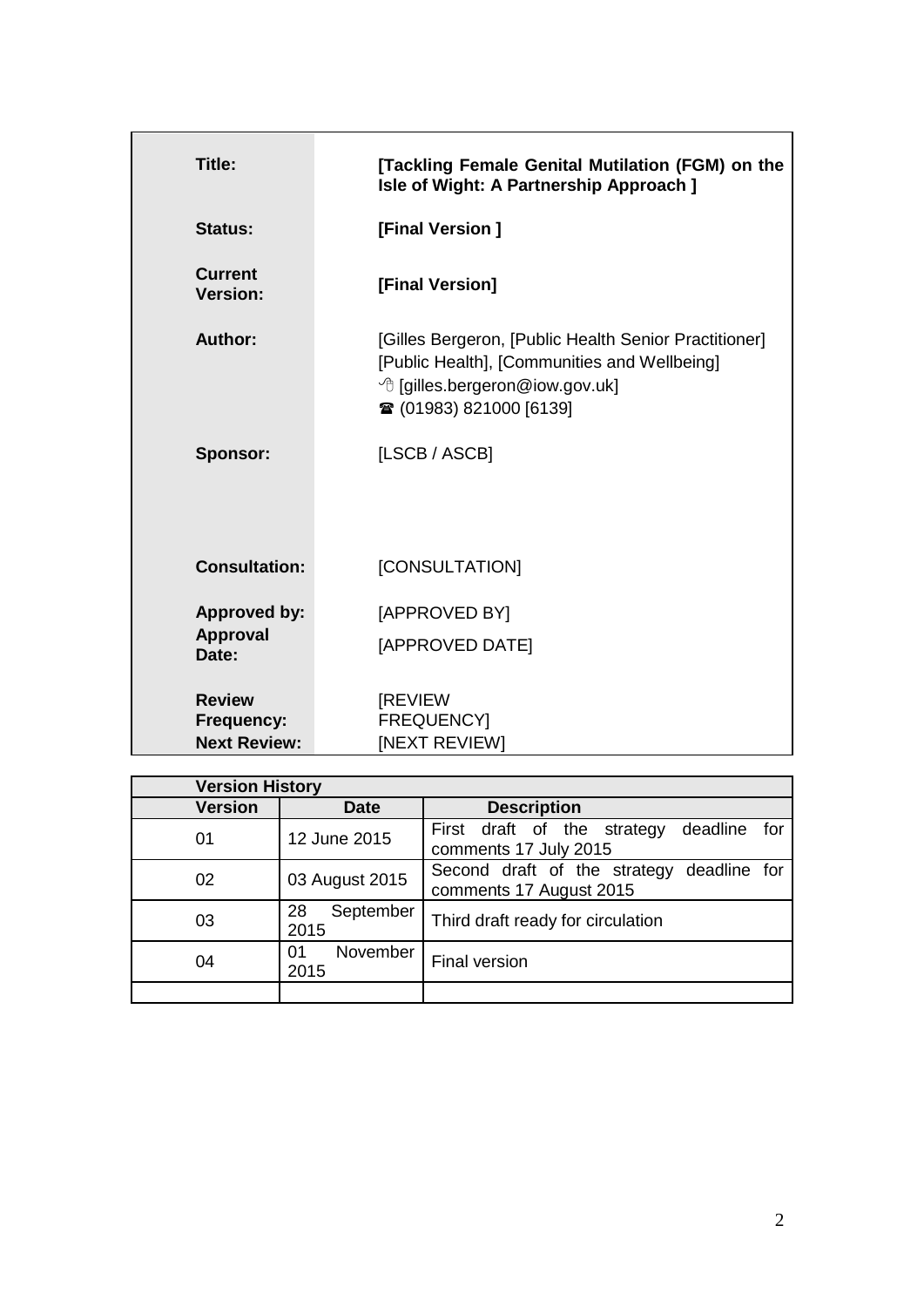# **Table of content**

| <b>Glossary of terms and acronyms</b>                                                                                                                                                                                                                                                                                                                                                                                                                                                                                                                                                                                                                                                               | 4                                                              |
|-----------------------------------------------------------------------------------------------------------------------------------------------------------------------------------------------------------------------------------------------------------------------------------------------------------------------------------------------------------------------------------------------------------------------------------------------------------------------------------------------------------------------------------------------------------------------------------------------------------------------------------------------------------------------------------------------------|----------------------------------------------------------------|
| <b>FGM Key facts</b>                                                                                                                                                                                                                                                                                                                                                                                                                                                                                                                                                                                                                                                                                | 5                                                              |
| 1. Introduction                                                                                                                                                                                                                                                                                                                                                                                                                                                                                                                                                                                                                                                                                     | 7                                                              |
| Aims and objectives<br><b>Recommendations</b><br>What is FGM?<br><b>FGM Types</b><br><b>Consequences of FGM</b>                                                                                                                                                                                                                                                                                                                                                                                                                                                                                                                                                                                     | 7<br>7<br>8<br>8<br>9                                          |
| 2. Prevalence, context and legislation                                                                                                                                                                                                                                                                                                                                                                                                                                                                                                                                                                                                                                                              | 9                                                              |
| <b>National Policy Context</b><br>Legislation on FGM<br>Who is at risk?<br><b>International Context</b><br><b>National Context</b><br><b>Local Context</b>                                                                                                                                                                                                                                                                                                                                                                                                                                                                                                                                          | 10<br>10<br>12<br>12<br>13<br>13                               |
| 3. Identification and interventions                                                                                                                                                                                                                                                                                                                                                                                                                                                                                                                                                                                                                                                                 | 15                                                             |
| Where a child is suspected to be at risk of FGM<br>Where a child or a woman has been abused through FGM<br>Where a prospective mother has undergone FGM                                                                                                                                                                                                                                                                                                                                                                                                                                                                                                                                             | 16<br>17<br>17                                                 |
| 4. Data reporting and information management                                                                                                                                                                                                                                                                                                                                                                                                                                                                                                                                                                                                                                                        | 18                                                             |
| <b>FGM</b> dataset<br><b>Information Sharing</b>                                                                                                                                                                                                                                                                                                                                                                                                                                                                                                                                                                                                                                                    | 18<br>19                                                       |
| 5. Factsheets:                                                                                                                                                                                                                                                                                                                                                                                                                                                                                                                                                                                                                                                                                      |                                                                |
| Fact sheet 01: Cultural, religious and social causes of FGM<br>Fact sheet 02: Physical and mental consequences of FGM<br>Fact sheet 03: Statement Opposing Female Genital Mutilation<br>Fact sheet 04: IOW Safeguarding procedure<br>Fact sheet 05: Flowchart - guidance on using risk assessment<br>Fact sheet 06: Warning signs that FGM may be about to take place<br>Fact sheet 07: Guidance in talking about FGM<br>Fact sheet 08: Indication that FGM may have already taken place<br>Fact sheet 09: Appropriate professional responses to FGM<br>Fact sheet 10: Current requirements on NHS staff in reporting FGM<br>Fact sheet 11: Reporting FGM concerns to social services or the police | 21<br>22<br>25<br>26<br>27<br>28<br>29<br>32<br>33<br>36<br>37 |

\_\_\_\_\_\_\_\_\_\_\_\_\_\_\_\_\_\_\_\_\_\_\_\_\_\_\_\_\_\_\_\_\_\_\_\_\_\_\_\_\_\_\_\_\_\_\_\_\_\_\_\_\_\_\_\_\_\_\_\_\_\_\_\_\_\_\_\_\_\_\_\_\_\_\_\_\_\_\_\_\_\_\_\_\_\_\_\_\_\_\_\_\_\_\_\_\_\_\_\_\_\_\_\_\_\_\_\_\_\_\_\_\_\_\_\_\_\_\_\_\_\_\_\_\_\_\_\_\_\_\_\_\_\_\_\_\_\_\_\_\_\_\_\_\_\_\_\_\_\_\_\_\_\_\_\_\_\_\_\_\_\_\_\_\_\_\_\_\_\_\_\_\_\_\_\_\_\_\_\_\_\_\_\_

Fact sheet 12: FGM Enhanced Dataset 38

# **6. Appendices**

Appendix 01: Material available about FGM: Guidance and Guidelines for professionals

Appendix 02: Risk assessment and process chart from the FGM Gold group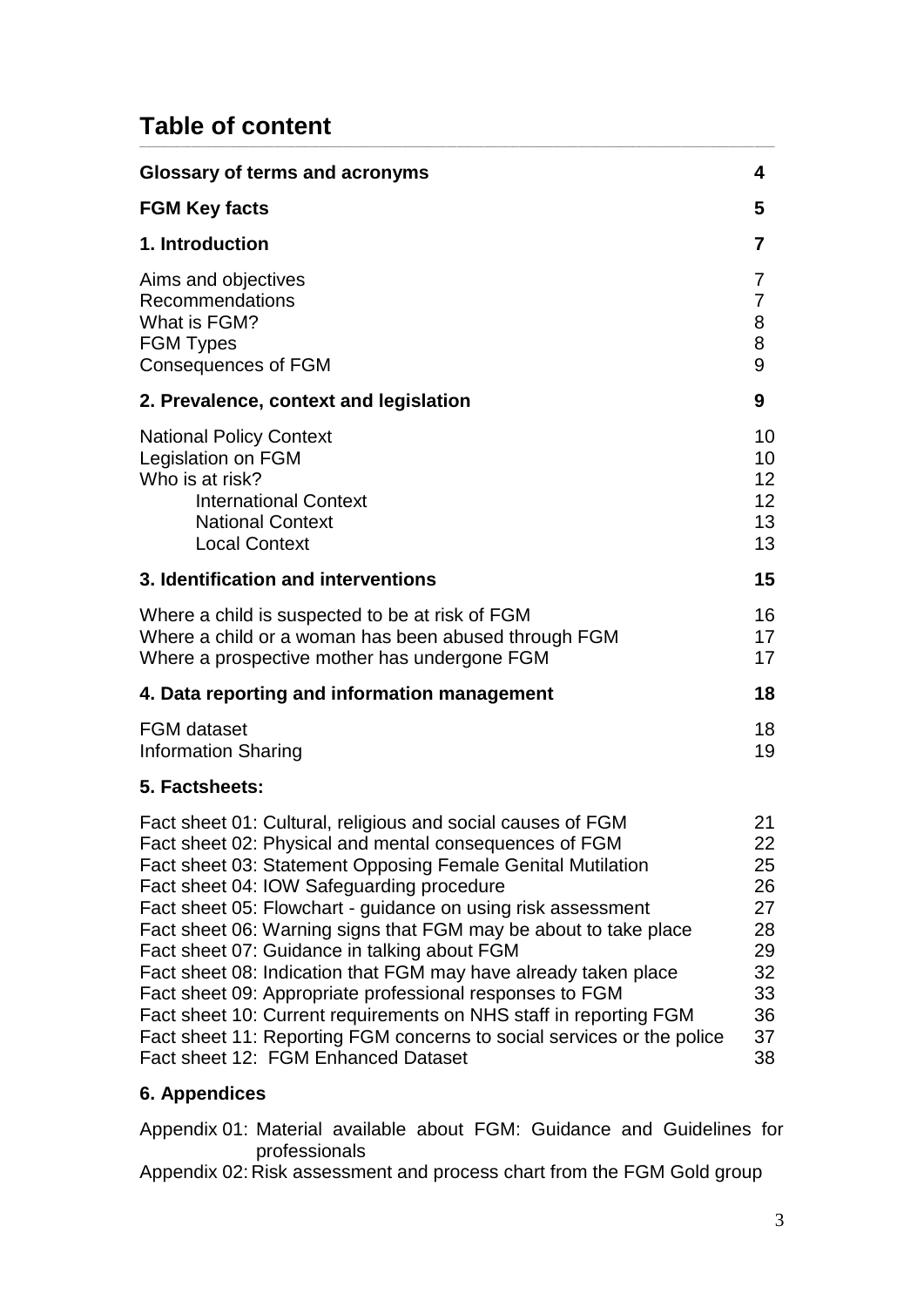#### **Glossary of terms and acronyms**

**CAP:** Clinical Audit Platform

**Defibulation:** De-infibulation is the name for having FGM reversed and opening the entry to the vagina again.

**DH:** Department of Health

**FGM:** Female Genital Mutilation

**GMC:** General Medical Council

**GP:** General Practitioner

**HSCIC:** Health and Social Care Information Centre

**Infibulation:** Infibulation is derived from the name given to the Roman practice of fastening a 'fibular' or 'clasp' through the large lips of a female genitalia (usually within marriage) in order to prevent illicit sexual intercourse.

**IOW:** Isle of Wight

**LSAB:** Local Adult Safeguarding Board

**LSCB:** Local Safeguarding Children Board

**MASH:** Multi Agency Safeguarding Hub

**NSPCC:** National Society for the Prevention of Cruelty to Children

**NHS:** National Health Service

**PCHR:** Personal Child Health Record

**PH:** Public Health

**Reinfibulation** Re-infibulation is the term used when women seek to be restored to their previous state usually following child birth.

**UNICEF:** United Nations Children's Fund

**WHO:** World Health Organisation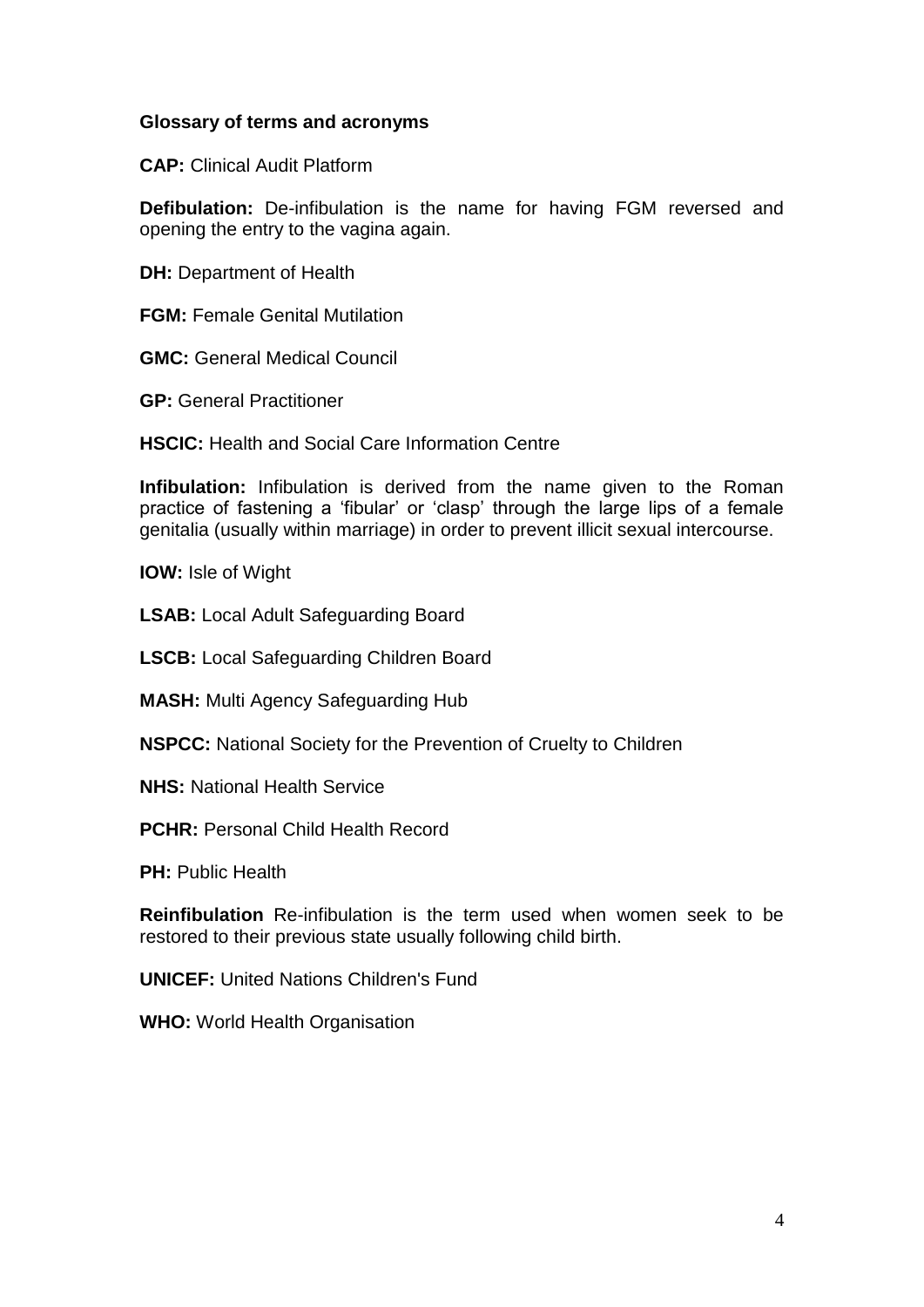FGM is child abuse and a form of violence against women and girls, and therefore should be dealt with as part of existing child and adult safeguarding/protection structures, policies and procedures.

The practice is illegal in the UK and it is also illegal to take a British national or permanent resident abroad for the practice of FGM or to help someone trying to do this.

## **What is FGM?**

Female genital mutilation comprises all procedures that involve partial or total removal of the external female genitalia, or other injury to the female genital organs for non-medical reasons.

## **Local context**

In the 2011 census there were 262 residents on the Isle of Wight who were born in countries of high FGM prevalence. There is no breakdown by age or gender available.

There have been no reported cases of FGM on the Isle of Wight since records began. It is important to note that the probability of FGM occurring on the Isle of Wight is still present in light of the demographics.

## **Where a child is suspected to be at risk of FGM**

Under section 47 of the Children Act 1989, anyone who has information that a child is potentially or actually at risk of significant harm is required to inform social care or the police.

**If you are worried about a child or young person, please contact:**

**Isle of Wight Children's Services: 0300 300 0117 (24 hours).**

**You do not need to know everything about the child, young person or what is happening before calling.**

**IN AN EMERGENCY CONTACT THE POLICE BY DIALING 999**

## **Where a child or a woman has been abused through FGM**

In cases of FGM abuse in women it is important to note that, as with domestic violence and rape, if an adult woman has had FGM and this is identified through the delivery of NHS healthcare, the patient's right to patient confidentiality MUST be respected if they do not wish any action to be taken.

Criminal investigations into the perpetrators, including those who carry out the procedure, can be considered to prosecute those breaking the law and to protect others from harm.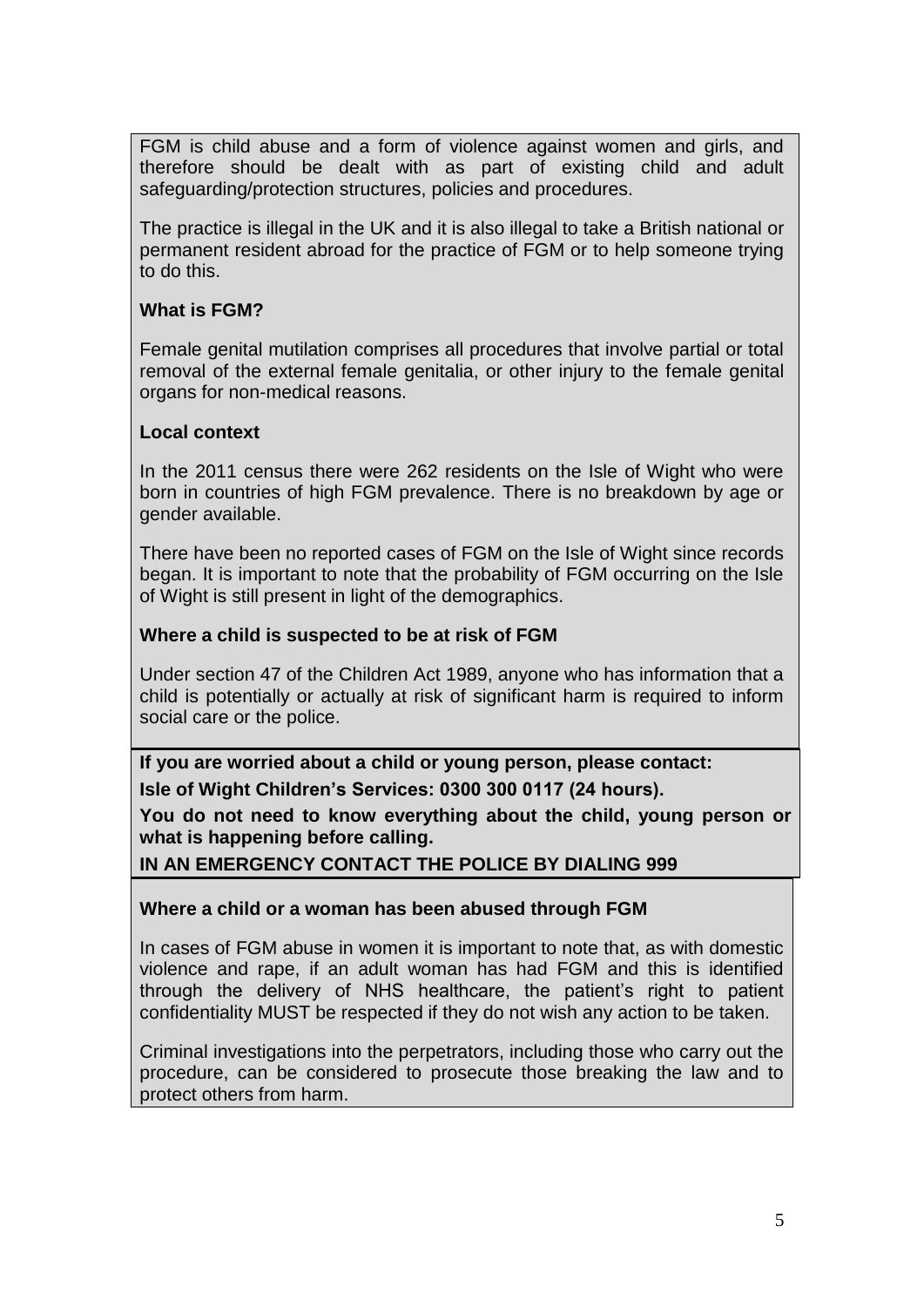# **1. INTRODUCTION**

This strategy rests on two fundamental premises.

- Female Genital Mutilation (FGM) is a form of violence against women and girls $^1$ .
- The practice is illegal in the UK and it is also illegal to take a British national or permanent resident abroad for FGM or to help someone trying to do this. $2$

This strategy was developed to define a coordinated and effective set of responses to the threat of FGM between strategic organisations and front line professionals across the Isle of Wight.

As such this document was jointly developed by Public Health, the Local Safeguarding Children Board (LSCB), Local Adult Safeguarding Board (LSAB) and the Domestic Abuse Forum.

All Boards are encouraged to raise awareness of FGM and share this strategy with the services they commission.

In addition to providing a strategic framework, this document offers a practical, evidence based set of recommendations to address the many issues relating to FGM in order to prevent and tackle the damage such practice can cause on the health, wellbeing and quality of life of some of our residents.

A series of fact sheets have been included at the end of the document to act as a quick guide to key FGM issues and signpost agencies and individuals to local, national and international resources.

Whilst this strategy is intended to be fully reviewed every three years, members of the LSCB, LSAB and Public Health will be responsible to ensure the document remains current and the fact sheets up to date.

Should you spot any inaccuracy, gap or out of date information please contact [publichealth@iow.gov.uk](mailto:publichealth@iow.gov.uk)

1

<sup>1</sup>Source: Together we can End Violence Against Women and Girls: A Strategy (2009) Accessed on 1 May 2015 Via: [www.webarchive.nationalarchives.gov.uk/20100419081706/http:/homeoffice.gov.uk/documents/vawg-strategy-](http://www.webarchive.nationalarchives.gov.uk/20100419081706/http:/homeoffice.gov.uk/documents/vawg-strategy-2009/index.html)

<sup>&</sup>lt;u>[2009/index.html](http://www.webarchive.nationalarchives.gov.uk/20100419081706/http:/homeoffice.gov.uk/documents/vawg-strategy-2009/index.html)</u><br><sup>2</sup> FGM Factsheet accessed on 5 May 2015 via: <u>https://www.gov.uk/female-genital-mutilation</u>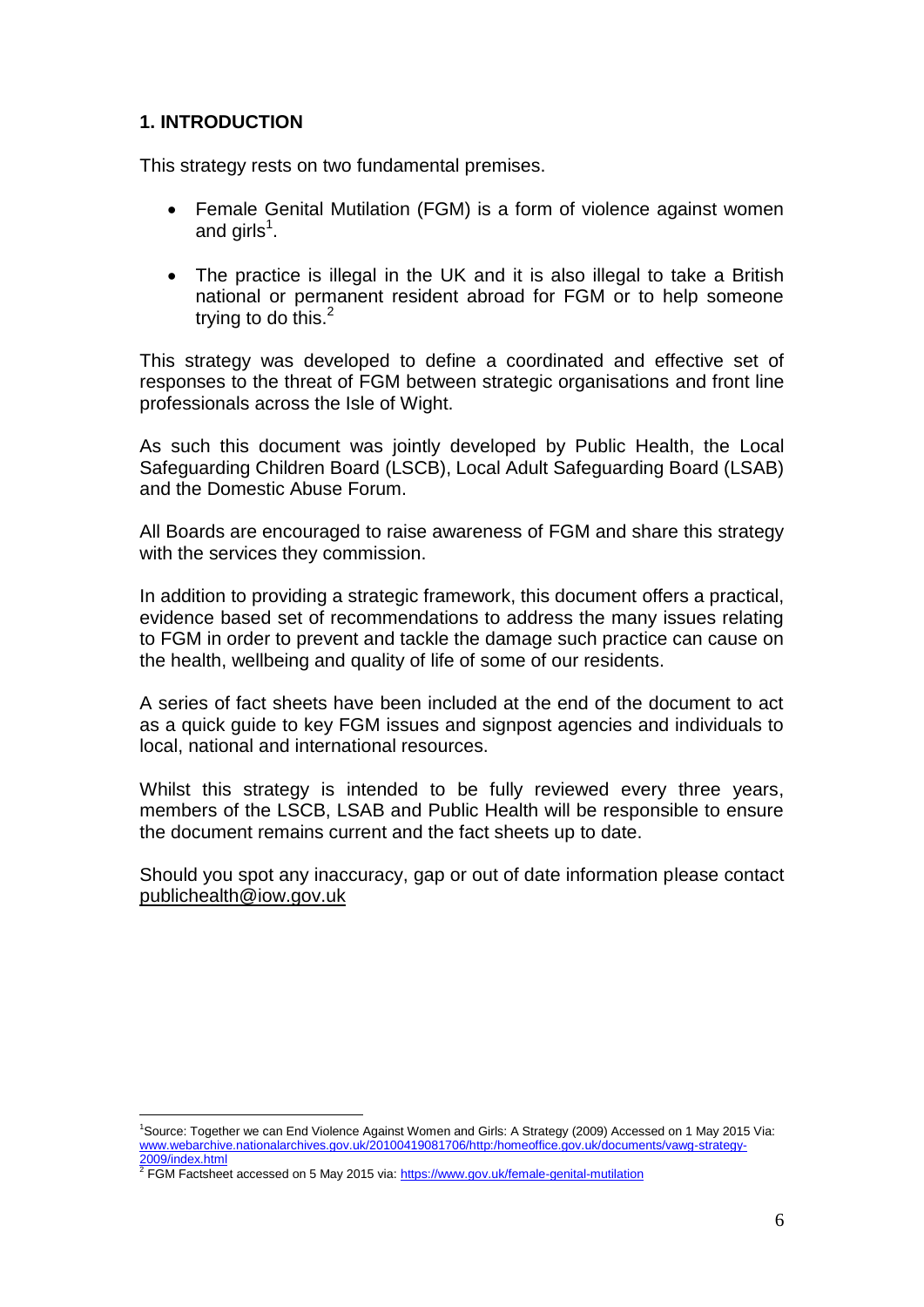## **Aims and objectives**

Local partners agree on the following principles:

- The safety and welfare of children and vulnerable women is paramount
- Professionals and volunteers from all agencies have a statutory responsibility to safeguard children from being abused through FGM.

As such the aim of this strategy is to eliminate the risk of girls and women experiencing FGM on the Isle of Wight. In order to achieve this, the objectives of this strategy are:

- To strengthen the Isle of Wight's response in line with current guidance, policy and good practice
- To adapt, rather than duplicate, existing guidance, policies or procedures to tackle FGM.
- To improve the safeguarding duty of all relevant agencies with regards to girls and women at risk of and already affected by FGM.

#### **Strategic Recommendations**

Partners agreed the following recommendations to achieve the aims and objectives of this strategy:

- 1. To oversee the delivery of the strategy through the Isle of Wight Safeguarding Adult Board and Safeguarding Children Board
- 2. To monitor the evolution of the FGM agenda at a national level and translate into a co-ordinated, appropriate local response

To continue working with regional and national agencies to ensure consistency in approach

To learn from the experience of areas implementing "good practice" programmes on FGM

To work with local partners in developing, implementing and monitoring the effectiveness of the local response

3. To effectively address FGM related issues at all levels of universal and targeted services

To ensure commissioners, managers and front line professional have the necessary knowledge, skills and resources to identify and appropriately manage suspected and actual cases of FGM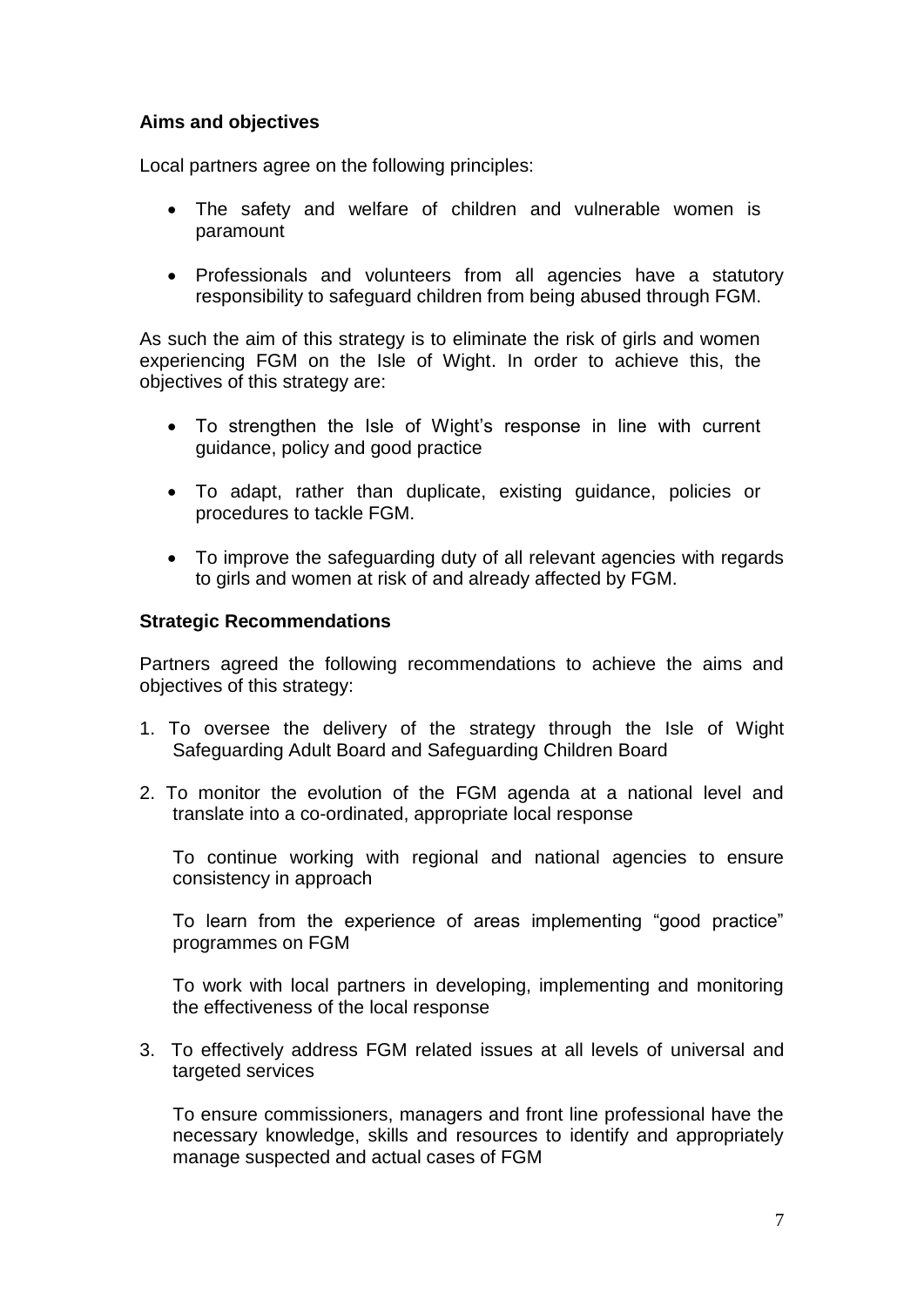To clearly set out responsibilities and accountability for all professionals in managing FGM

4. To empower communities to take action to prevent FGM by raising awareness of FGM across the island as appropriate

To maximise opportunities for individuals to seek help on the Island.

5. To describe effective arrangements for data recording, analysis and sharing among partners

To Monitoring progress on reducing the risk of FGM in the population

## **What is FGM?**<sup>3</sup>

FGM comprises all procedures that involve partial or total removal of the external female genitalia, or other injury to the female genital organs for non-medical reasons.

The practice is mostly carried out by traditional circumcisers, who often play other central roles in communities, such as attending childbirth. However, more than 18% of all FGM is performed by health care providers, and the trend towards medicalisation is increasing.

FGM is recognised internationally as a violation of the human rights of girls and women. It reflects deep-rooted inequality between the sexes, and constitutes an extreme form of discrimination against women. It is nearly always carried out on minors and is a violation of the rights of children. The practice also violates a person's rights to health, security and physical integrity, the right to be free from torture and cruel, inhuman or degrading treatment and the right to life when the procedure results in death.

See Fact sheet 01 for more information about the cultural, religious and social causes of FGM.

## **FGM Types**

FGM is classified into four major types:

- Type 1: *Clitoridectomy:* partial or total removal of the clitoris (a small, sensitive and erectile part of the female genitals) and, in very rare cases, only the prepuce (the fold of skin surrounding the clitoris).
- Type 2: *Excision*: partial or total removal of the clitoris and the labia minora, with or without excision of the labia majora (the labia are "the lips" that surround the vagina).

 3 Information in this section was adapted from: FGM Fact sheet N°241 Updated February 2014; WHO accessed on 1 may 2015 via<http://www.who.int/mediacentre/factsheets/fs241/en/>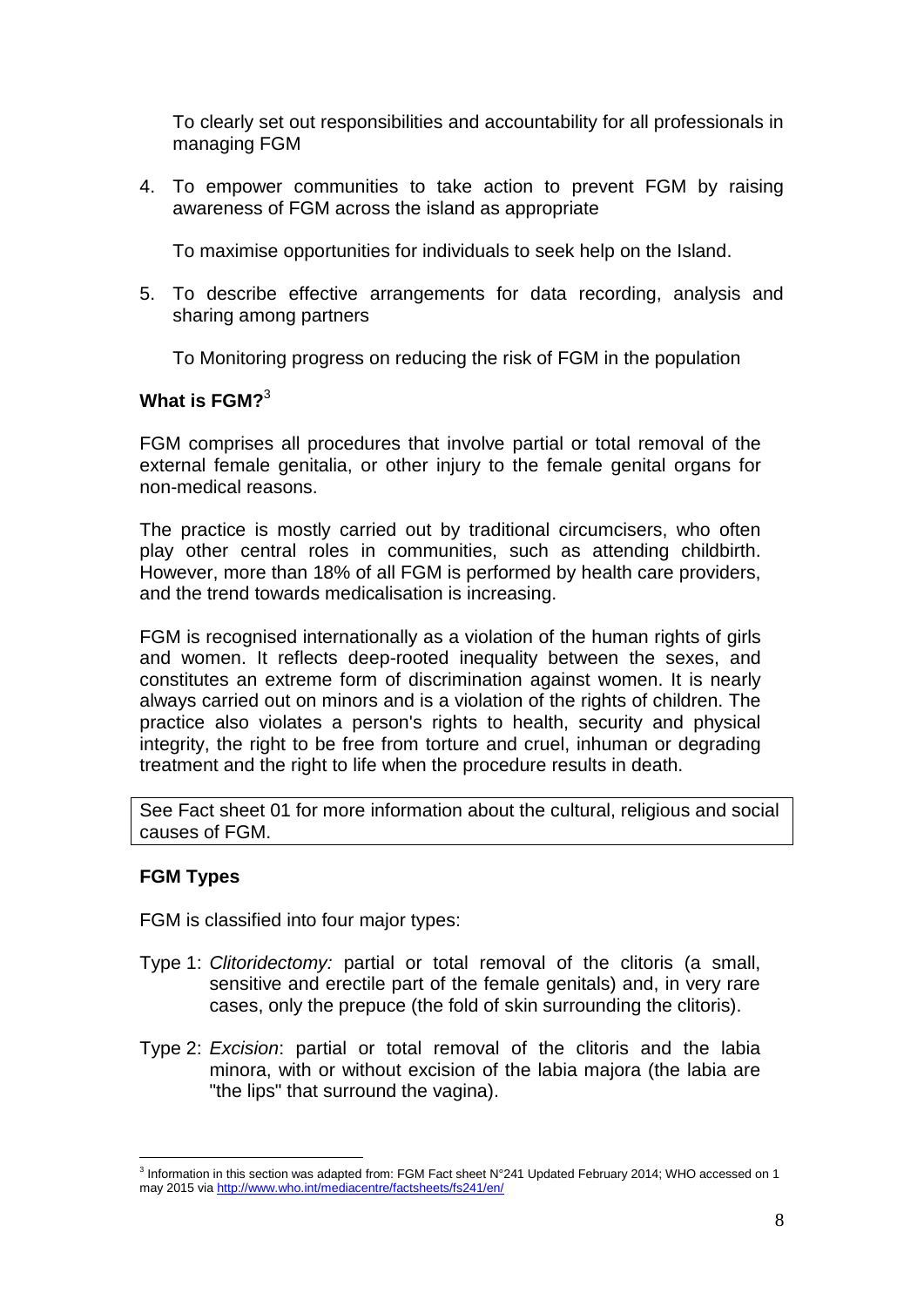- Type 3: *Infibulation*: narrowing of the vaginal opening through the creation of a covering seal. The seal is formed by cutting and repositioning the inner, or outer, labia, with or without removal of the clitoris.
- Type 4: All other harmful procedures to the female genitalia for nonmedical purposes, e.g. pricking, piercing, incising, scraping and cauterizing the genital area.

## **Consequences of FGM<sup>4</sup>**

The impact of FGM is devastating and hugely detrimental to the physical, mental and social wellbeing of the women at risk or survivors of FGM.

Immediate physical complications can include severe pain, shock, haemorrhage (bleeding), tetanus or sepsis (bacterial infection), urine retention, open sores in the genital region and injury to nearby genital tissue.

Long-term consequences can include recurrent bladder and urinary tract infections, cysts, infertility, an increased risk of childbirth complications and new-born deaths, the need for later surgeries.

Immediate and long term mental health consequences are also frequent and can include Post Traumatic Stress Disorder, Affective Mood Disorder, Anxiety Disorders and depression.

See fact sheet 02 for more information on the physical and mental consequences of FGM.

# **2. PREVALENCE, CONTEXT AND LEGISLATION**

Since 1997, great efforts have been made to counteract FGM, through research, work within communities, and changes in public policy. Progress at both international and local levels includes:

- wider international involvement to stop FGM
- international monitoring bodies and resolutions that condemn the practice
- revised legal frameworks and growing political support to end FGM (this includes a law against FGM in 24 African countries, and in several states in two other countries, as well as 12 industrialized countries with migrant populations from FGM practicing countries)
- in most countries, the prevalence of FGM has decreased, and an increasing number of women and men in practising communities support ending its practice.

<sup>1</sup> <sup>4</sup> Source: Female Genital Mutilation, NHS Choices, 2014 Accessed on 1May 2015 via: <http://www.nhs.uk/Conditions/female-genital-mutilation/Pages/Introduction.aspx>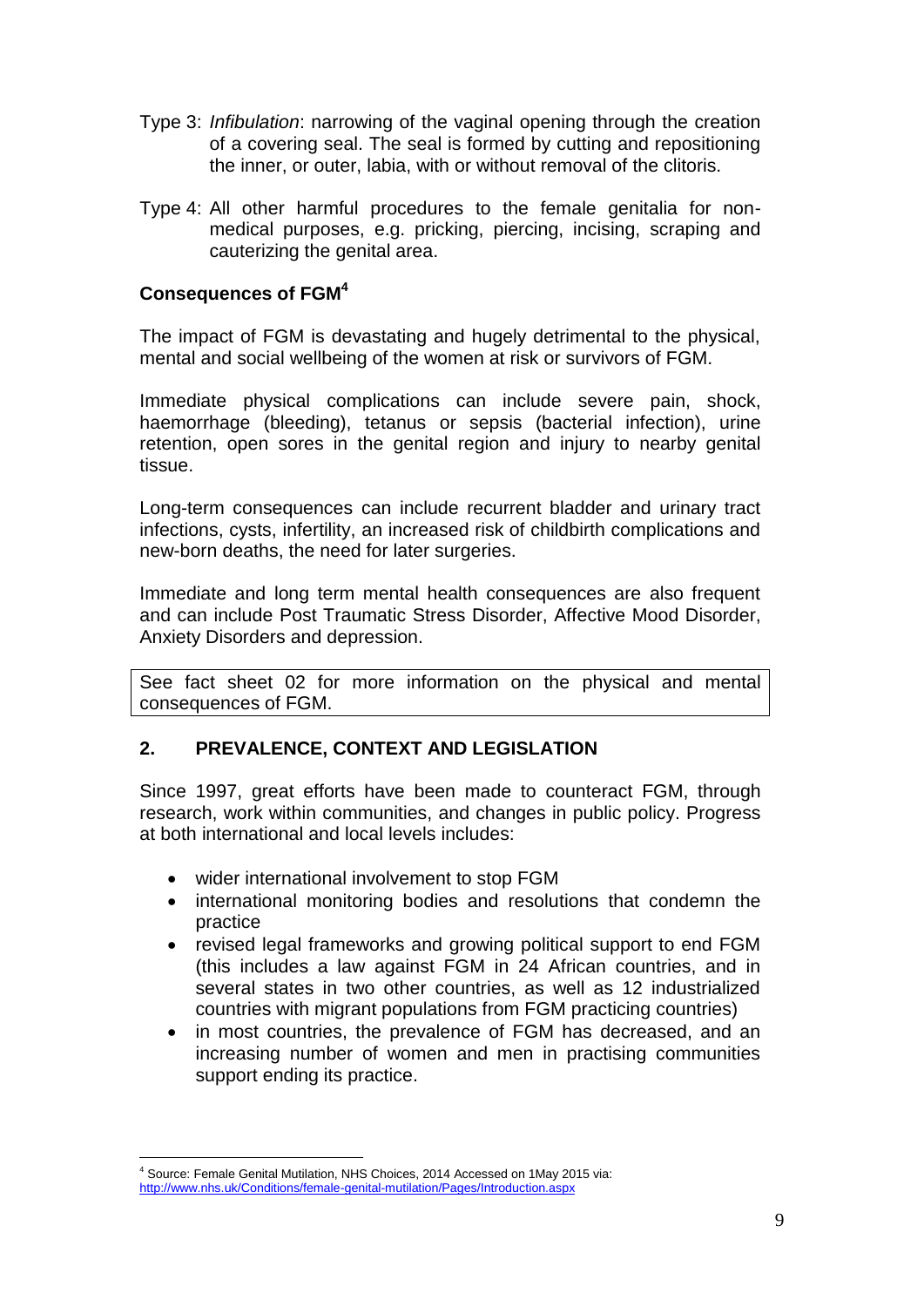Research shows that, if practicing communities themselves decide to abandon FGM, the practice can be eliminated very rapidly<sup>5</sup>.

See fact sheet 03 for Statement Opposing Female Genital Mutilation

## **National policy context**

In the UK FGM is addressed through the following key national policies:

- Working Together to Safeguard Children (2013)
- Multi-Agency Practice Guidelines: Female Genital Mutilation (2011)
- Royal College of Nursing Female genital mutilation (2006)
- Safeguarding Children and Young People: A Toolkit for General Practice (2011)
- Female Genital Mutilation and its Management (2009)
- Female Genital Mutilation: Caring for patients and safeguarding children (2011)
- Protecting Children and young people: the responsibilities of all doctors (2012)

## **Legislation on FGM<sup>6</sup>**

Prohibition of Female Circumcision Act 1985

Female Genital Mutilation (FGM) has been a specific criminal offence since 1985, with the introduction of the Prohibition of Female Circumcision Act 1985. However a 'loophole' was identified in the legislation, in that taking girls who were settled in the UK abroad for FGM was not a criminal offence. It is this 'loophole' that the Female Genital Mutilation Act 2003 intended to close.

Female Genital Mutilation Act 2003

The Act was brought into force on 3 March 2004 by the Female Genital Mutilation Act 2003 (Commencement) Order 2004. The provisions of the Act only apply to offences committed on or after the date of commencement.

For offences committed before 3 March 2004 the Prohibition of Female Circumcision 1985, as re-enacted in the Female Genital Mutilation Act 2003 ("The Act"), continues to apply.

The Act affirms that it is illegal for FGM to be performed, and that it is also an offence for UK nationals or permanent UK residents to carry out, or aid, abet, counsel or procure the carrying out of FGM abroad on a UK national or permanent UK resident, even in countries where the practice is legal.

<u>s</u><br>bid 3

<sup>&</sup>lt;sup>6</sup>Source: FGM Legal Guidance; Crown Prosecution Service, Accessed on 29/05/2015 via: [http://www.cps.gov.uk/legal/d\\_to\\_g/female\\_genital\\_mutilation/#a01](http://www.cps.gov.uk/legal/d_to_g/female_genital_mutilation/#a01)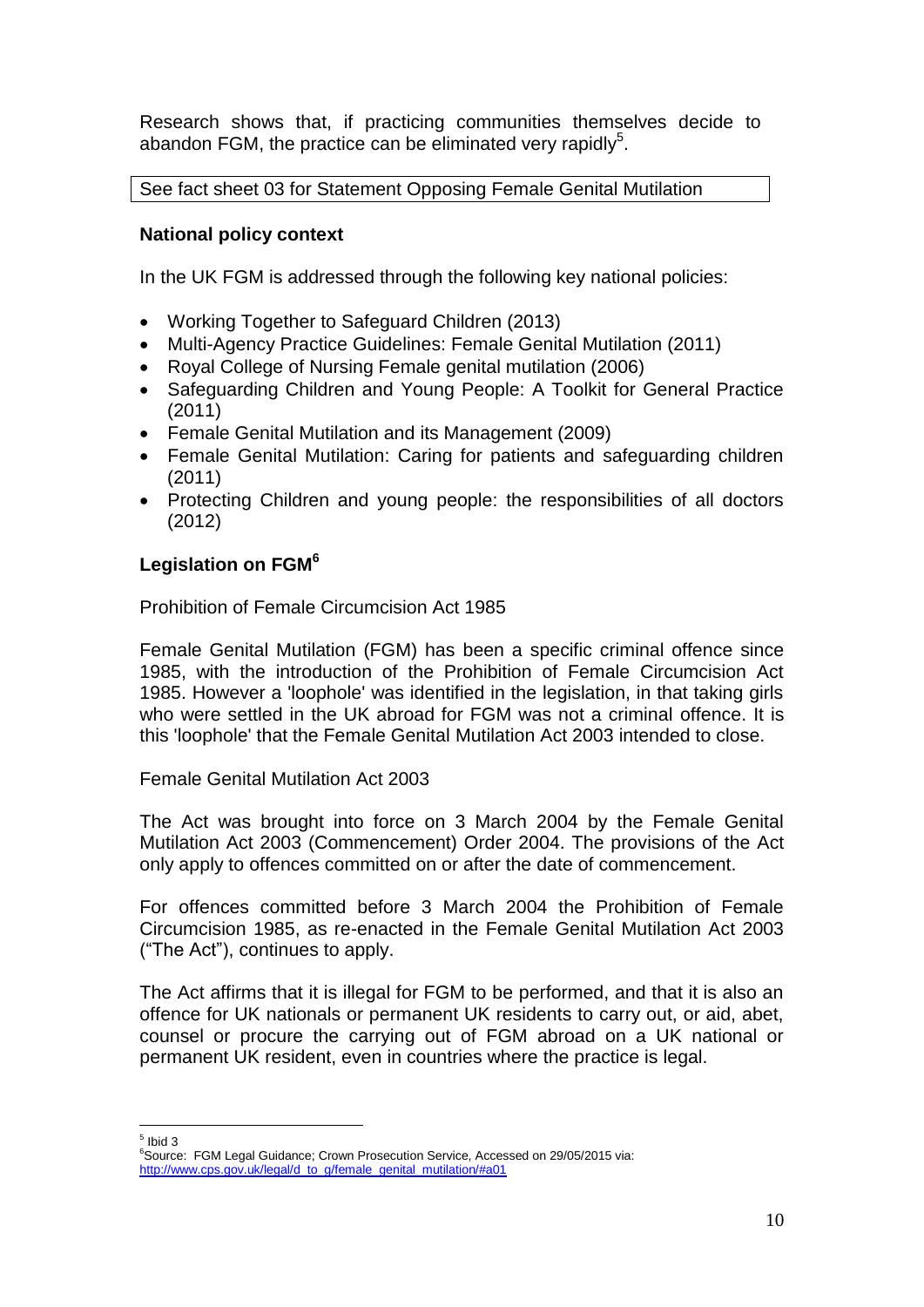# **Offence of FGM<sup>7</sup>**

The Act refers to "girls", though it also applies to women. The Act contains the following offences, including an offence of performing the act of FGM on a UK national or permanent UK resident overseas. The offences are:

Section 1 - it is a criminal offence to excise, infibulate, or otherwise mutilate the whole or any part of a girl's labia majora, labia minora or clitoris;

Section 2 - a person is guilty of an offence if he aids, abets, counsels or procures a girl to excise, infibulate or otherwise mutilate the whole or any part of her own labia majora, labia minora or clitoris;

Section 3 - it is an offence for a person to aid, abets, counsel or procures the performance outside the UK of a relevant FGM operation;

Section 4 - extends the offences outlined in sections 1-3 to any act done outside the UK by a UK national or permanent UK resident, and where an offence is committed outside the UK, even in countries where the practice is legal, treats the offence as having been committed anywhere in England, Wales or Northern Ireland.

## **Defence**

No offence is committed by a registered medical practitioner who performs a surgical operation necessary for a girl's physical or mental health. Nor is an offence committed by a registered midwife or a person undergoing a course of training with a view to becoming a registered medical practitioner or registered midwife, but only if the operation is on a girl who is in any stage of labour, or has just given birth, and is for purposes connected with the labour or birth 8.

This applies if the surgical operation is carried out in the UK or outside the UK, by persons exercising functions corresponding to those of a UK approved person.

Since the 2003 FGM Act female genital piercing has been considered Type 4 mutilation and as such illegal. The 2003 Act allows for prosecution where piercing salon or parlours are used as venues to legitimise FGM. Additionally, the law does not require consent for an offence of FGM to be committed so there is no relevance to "consensual piercing"<sup>9</sup>.

It does not follow that a vaginal piercing will automatically lead to a prosecution. The issue of consent and self-election for clitoris piercing will pose a challenge when determining whether it is in the public interest to prosecute such a case in accordance with the Code for Crown Prosecutors $^{10}$ .

<sup>&</sup>lt;u>.</u>  $<sup>7</sup>$  Ibid 6</sup>

<sup>8</sup> Crown Prosecution Service (CPS), Female Genital Mutilation Legal Guidance Accessed on 11/06/2015 via: [http://www.cps.gov.uk/legal/d\\_to\\_g/female\\_genital\\_mutilation/](http://www.cps.gov.uk/legal/d_to_g/female_genital_mutilation/)

Source: Vaginal piercings have always been FGM, Halsburys Law Exchange, (2015), accessed on 24/07/15 via: <http://www.halsburyslawexchange.co.uk/vaginal-piercings-have-always-been-fgm/>

See[: https://www.cps.gov.uk/publications/code\\_for\\_crown\\_prosecutors/decision.html](https://www.cps.gov.uk/publications/code_for_crown_prosecutors/decision.html)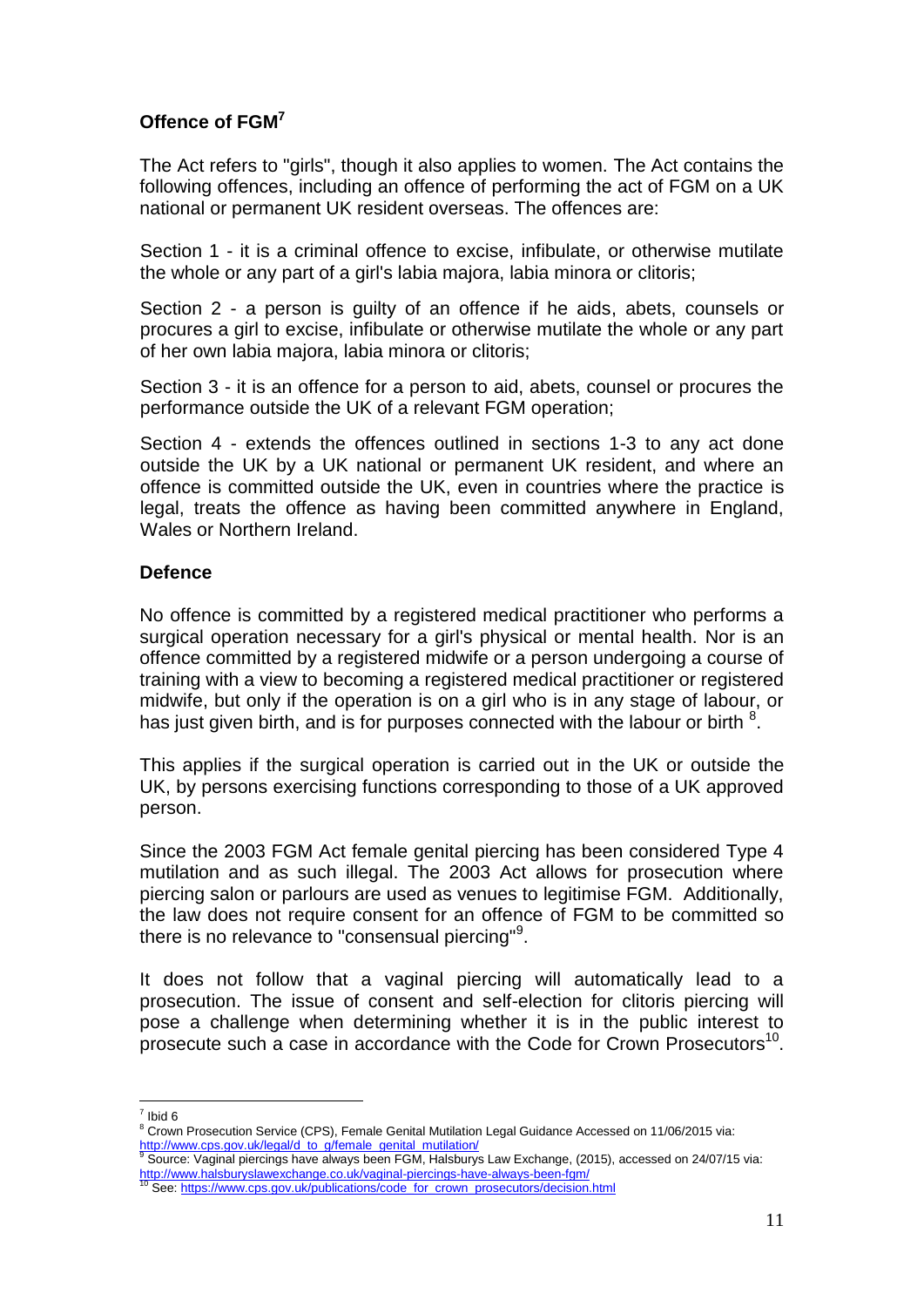In addition to this, as a matter of basic criminal law, a woman may consent to a trivial injury (like vaginal piercing).

#### **Who is at risk?**

#### International context

According to the UNICEF's 2013 Statistical Survey<sup>11</sup>, globally, 100 to 140 million women and girls have undergone FGM, and a further 3 million girls undergo FGM every year in Africa.

Most females affected live in 28 African countries, while some are from parts of the Middle East and Asia, with national FGM prevalence rates varying from as low as 1% to 90% or more<sup>12</sup>.

The highest prevalence rates, of 90% or more, are found in Somalia, Sudan, Djibouti, Egypt, Guinea and Sierra Leone, where little difference in trends in prevalence is found by age group. In the UNICEF Survey, FGM was conducted on girls under 5 years of age in half of the countries surveyed. In the rest of the countries, it was done between the ages of 5 to 14 years.

#### National context

Due to an increase in international migration, the practice has spread to many other countries including the UK and other parts of Europe which host migrants from countries with high FGM prevalence. Consequently some of those affected by FGM may be British citizens born to parents from FGM practising communities or girls resident in the UK who were born in countries that practice FGM and may include immigrants, refugees, asylum seekers, overseas students or the wives of overseas students<sup>13</sup>.

An estimated 103,000 women aged 15-49 with FGM born in practising countries were living in England and Wales in 2011, compared with the estimated 66,000 in 2001. In addition there were an estimated 24,000 women aged 50 and over with FGM born in FGM practising countries and nearly 10,000 girls aged 0-14 born in FGM practising countries who have undergone or are likely to undergo FGM. Combining the figures for the three age groups, an estimated 137,000 women and girls with FGM, born in countries where FGM is practised, were permanently resident in England and Wales in 2011<sup>14</sup>.

The Female Genital Mutilation Prevalence Dataset (ISB 1610<sup>15</sup>) reported a total of 578 girls were treated for female genital mutilation in England in

<sup>1</sup> <sup>11</sup>UNICEF (2013) Statistical Survey Female Genital Mutilation and Cutting Accessed on 11/06/2015 via: <http://data.unicef.org/child-protection/fgmc><br><sup>12</sup> United Matics 2018

<sup>12</sup> United Nations Children's Fund (2013). Female Genital Mutilation/Cutting: A statistical overview and exploration of the dynamics of change. UNICEF, New York Accessed on 11/06/2015 via:

<sup>&</sup>lt;u>[http://www.unicef.org/cbsc/files/UNICEF\\_FGM\\_report\\_July\\_2013\\_Hi\\_res.pdf](http://www.unicef.org/cbsc/files/UNICEF_FGM_report_July_2013_Hi_res.pdf)</u><br><sup>13</sup> Dorkenoo E., Morison L. and Macfarlane A. (2007) cited in Wandsworth FGM Strategy (2014)

<sup>14</sup> Female Genital Mutilation in England and Wales: Updated statistical estimates of the numbers of affected women living in England and Wales and girls at risk Interim report on provisional estimates (2014) Accessed on 29/05/2015 via: <u>http://www.equalitynow.org/sites/default/files/FGM%20EN%20City%20Estimates.pdf</u><br><sup>15</sup> Accessed on 11/06/2015 via:

[http://webarchive.nationalarchives.gov.uk/+/http://www.isb.nhs.uk/library/standard/280](http://webarchive.nationalarchives.gov.uk/+/http:/www.isb.nhs.uk/library/standard/280)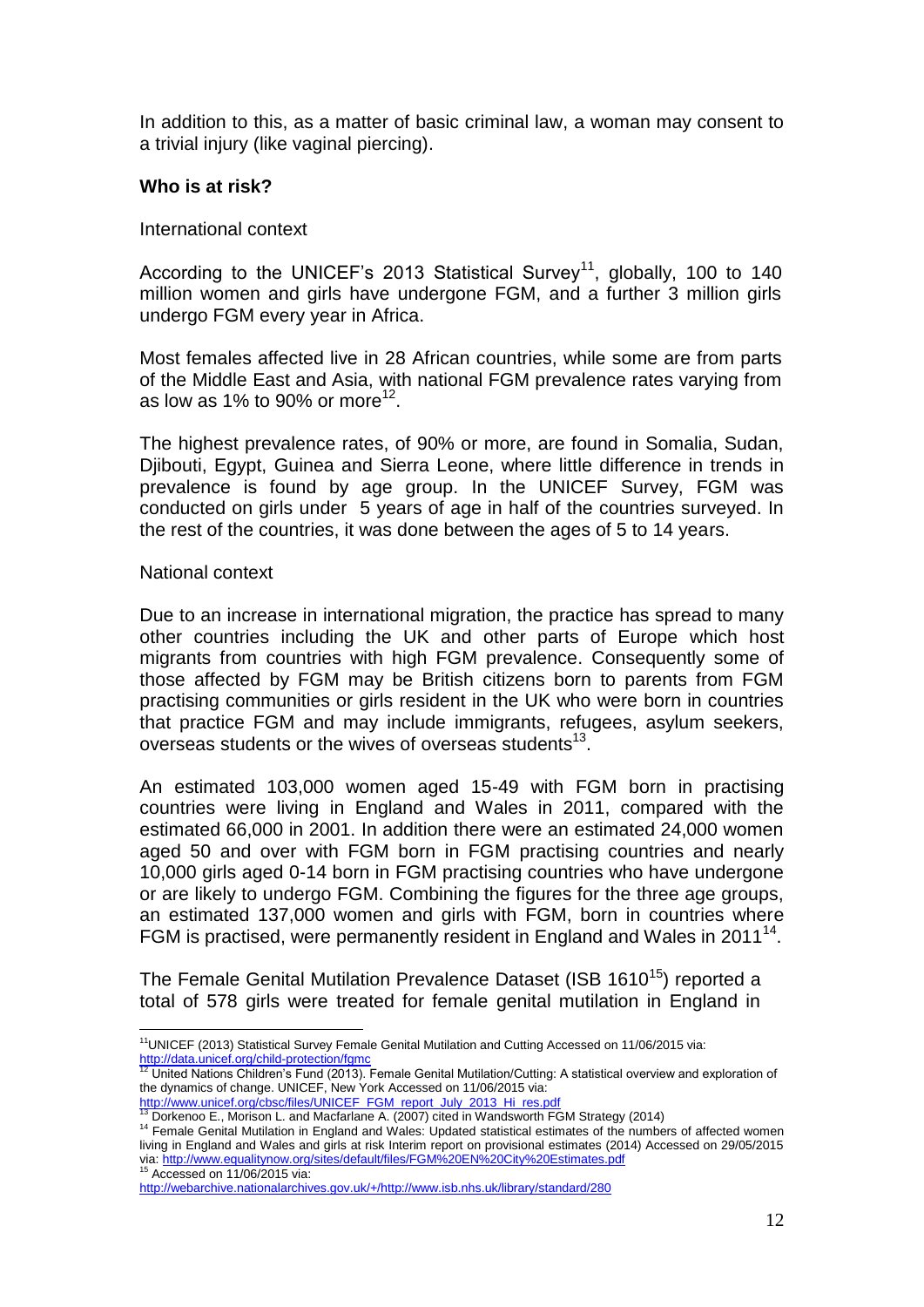March 2015 and the latest figures, from the Health and Social Care Information Centre, bring the total of identified cases to 3,963 since data began to be collected on FGM in September 2014. This represents an average of 566 per month.

#### Local context

In the 2011 census there were 262 residents on the Isle of Wight who were born in countries of high FGM prevalence<sup>16</sup>. There is no breakdown by age and gender available.

There have been no reported cases of FGM on the Isle of Wight since records began. It is important to note that the probability of FGM occurring on the Isle of Wight is still present in light of the demographics.

#### Local guiding principles

Whilst there are differences in the demographic makeup of Portsmouth, Hampshire, Southampton and the Isle of Wight, the four local authorities discussed and agreed the following set of guiding principles to be weaved into the development of an FGM strategy to ensure it is proportionate and adapted to the specific criteria of FGM related issues in each local Authority:

There is a risk of stigmatising whole communities. This could be counterproductive and scare women away from services. For example whilst there is a recognised prevalence of FGM in Somalia the picture varies greatly across the country with villages often only a few miles apart practising or not practising FGM.

Professionals will need to understand the difference between originating from a country and being part of a specific community within that country which practices FGM.

The Home Office has launched free online training for frontline professionals in identifying and helping girls at risk of FGM: [www.fgmelearning.co.uk/.](http://www.fgmelearning.co.uk/)

Partners have decided to place an emphasis on using and building on already existing Safeguarding frameworks and pathways rather than setting up new procedures. Partners also agree accurate data is essential in understanding, then planning for effective FGM prevention, interventions and support modalities.

The role of Local Safeguarding Children Boards

FGM *is* child abuse and a form of violence against women and girls, and therefore should be dealt with as part of existing child and adult safeguarding/protection structures, policies and procedures.

<sup>1</sup> <sup>16</sup> ONS (2011) Census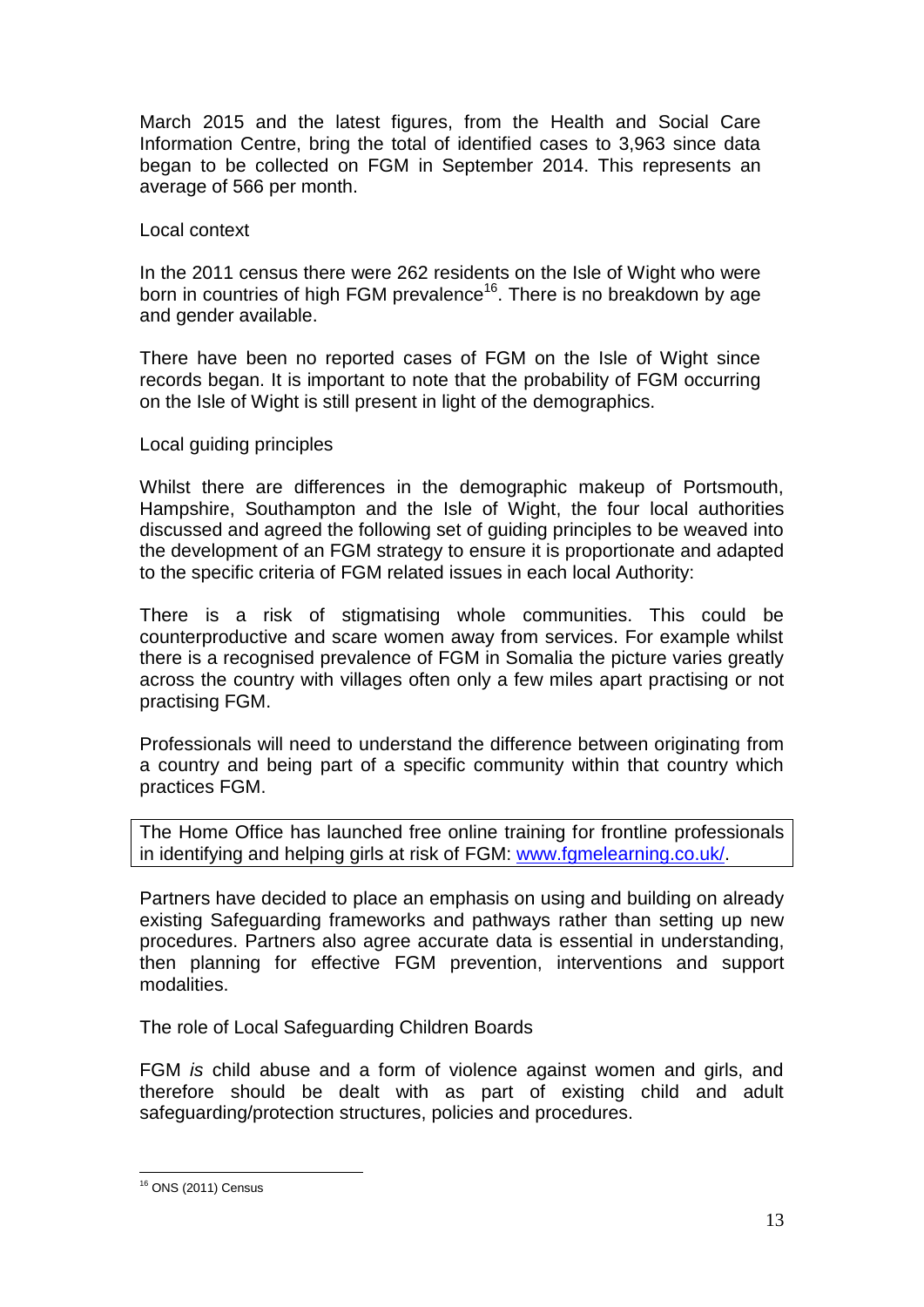Professionals and volunteers in most agencies across England have little or no experience of dealing with female genital mutilation. Coming across FGM for the first time they can feel shocked, upset, helpless and unsure of how to respond appropriately to ensure that a child, and/or a mother, is protected from harm or further harm<sup>17</sup>.

LSCBs duties and responsibilities include promoting activity amongst local agencies and in the community to:

- Identify and prevent maltreatment or impairment of health or development, and ensure children are growing up in circumstances consistent with safe and effective care
- Safeguard and promote the welfare of groups of children who are potentially more vulnerable than the general population
- Increase understanding of safeguarding children issues in the professional and wider community, promoting the message that safeguarding is everybody's responsibility

The role of the Isle of Wight LSCB will be central in leading the changes needed to ensure the Isle of Wight response to the challenge of FGM is effective, timely and appropriate. This will include integrating FGM as part of existing safeguarding procedures, developing and implementing training to all relevant staff (in partnership with Public Health) and regularly reviewing the effectiveness of its procedures.

Partners will need to agree evaluation criteria for the success of the strategy. Whilst the overall outcome will be the eradication of FGM a series of measurable outputs leading to this outcome should be clearly set out. These could include (but not be restricted to):

- An increase in numbers of FGM cases identified by relevant agencies.
- An increase in successful prosecutions for perpetrators of FGM
- A measurable increase in awareness of FGM related issues and of the procedures, pathways and resources available to tackle it.
- Improved data collection and data sharing leading to increased knowledge of the local picture

See fact sheet 04 for the IOW Safeguarding procedure to follow in case of suspected or actual FGM.

<u>.</u>

 $17$  Source: "Safeguarding children at risk of abuse through female genital mutilation", London Safeguarding Children Board; Accessed on 01/05/2015 via[: http://www.londonscb.gov.uk/procedures/supplementary\\_procedures/](http://www.londonscb.gov.uk/procedures/supplementary_procedures/)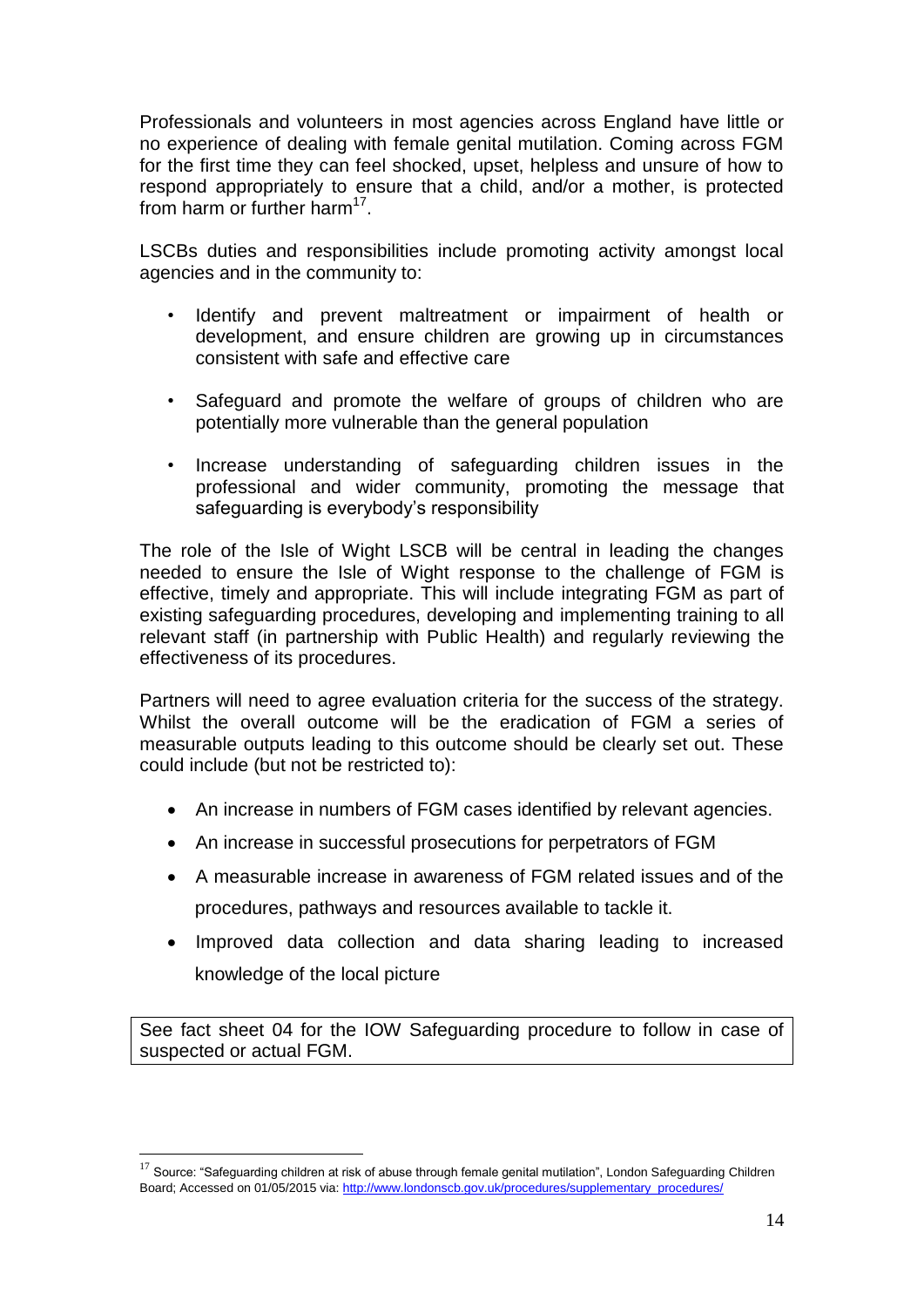The role of Local law enforcement agencies

FGM has been illegal in the UK since 1985, with the law being strengthened in 2003 to prevent children travelling from the UK to undergo FGM abroad, but there has yet to be a successful prosecution $^{18}$ .

"Working Together to Safeguard Children<sup>19</sup> states that a local authority may exercise its powers under section 47 of the Children Act 1989 if it has reason to believe that a child is likely to suffer or has suffered FGM. Under the Children Act 1989, local authorities can apply to the Courts for various Orders to prevent a child being taken abroad for mutilation.

The Serious Crime Act 2015 received Royal Assent on 3 March 2015. This legislation introduces mandatory reporting requirements for health professionals and others regarding FGM. Persons working in "regulated professions" (healthcare professionals, teachers and social care workers) will now be required to notify the police if they discover in the course of their work that an act of FGM appears to have been carried out on a girl under 18 years of age.

In 2015 a risk assessment<sup>20</sup> was developed by the task and finish group established by the Domestic Abuse Management Group. This document is likely to be used mainly by Health but may also be appropriate for schools and any other community workers who may have responsibility for safeguarding or come across this in their line of work.

See factsheet 05 for Flowchart detailing process and guidance on what to do with the risk assessment once completed

# **3. Identify and intervene: Professional responses**

No single agency can adequately meet the multiple needs of someone affected by FGM. In 2011, the government launched multi-agency practice guidelines for front-line professionals such as teachers, GPs, nurses and police. These guidelines set out multi-agency responses and strategies to encourage agencies to cooperate and work together.

The guidelines aim to provide advice and support to frontline professionals who have responsibilities to safeguard children and protect and support adults from the abuses associated with FGM. The guidelines provide information on:

- Identifying when a girl (including an unborn girl) or young woman may be at risk of FGM and responding appropriately to protect them.
- Identifying when a girl or young woman has had FGM and responding appropriately to support them

<sup>1</sup> <sup>18</sup> UAWARE Accessed on 08/05/2015 via: [www.uaware.org.uk/page5.htm](http://www.uaware.org.uk/page5.htm)

<sup>19</sup> Accessed on 01/05/2015 via[: http://www.workingtogetheronline.co.uk/index.html](http://www.workingtogetheronline.co.uk/index.html)

<sup>&</sup>lt;sup>20</sup> See appendix 02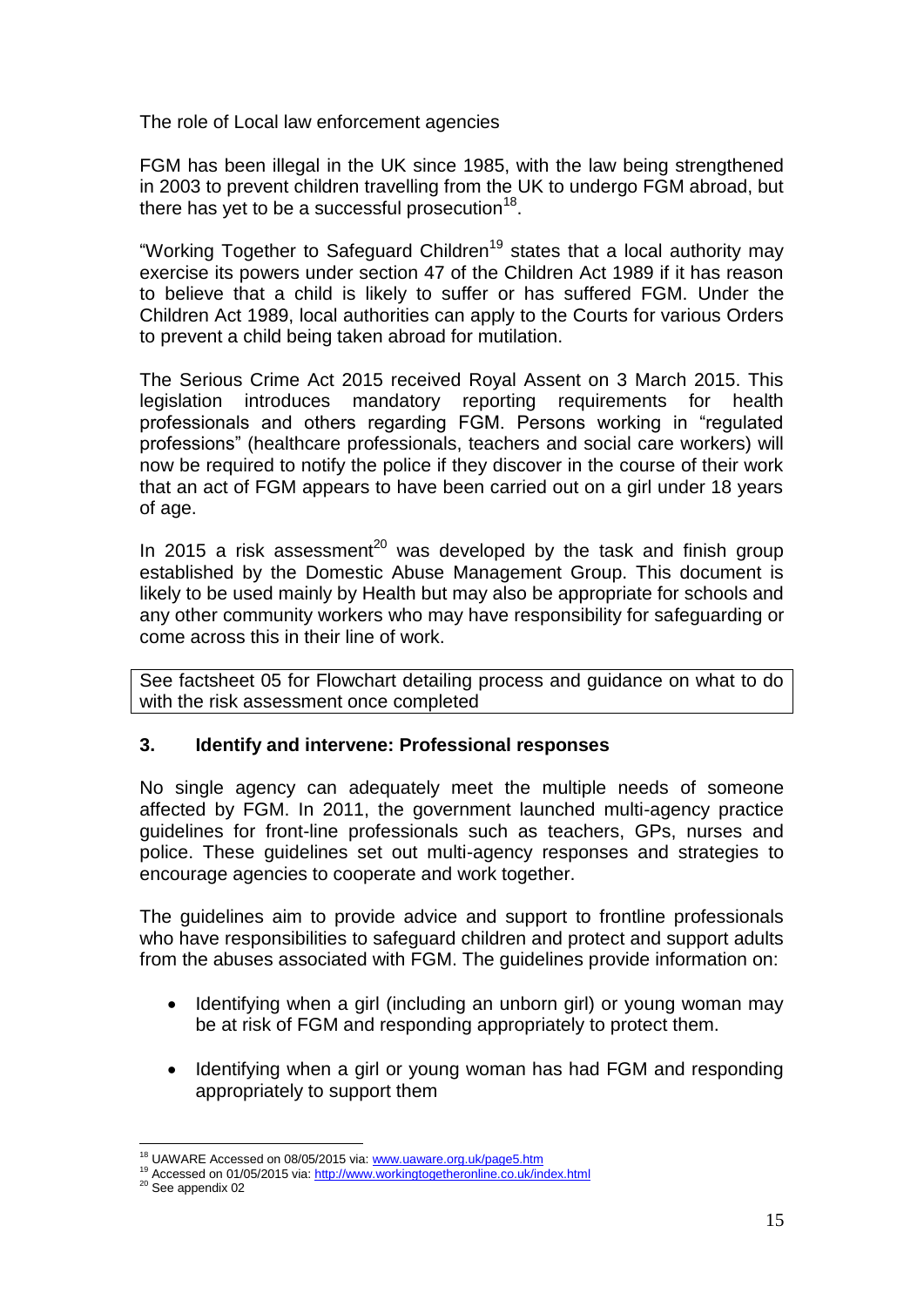## **A. Where a child is suspected to be at risk of FGM**

Under section 47 of the Children Act 1989, anyone who has information that a child is potentially or actually at risk of significant harm is required to inform social care or the police.

Professionals must always respond by informing Social Services or the Police. As such professionals in all agencies, and individuals and groups in relevant communities, need to be alert to the possibility of a girl being at risk of FGM, or already having suffered FGM.

The Multi Agency Safeguarding Hub (MASH) provides triage and multiagency assessment of safeguarding concerns in respect of vulnerable children and adults. It brings together professionals from a range of agencies into a multi-agency team. The MASH team makes assessments and decisions depending on statutory need, child protection or early help. Quicker response times, a co-ordinated approach and better informed decision making ensures that vulnerable children and adults are protected.

There are a range of potential indicators that a child or young person may be at risk of FGM, which individually may not indicate risk but if there are two or more indicators present this could signal a risk to the child or young person. As described in section 2 of this strategy, victims of FGM are likely to come from a community that is known to practise FGM.

Professionals should note that girls at risk of FGM may not yet be aware of the practice or that it may be conducted on them, so sensitivity should always be shown when approaching the subject.

See fact sheet 06 for warning signs that FGM may be about to take place.

See fact sheet 07 for guidance in talking about FGM

Staff should activate local safeguarding procedures, using existing national and local protocols for multi-agency liaison with police and children's social care.

**If you are worried about a child or young person, please contact: Isle of Wight Children's Services: 0300 300 0117 (24 hours).**

**You do not need to know everything about the child or young person and what is happening before you contact us.**

**IN AN EMERGENCY CONTACT THE POLICE BY DIALING 999**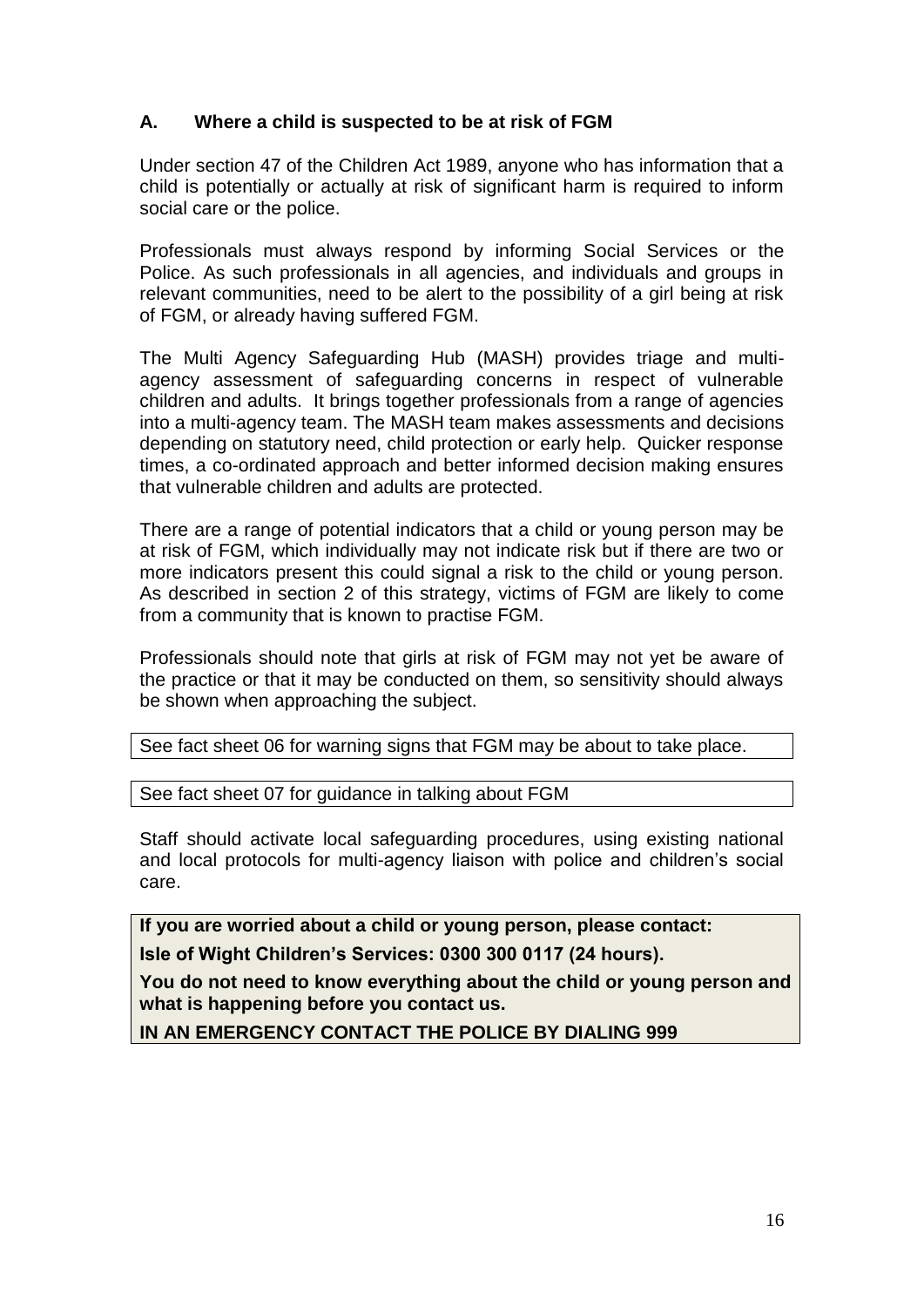# **B. Where a child or a woman has been abused through FGM**

It is important that professionals look out for signs that FGM has already taken place so that:

- The girl or woman affected can be supported to deal with the consequences of FGM.
- Enquiries can be made about other female family members who may need to be safeguarded from harm.
- Criminal investigations into the perpetrators, including those who carry out the procedure, can be considered to prosecute those breaking the law and to protect others from harm.

It is important to make the distinction between adults and children when considering reporting FGM. With regards to children FGM is child abuse and should be dealt with as such as detailed in the LSCB Child Protection procedure.

The General Medical Council (GMC) has issued quidance $21$  on child protection examinations. Consent or other legal authorisation is required to carry out any child protection examination, including a psychiatric or psychological assessment. The GMC guidance also outlines the steps to take when consent to examination is not given.

In cases of FGM abuse in women it is important to note that, as with domestic violence and rape, if an adult woman has had FGM and this is identified through the delivery of NHS healthcare, the patient's right to patient confidentiality MUST be respected if they do not wish any action to be taken.

See fact sheet 08: Indications that FGM may have already taken place.

See Fact sheet 09: Appropriate professional responses to FGM.

See Fact sheet 10: Current requirements on NHS staff in reporting FGM.

See Fact sheet 11: Procedure for reporting FGM concerns to social services or the police

# **C. Where a prospective mother has undergone FGM**

Health professionals in GP surgeries, sexual health clinics and maternity services are the most likely to encounter a girl or woman who has been subjected to FGM. Where FGM is identified in NHS patients, it is now mandatory to record this in the patient's health record. Since September 2014, all acute trusts are required to provide a monthly report to the Department of Health on the number of patients who have had FGM or who have a family history of FGM.

<sup>1</sup> <sup>21</sup>See[: http://www.gmc-uk.org/news/13578.asp](http://www.gmc-uk.org/news/13578.asp)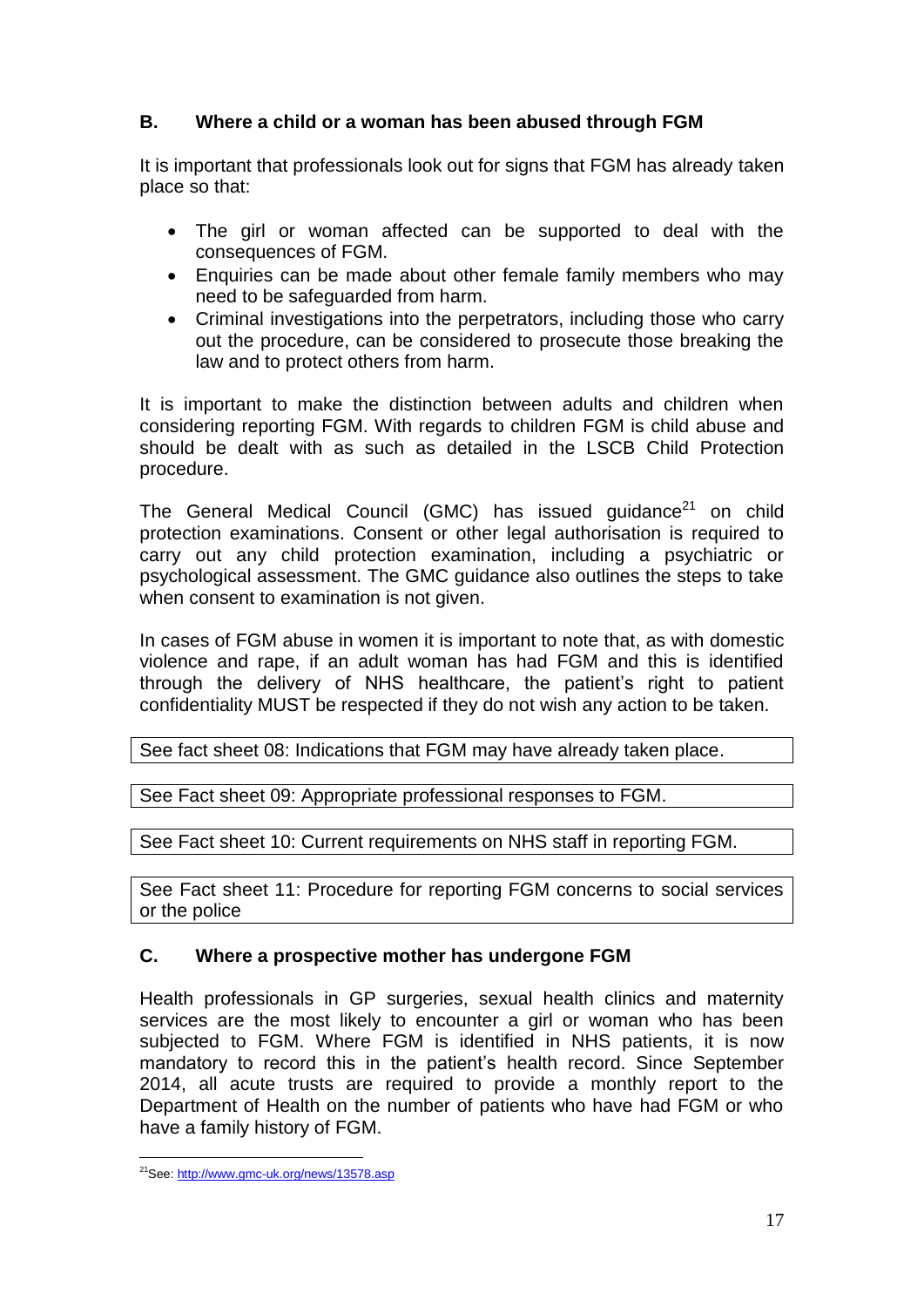At antenatal booking the holistic assessment may identify women who have undergone FGM. The plan should be an extension of NICE guidelines<sup>22</sup> that midwives are already familiar with including history taking, offering individual care and being culturally sensitive.

## **4. Data reporting and information management**

## **Female Genital Mutilation Dataset**

The Female Genital Mutilation Enhanced Dataset began collecting data on 1 April 2015. The Dataset builds on the FGM Prevalence Dataset, which finished collecting data on 10 April 2015 $^{23}$ .

The FGM Enhanced Dataset contains more data items than the Prevalence Dataset, including some patient identifiable demographic data, and is extending the collection to include mental health trusts and GP practices $^{24}$ .

HSCIC is collecting data on FGM within England on behalf of the Department of Health (DH) and NHS England (NHSE). This is to support the DH and NHSE FGM Prevention Programme. The data is collected to improve the NHS response to FGM and to help commission the services to support women who have experienced FGM as well as safeguarding women and girls at risk of FGM.

## **What does it measure?**

The FGM Enhanced Information Standard (SCCI2026) instructs all clinicians to record into clinical notes when a patient with FGM is identified, and what type it is.

Whenever FGM is identified, not just the first time, and however FGM is identified, whether through clinical examination or self-reported by the woman or girl, it should be recorded on the clinical notes and submitted to the data collection.

The dataset includes: patient demographic data, specific FGM information, referral and treatment information<sup>25</sup>. The FGM Datasets use the World Health Organisation's (WHO) definitions for the four types of FGM described in section 01 of this strategy.

See factsheet 12 for more information about the FGM Enhanced Dataset

<sup>1</sup> <sup>22</sup> Se[e https://www.nice.org.uk/guidance/cg62/chapter/guidance](https://www.nice.org.uk/guidance/cg62/chapter/guidance)

<sup>&</sup>lt;sup>23</sup> To read more about the FGM Prevalence Dataset Information Standard, visit the archived Information Standards Board website: http://web.nationalarchives.gov.uk/+/http://www.isb.nhs.uk/documents/isb-1610<br><sup>24</sup> To reed the implementation Outlance and Dussitional County-Vieww.isb.nhs.uk/documents/isb-1610 To read the Implementation Guidance and Specification visit the SCCI website:

<sup>&</sup>lt;u><http://www.hscic.gov.uk/isce/publication/scci2026></u><br><sup>25</sup> To see the full dataset visit: <u>http://www.hscic.gov.uk/media/16753/FGM-Enhanced-</u> [Dataset/xls/FGM\\_Enhanced\\_Dataset\\_v1.0.xls](http://www.hscic.gov.uk/media/16753/FGM-Enhanced-Dataset/xls/FGM_Enhanced_Dataset_v1.0.xls)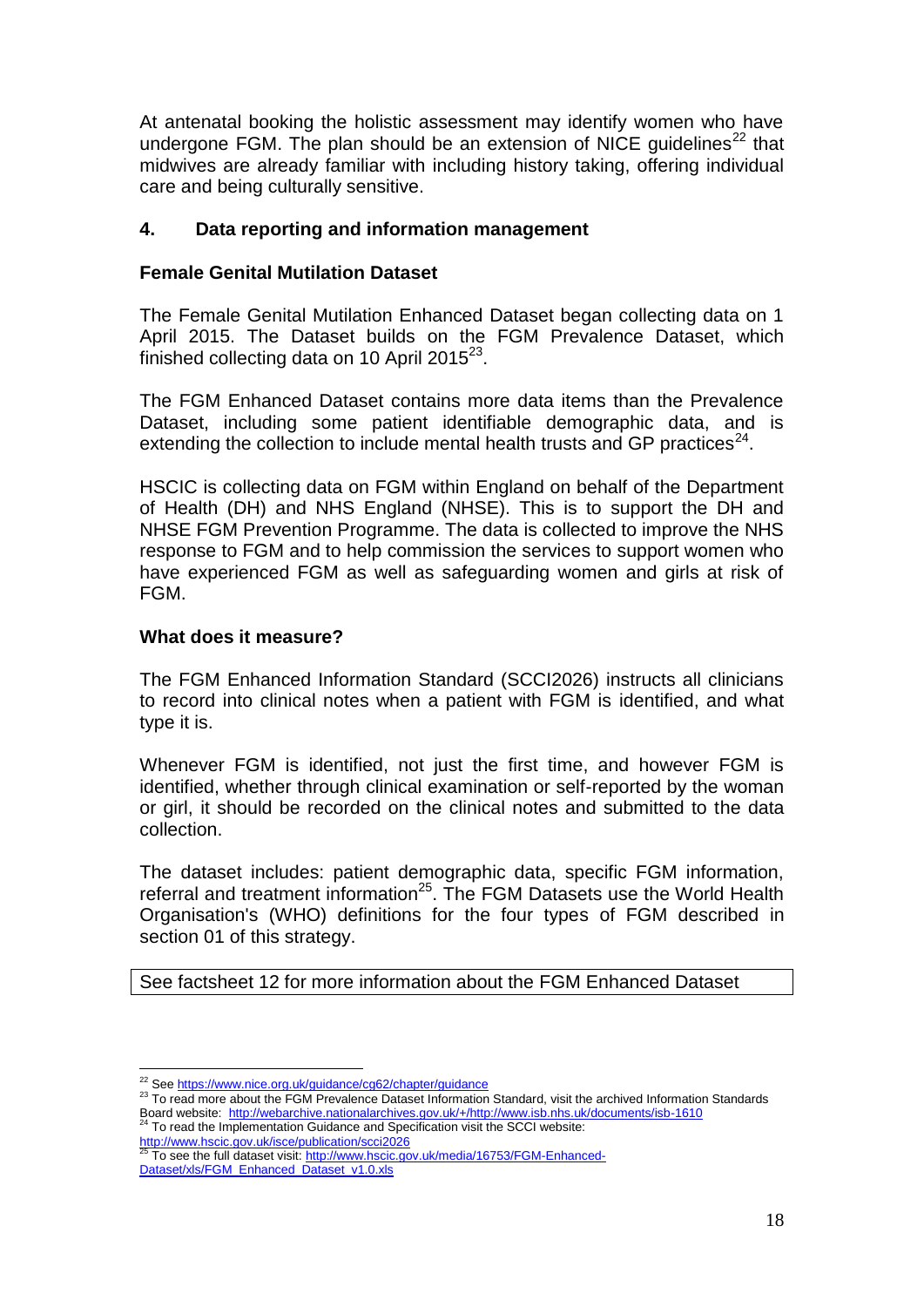## **Information sharing**

Professionals in all agencies need to be confident and competent in sharing information appropriately both to safeguard children from being abused through FGM and to enable children and women who have been abused through FGM to receive physical and emotional and psychological help.

Guidance regarding information sharing for practitioners making decisions about sharing personal information can be found on the following web link: <http://www.iowscb.org.uk/information-sharing>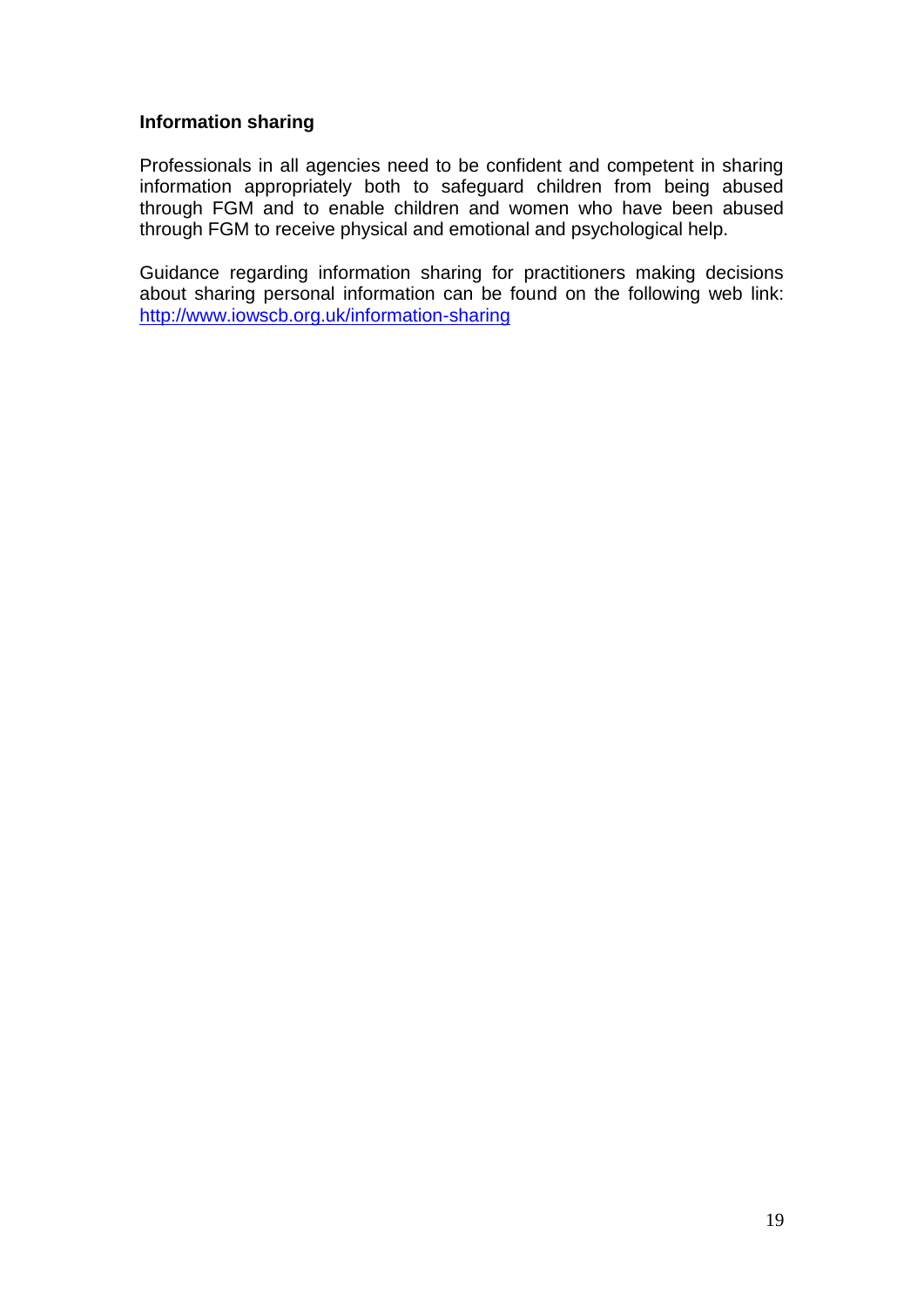# **FACT SHEETS**

Fact sheet 01: Cultural, religious and social causes of FGM Fact sheet 02: Physical and mental consequences of FGM Fact sheet 03: Statement Opposing Female Genital Mutilation Fact sheet 04: IOW Safeguarding procedure Fact sheet 05: Flowchart - guidance on using risk assessment Fact sheet 06: Warning signs that FGM may be about to take place Fact sheet 07: Guidance in talking about FGM Fact sheet 08: Indication that FGM may have already taken place Fact sheet 09: Appropriate professional responses to FGM Fact sheet 10: Current requirements on NHS staff in reporting FGM Fact sheet 11: Reporting FGM concerns to social services or the police Fact sheet 12: FGM Enhanced Dataset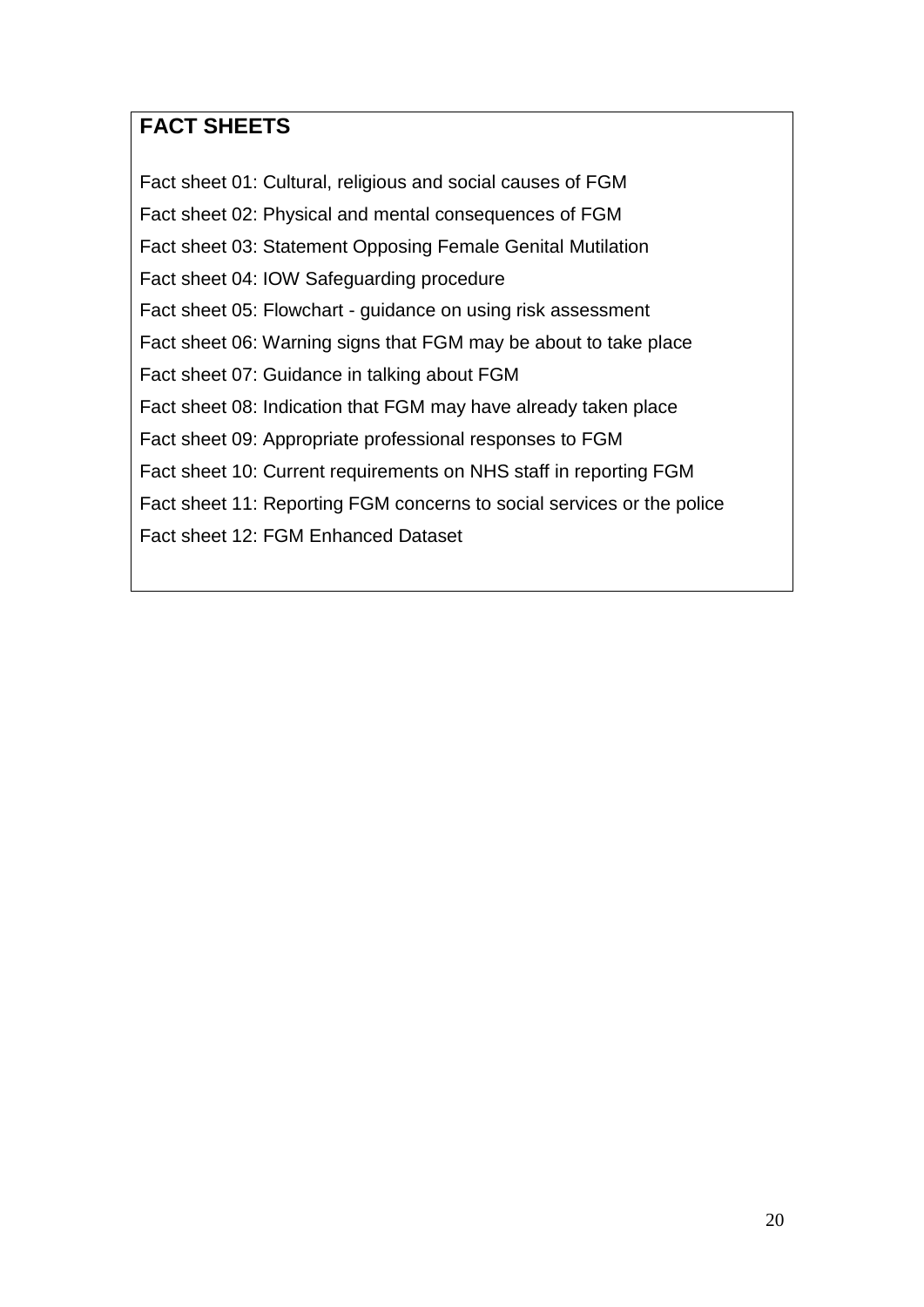# **Fact sheet 1: Cultural, religious and social causes of FGM<sup>26</sup>**

The causes of female genital mutilation include a mix of cultural, religious and social factors within families and communities.

- Where FGM is a social convention, the social pressure to conform to what others do and have been doing is a strong motivation to perpetuate the practice.
- FGM is often considered a necessary part of raising a girl properly, and a way to prepare her for adulthood and marriage.
- FGM is often motivated by beliefs about what is considered proper sexual behaviour, linking procedures to premarital virginity and marital fidelity. FGM is in many communities believed to reduce a woman's libido and therefore believed to help her resist "illicit" sexual acts. When a vaginal opening is covered or narrowed (type 3 above), the fear of the pain of opening it, and the fear that this will be found out, is expected to further discourage "illicit" sexual intercourse among women with this type of FGM.
- FGM is associated with cultural ideals of femininity and modesty, which include the notion that girls are "clean" and "beautiful" after removal of body parts that are considered "male" or "unclean".
- Though no religious scripts prescribe the practice, practitioners often believe the practice has religious support.
- Religious leaders take varying positions with regard to FGM: some promote it, some consider it irrelevant to religion, and others contribute to its elimination.
- Local structures of power and authority, such as community leaders, religious leaders, circumcisers, and even some medical personnel can contribute to upholding the practice.
- In most societies, FGM is considered a cultural tradition, which is often used as an argument for its continuation.
- In some societies, recent adoption of the practice is linked to copying the traditions of neighbouring groups. Sometimes it has started as part of a wider religious or traditional revival movement.
- In some societies, FGM is practised by new groups when they move into areas where the local population practice FGM.

<sup>&</sup>lt;u>.</u>  $^{26}$  This section was extracted from: WHO (2014) Female genital mutilation Fact sheet N°241

Updated February 2014 Accessed on 05/06/2014 via:<http://www.who.int/mediacentre/factsheets/fs241/en/>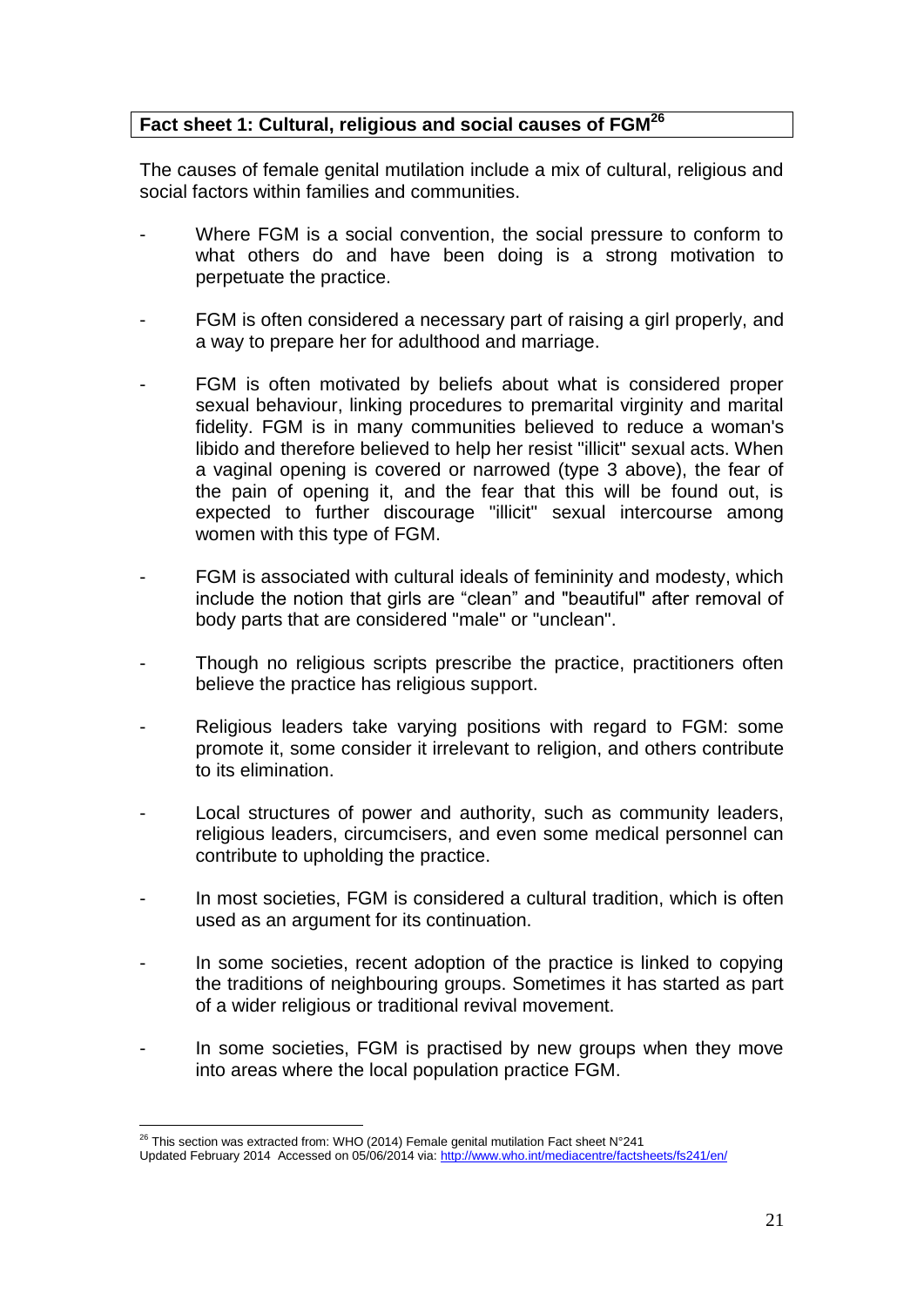## **Fact sheet 02: Physical and Mental Consequences of FGM<sup>27</sup>**

#### A. Physical consequences

<u>.</u>

Immediate consequences of FGM include severe pain and bleeding, shock, difficulty in passing urine, infections, injury to nearby genital tissue and sometimes death. The procedure can result in death through severe bleeding leading to haemorrhagic shock, neurogenic shock as a result of pain and trauma, and overwhelming infection and septicaemia, according to Manfred Nowak, UN Special Rapporteur on Torture and other Cruel, Inhuman or Degrading Treatment or Punishment.

Almost all women who have undergone FGM experience pain and bleeding as a consequence of the procedure. The event itself is traumatic as girls are held down during the procedure. Risk and complications increase with the type of FGM and are more severe and prevalent with infibulations.

"The pain inflicted by FGM does not stop with the initial procedure, but often continues as ongoing torture throughout a woman's life", says Manfred Nowak, UN Special Rapporteur on Torture.

In addition to the severe pain during and in the weeks following the cutting, women who have undergone FGM experience various long-term effects physical, sexual and psychological.

Women may experience chronic pain, chronic pelvic infections, development of cysts, abscesses and genital ulcers, excessive scar tissue formation, infection of the reproductive system, decreased sexual enjoyment and psychological consequences, such as post-traumatic stress disorder.

Additional risks for complications from infibulations include urinary and menstrual problems, infertility, later surgery (defibulation and reinfibulation) and painful sexual intercourse. Sexual intercourse can only take place after opening the infibulation, through surgery or penetrative sexual intercourse. Consequently, sexual intercourse is frequently painful during the first weeks after sexual initiation and the male partner can also experience pain and complications.

When giving birth, the scar tissue might tear, or the opening needs to be cut to allow the baby to come out. After childbirth, women from some ethnic communities are often sewn up again to make them "tight" for their husband (reinfibulation). Such cutting and restitching of a woman's genitalia results in painful scar tissue.

A multi-country study by WHO in six African countries, showed that women who had undergone FGM, had significantly increased risks for adverse events

<sup>&</sup>lt;sup>27</sup>This section was extracted from: End FGM European Network (2015) accessed on 05 June 2015 via: <http://www.endfgm.eu/en/female-genital-mutilation/what-is-fgm/effects-of-fgm/>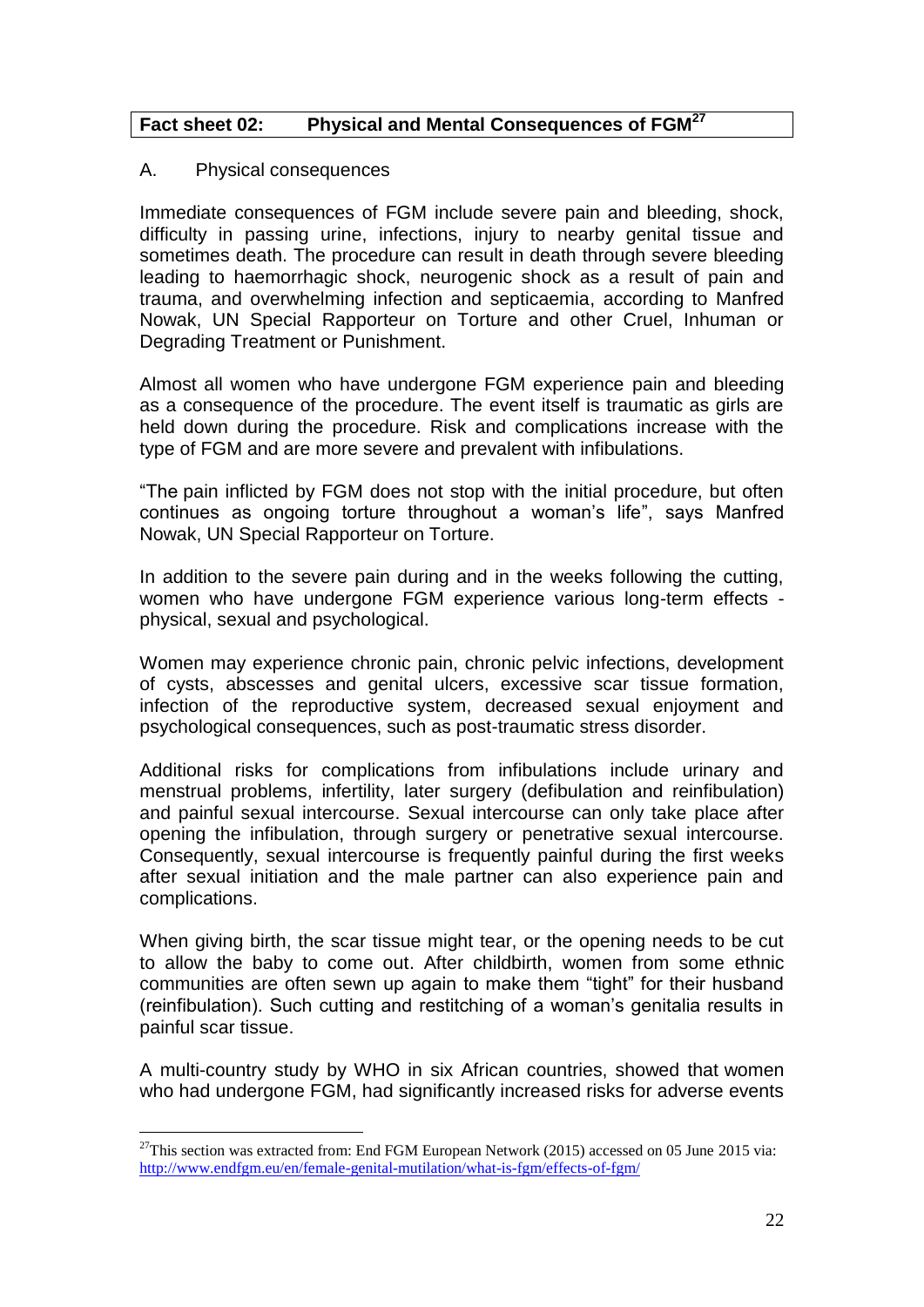during childbirth, and that genital mutilation in mothers has negative effects on their newborn babies. According to the study, an additional one to two babies per 100 deliveries die as a result of FGM.

## B. Mental health consequences

Of all aspects of FGM, the psychological or the emotional aspect is a less known area. Toubia (1993) cites three psychological cases: "anxiety state" originating from lack of sleep and hallucinations; "reaction depression" from delayed healing, and "psychotic excitement" from childlessness and divorce. Other problems include traumatic experience, sense of being betrayed by family members, elders, and joining peer groups by force through the FGM operation<sup>28</sup>.

For many girls and women, undergoing FGM is a traumatic experience that has been found to have lasting psychological consequences. Women who have been subjected to FGM suffer emotional disorders, such as anxiety, somatisation, and low self-esteem, and are at greater risk of a mental illness<sup>29</sup>.

## C. Social consequences

While there are few rigorous studies on the social impact of FGM, some research has identified the potential negative consequences for families, girls and women of refraining from FGM. The practice is performed in response to strong social conventions and supported by key social norms; thus failure to conform often results in harassment and, exclusion from important communal events and support networks, as well as discrimination by peers. Unless there is a joint agreement within a larger group, individuals and families are likely to consider the social risks to be greater than the physical and mental health risks to girls of FGM. Even legal restrictions against FGM may be seen as less important than the restrictions that can be imposed by the community for non-compliance with the practice<sup>30</sup>.

## D. Economic costs

FGM is a potential financial burden to health systems. A study based on data from six African countries found that costs associated with the medical management of obstetric complications resulting from FGM were equivalent to 0.1–1% of total government spending on women of reproductive age. The cost to families is largely unknown; a study from Nigeria estimated the cost of treating post-FGM complications in a paediatric clinic to be US\$120 per girl. A recent study from the Gambia found that one out of three gynaecological

[http://www.researchgate.net/publication/267641373\\_The\\_psychological\\_impact\\_of\\_Female\\_Genital\\_MutilationCuttin](http://www.researchgate.net/publication/267641373_The_psychological_impact_of_Female_Genital_MutilationCutting_%28FGMC%29_on_girlswomens_mental_health_a_narrative_literature_review)<br>g %28FGMC%29\_on\_girlswomens\_mental\_health\_a\_narrative\_literature\_review [g\\_%28FGMC%29\\_on\\_girlswomens\\_mental\\_health\\_a\\_narrative\\_literature\\_review](http://www.researchgate.net/publication/267641373_The_psychological_impact_of_Female_Genital_MutilationCutting_%28FGMC%29_on_girlswomens_mental_health_a_narrative_literature_review) <sup>30</sup> WHO (2012) *Understanding and Addressing Violence Against Women* Accessed on 05 June 2015 via:

<sup>1</sup> <sup>28</sup> African Women : Consequences of FGM (2009) Accessed on 05/06/2015 via: <u>http://www.african-</u> [women.org/FGM/consequences.php](http://www.african-women.org/FGM/consequences.php)<br>29 The national state of

The psychological impact of Female Genital Mutilation/Cutting (FGM/C) on girls/women's mental health: a narrative literature review (2014). Accessed on 05/06/2015 via:

[http://apps.who.int/iris/bitstream/10665/77428/1/WHO\\_RHR\\_12.41\\_eng.pdf](http://apps.who.int/iris/bitstream/10665/77428/1/WHO_RHR_12.41_eng.pdf)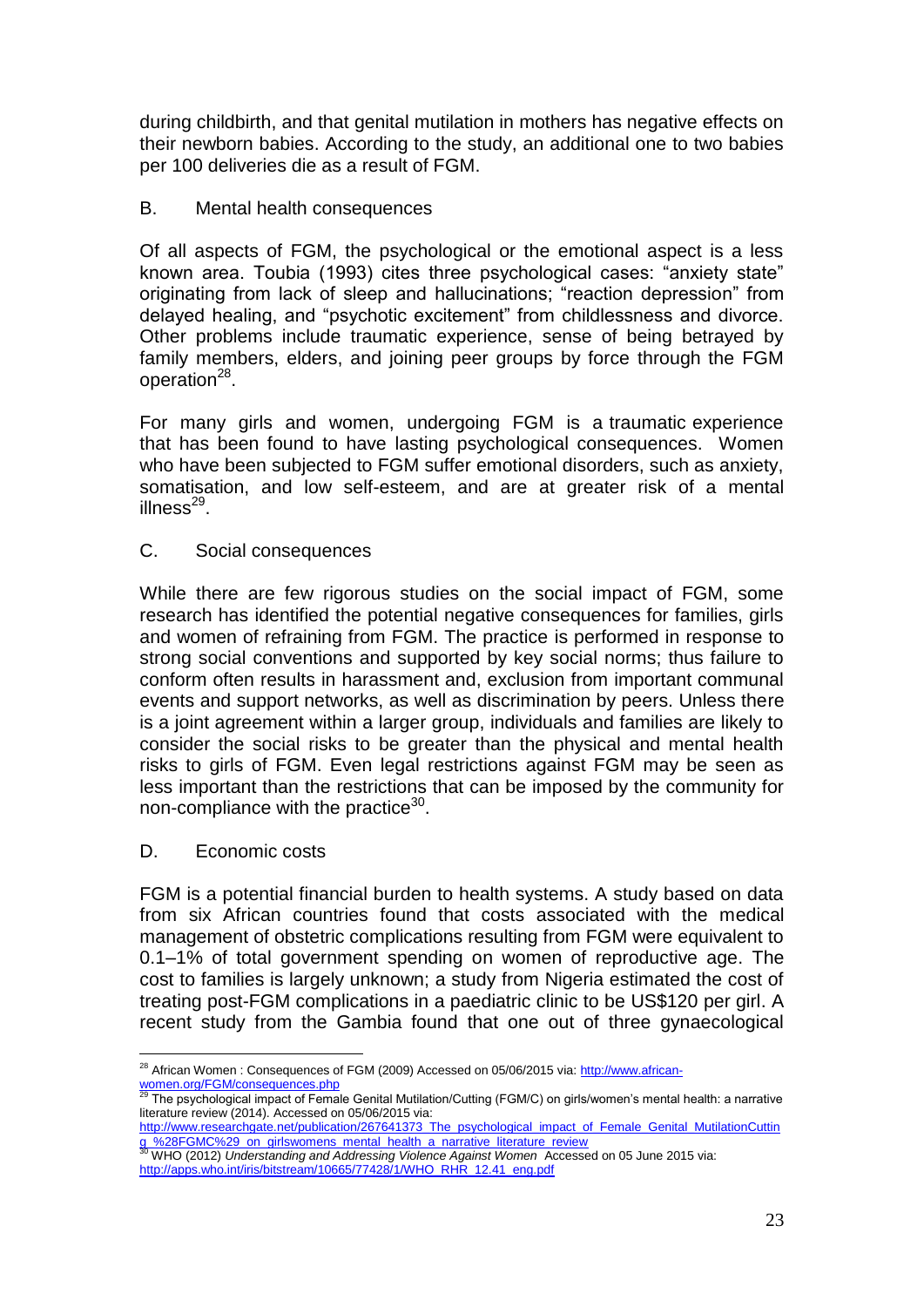complications women sought help for was the direct result of FGM. In many cases, surgery was required, indicating that FGM complications are a significant cost for gynaecology services<sup>31</sup>.

# **Additional Resources:**

**Health complications of female genital mutilation** [http://www.who.int/reproductivehealth/topics/fgm/health\\_consequences\\_fg](http://www.who.int/reproductivehealth/topics/fgm/health_consequences_fgm/en/)

[m/en/](http://www.who.int/reproductivehealth/topics/fgm/health_consequences_fgm/en/)

**Female genital mutilation: an injury, physical and mental harm**

[http://www.fertilitycenterberlin.de/images/PDF/publikationen/Female%20ge](http://www.fertilitycenterberlin.de/images/PDF/publikationen/Female%20gential%20mutilation.pdf) [ntial%20mutilation.pdf](http://www.fertilitycenterberlin.de/images/PDF/publikationen/Female%20gential%20mutilation.pdf)

**Female genital mutilation and obstetric outcome**

[http://www.who.int/reproductivehealth/publications/fgm/fgm-obstetric-study](http://www.who.int/reproductivehealth/publications/fgm/fgm-obstetric-study-en.pdf?ua=1)[en.pdf?ua=1](http://www.who.int/reproductivehealth/publications/fgm/fgm-obstetric-study-en.pdf?ua=1)

**Mental Health consequences of female genital mutilation**

[http://www.who.int/reproductivehealth/topics/fgm/mental\\_problems\\_and\\_fg](http://www.who.int/reproductivehealth/topics/fgm/mental_problems_and_fgm/en/) [m/en/](http://www.who.int/reproductivehealth/topics/fgm/mental_problems_and_fgm/en/)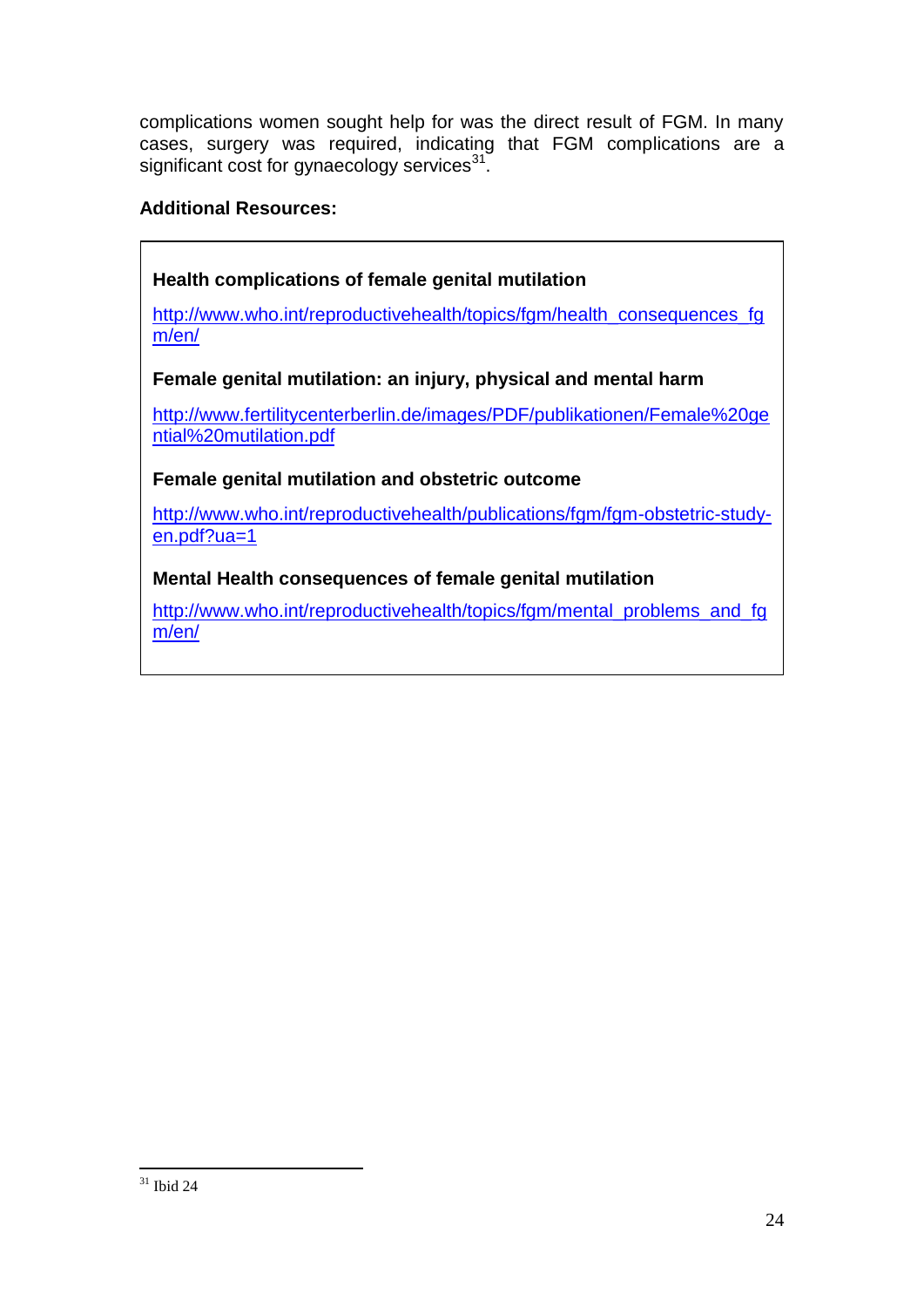#### **Fact sheet 03: Statement Opposing Female Genital Mutilation**

In 2012 the Government published a 'Statement Opposing Female Genital Mutilation' leaflet, commonly referred to as the "Health Passport". This pocketsized document sets out the law and the potential criminal penalties that can be used against those allowing FGM to take place.

It is designed to be discreetly carried in a purse, wallet or passport. It can be used by families who have immigrated to the UK and do not want their children to be subjected to FGM, but still feel compelled by cultural and social norms when visiting family abroad.

It has been supported and signed by Ministers from the Home Office, Department of Health, Ministry of Justice, Department for Education and the Director of Public Prosecutions (DPP).

Organisations should consider routinely offering this leaflet to patients when discussing FGM.

From June 2015 copies can be obtained from the Department of Health orderline: [www.orderline.dh.gov.uk.](http://www.orderline.dh.gov.uk/) Until then, copies can be requested from the Home Office by emailing [FGMEnquiries@homeoffice.gsi.gov.uk.](mailto:FGMEnquiries@homeoffice.gsi.gov.uk)

#### **Additional resources**

Information about the government's strategy to eradicate violence against women and girls can be found at [www.gov.uk/government/policies/ending](http://www.gov.uk/government/policies/ending-violence-against-women-andgirls-in-the-uk)[violence-against-women-andgirls-in-the-uk](http://www.gov.uk/government/policies/ending-violence-against-women-andgirls-in-the-uk)

To view some examples of effective practice in tackling FGM, please visit: [https://www.gov.uk/government/publications/female-genital-mutilation](https://www.gov.uk/government/publications/female-genital-mutilation-resource-pack)[resource-pack](https://www.gov.uk/government/publications/female-genital-mutilation-resource-pack)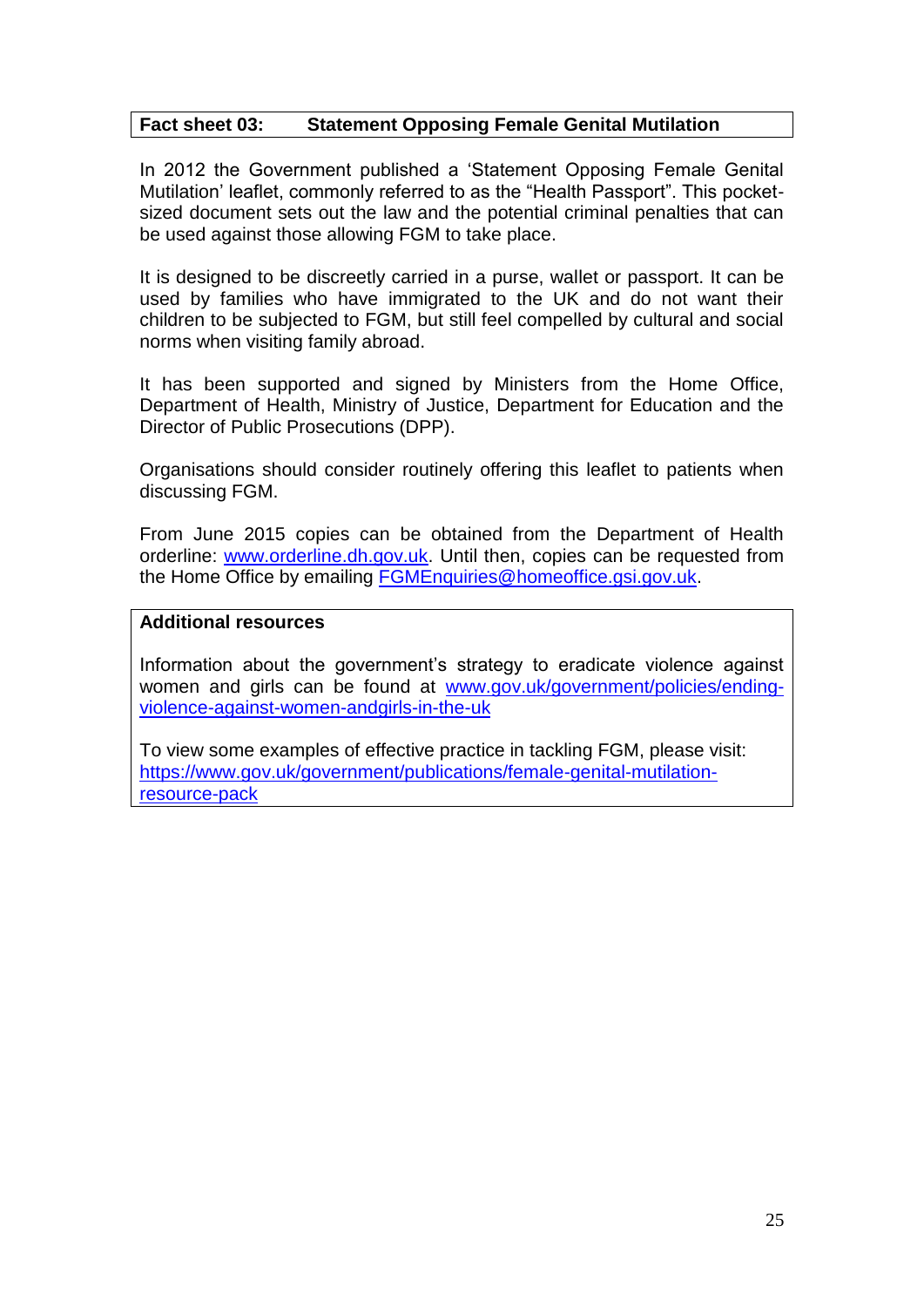## **Fact Sheet 04: IOW Safeguarding procedure**

Every organisation must have its own Safeguarding Policy and Procedures to follow. These guidelines should adhere to the guidance contained in the Government Document Working Together to Safeguard Children 2015:

[https://www.gov.uk/government/uploads/system/uploads/attachment\\_data/file/](https://www.gov.uk/government/uploads/system/uploads/attachment_data/file/419595/Working_Together_to_Safeguard_Children.pdf) 419595/Working Together to Safeguard Children.pdf

On the Isle of Wight, a Multi-Agency Safeguarding Hub for Hampshire and the Isle of Wight is in place.

The Multi Agency Safeguarding Hub (MASH) provides triage and multiagency assessment of safeguarding concerns in respect of vulnerable children and adults. It brings together professionals from a range of agencies into a multi-agency team. The MASH team makes assessments and decisions depending on statutory need, child protection or early help. Quicker response times, a co-ordinated approach and better informed decision making ensures that vulnerable children and adults are protected.

If you are concerned about a child or want to check if they are already known to Social

Care or have a CAF in place please telephone:

- The Professionals telephone number **03005551381**
- The Public telephone number **03003000117(24hrs)**

The Isle of Wight Safeguarding Children Board has a very useful website containing helpful information for practitioners, parents/cares and children on a wide range of safeguarding areas<http://www.iowscb.org.uk/>

The site has pages advertising the LSCB training programme. <http://www.iowscb.org.uk/training-and-events-programme>

Booking forms are also on the site and should be sent in electronically whenever possible to **LSCB@iow.gov.uk** 

March 2015 – HM Government [What to do if you're worried a child is being](https://www.gov.uk/government/uploads/system/uploads/attachment_data/file/416455/What_to_do_if_you_re_worried_a_child_is_being_abused.pdf)  abused - [advice for practitioners](https://www.gov.uk/government/uploads/system/uploads/attachment_data/file/416455/What_to_do_if_you_re_worried_a_child_is_being_abused.pdf) can be found on the IOWSCB website.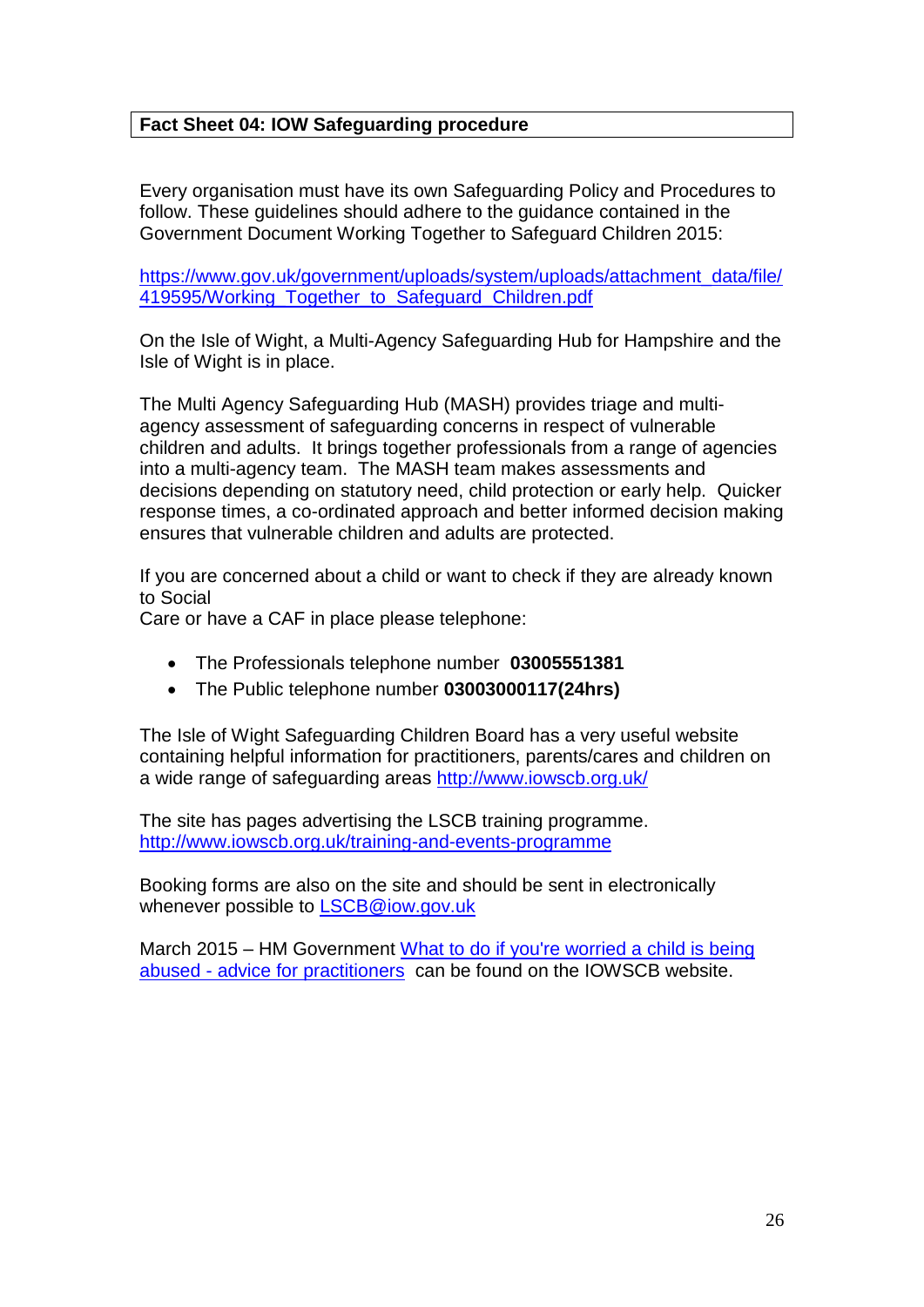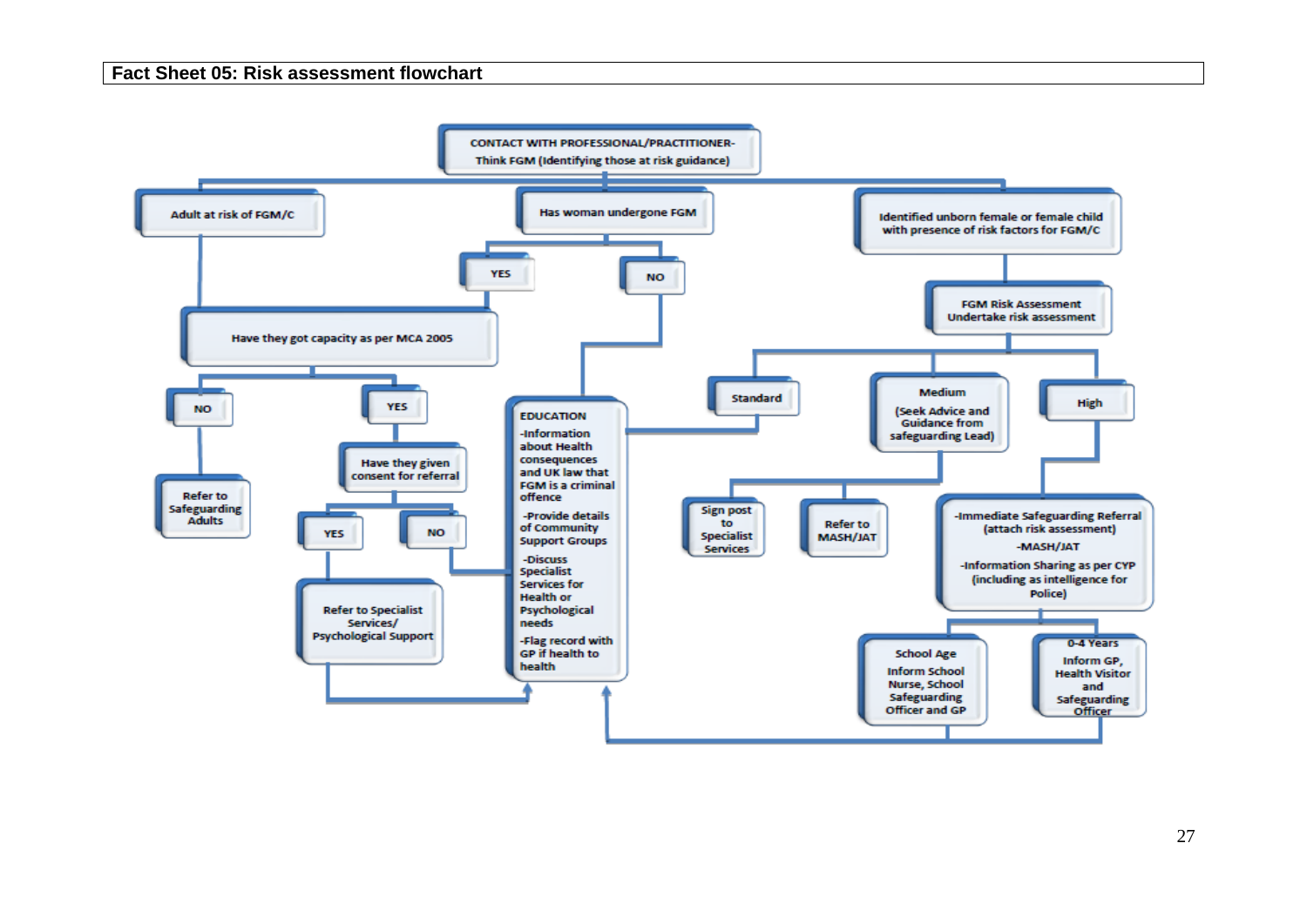# **Fact Sheet 6: Warning signs that FGM may be about to take place<sup>32</sup>**

The age at which girls undergo FGM varies enormously according to the community. The procedure may be carried out when the girl is newborn, during childhood or adolescence, at marriage or during the first pregnancy. However, the majority of cases of FGM are thought to take place between the ages of 5 and 8 and therefore girls within that age bracket are at a higher risk.

It is believed that FGM happens to British girls in the UK as well as overseas (often in the family's country of origin). Girls of school age who are subjected to FGM overseas are thought to be taken abroad at the start of the school holidays, particularly in the summer holidays, in order for there to be sufficient time for her to recover before returning to her studies.

There can also be clearer signs when FGM is imminent:

It may be possible that families will practise FGM in the UK when a female family elder is around, particularly when she is visiting from a country of origin.

A professional may hear reference to FGM in conversation, for example a girl may tell other children about it.

A girl may confide that she is to have a 'special procedure' or to attend a special occasion to 'become a woman'.

A girl may request help from a teacher or another adult if she is aware or suspects that she is at immediate risk.

Parents state that they or a relative will take the child out of the country for a prolonged period.

A girl may talk about a long holiday to her country of origin or another country where the practice is prevalent

Parents seeking to withdraw their children from learning about FGM.

Organisations should also ensure that professionals are aware of the NSPCC FGM helpline, **0800 028 3550**. This is helpline can support both professionals or family members concerned that a child is at risk of, or has had FGM.

 $\overline{a}$  $32$  See:

[https://www.gov.uk/government/uploads/system/uploads/attachment\\_data/file/380125/MultiAgencyPracticeGuidelines](https://www.gov.uk/government/uploads/system/uploads/attachment_data/file/380125/MultiAgencyPracticeGuidelinesNov14.pdf) [Nov14.pdf](https://www.gov.uk/government/uploads/system/uploads/attachment_data/file/380125/MultiAgencyPracticeGuidelinesNov14.pdf)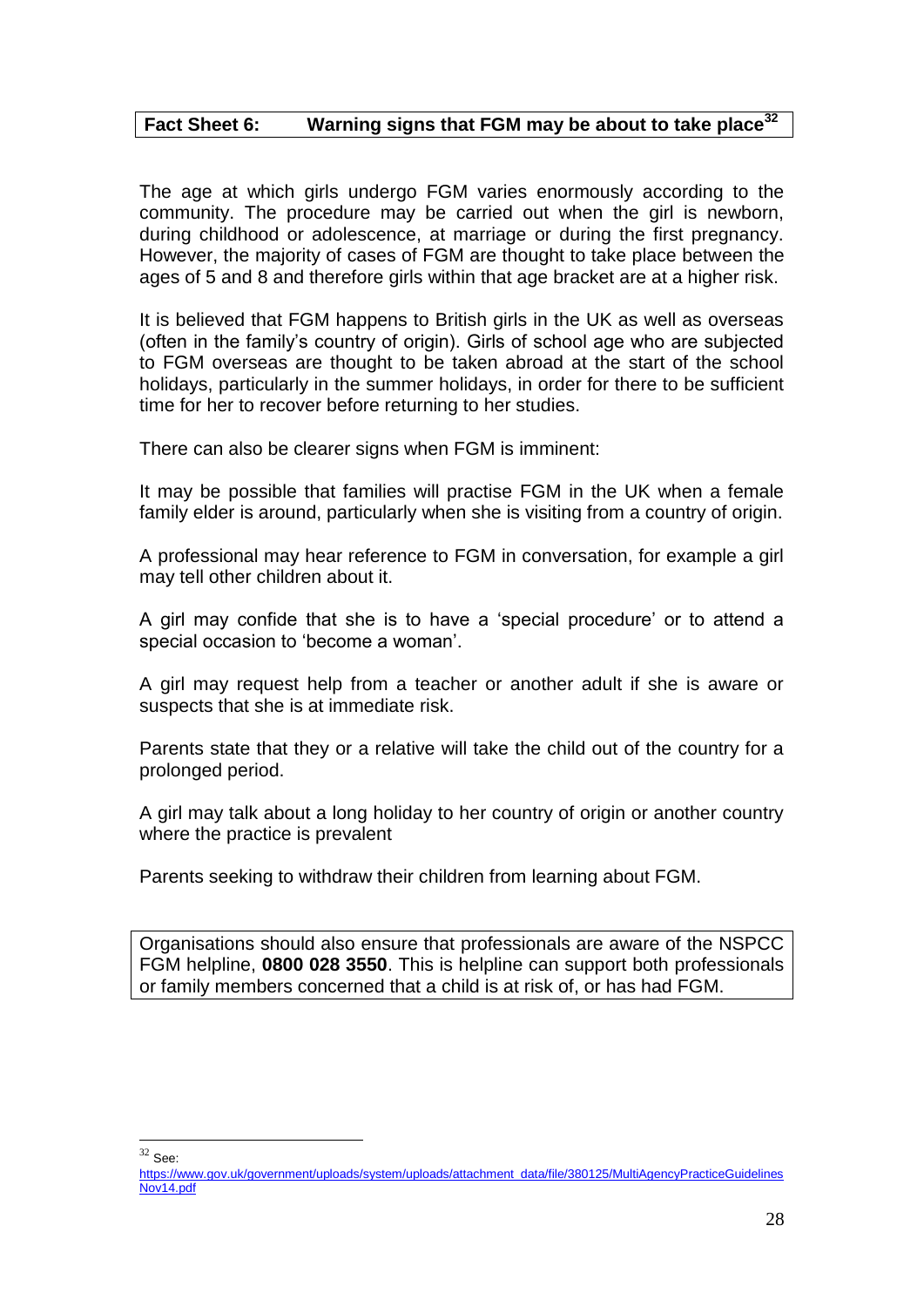## **Fact sheet 07: Guidance in talking about FGM**

# **1. Generic guidance in case of Safeguarding concerns about an adult<sup>33</sup>**

Try to speak to the person about what you have noticed, being as open and honest as possible. Give the person the opportunity to talk and listen carefully to what they tell you, offering to seek help if that is appropriate.

Some people may want to talk but may be worried about how you might react so it is important to stay calm if they begin telling you that they have been abused. Some people may ask you to promise not to tell anyone else about the abuse. Whether you are a practitioner, friend or relative, you should always be honest and never make false promises sometimes the abuse might affect more than one person and you will have a responsibility to other people too.

You must remember that the person is an adult, and should never be treated like a child; even if they appear confused and disoriented (he or she can still react to what you are saying and how you say it). Try not to take over or be over-protective, and remember that you should not lead someone into saying something. Try to balance the need of the person to be heard with the need to ensure you do not prejudice future action, such as a police or disciplinary investigation.

If it is appropriate, try to explain simply who might be able to help e.g. health or social care professionals (such as a GP), police, home carers, care-home employees, volunteers and advocates, etc. Perhaps offer to approach one of these on the person's behalf. Ask what they want you to do.

Remember that in some minority communities there is great stigma associated with abuse by family members and it is not always true that the person would prefer to talk to someone from their own community. This may in fact be the last thing that they want, so never seek to use a family friend, neighbour or similar as an interpreter instead seek such services from an organisation unknown to the person.

# **2. Specific guidance in talking about FGM<sup>34</sup>**

 $\overline{a}$ 

Asking the right questions in a simple, straightforward and sensitive way is key to establishing the understanding, information exchange and relationship needed to plan for the girl/woman's wellbeing and the welfare and wellbeing of any daughters she may have, or girl children she may have access to.

 $33$  Adult Social Care: Keeping Adults Safe; Isle of Wight Council, Accessed on 22 July 2015 via:

<sup>&</sup>lt;u><https://www.iwight.com/Residents/Care-and-Support/Adults-Services/Keeping-Adults-Safe/Concerned-about-an-Adult><br><sup>34</sup> Extract from: Multi-Agency Practice Guidelines: Female Genital Mutilation (2011) Accessed on 7 may 2015 v</u> [\(https://www.gov.uk/government/uploads/system/uploads/attachment\\_data/file/380125/MultiAgencyPracticeGuideline](https://www.gov.uk/government/uploads/system/uploads/attachment_data/file/380125/MultiAgencyPracticeGuidelinesNov14.pdf) [sNov14.pdf\)](https://www.gov.uk/government/uploads/system/uploads/attachment_data/file/380125/MultiAgencyPracticeGuidelinesNov14.pdf)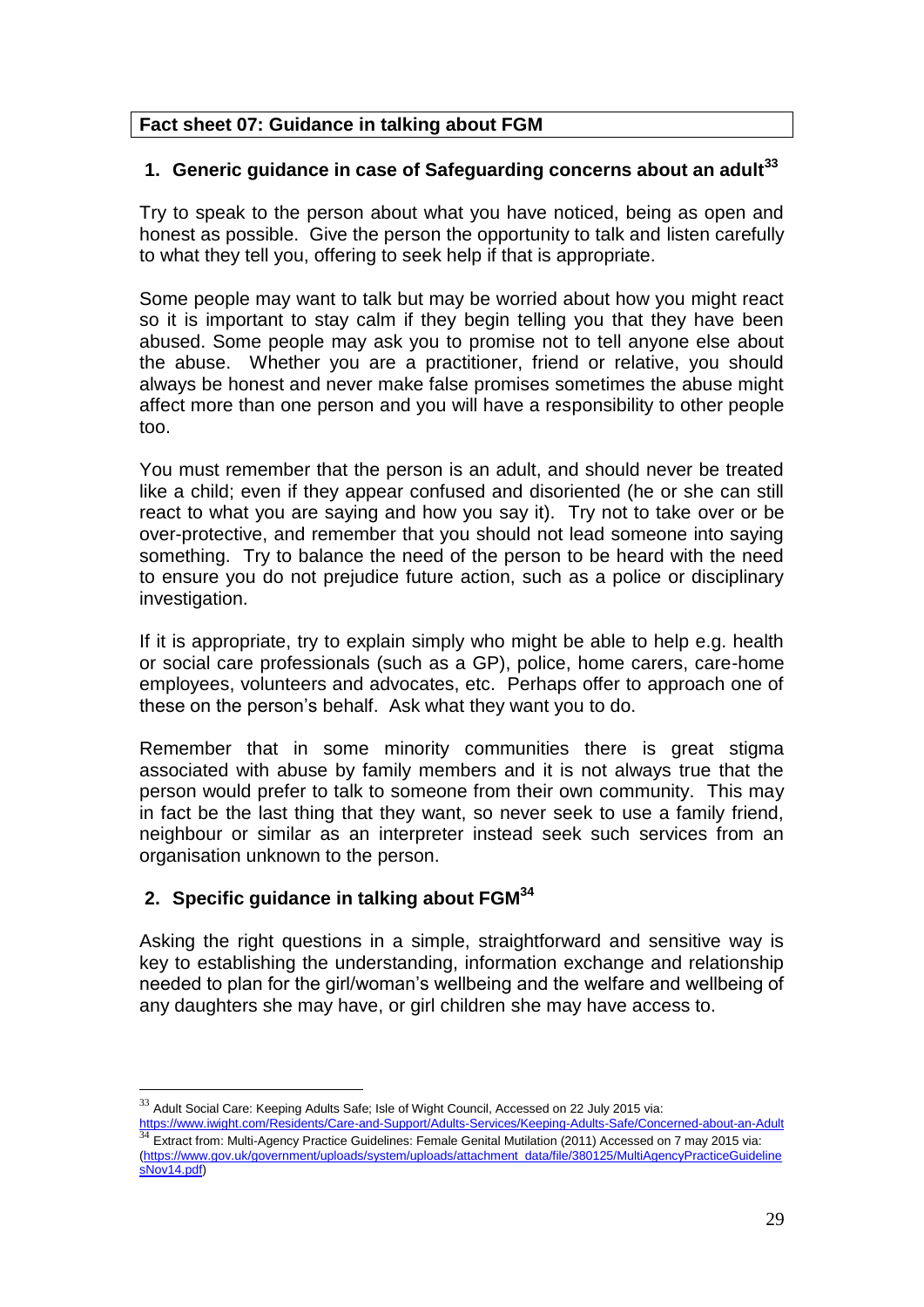If the girl/woman is from a community which traditionally practices FGM, information gathering should be approached sensitively. A question about FGM should be incorporated when the routine patient history is being taken. A female interpreter may be required. The interpreter should be appropriately trained in relation to FGM and must not be a family member.

A suitable form of words should be used, 'circumcised' is not medically correct and although 'mutilation' is the most appropriate term, it might not be understood or it may be offensive to a woman from a practising community who does not view FGM in that way. Different terminology will be culturally appropriate to the different cultures.

FGM is a complex and sensitive issue that requires professionals to approach the subject carefully.

A health professional may make an initial approach by asking a woman whether she has undergone FGM saying: 'I'm aware that in some communities women undergo some traditional operation in their genital area. Have you had FGM or have you been cut?'

To ask about infibulation health professionals can use the question: 'are you closed or open?' This may lead to the woman providing the terminology appropriate to her language/culture.

When talking about FGM, professionals should:

- ensure that a female professional is available to speak to if the girl or woman would prefer this.
- make no assumptions and give the individual time to talk and be willing to listen.
- create an opportunity for the individual to disclose, seeing the individual on their own in private.
- be sensitive to the intimate nature of the subject.
- be sensitive to the fact that the individual may be loyal to their parents.
- be non-judgemental (pointing out the illegality and health risks of the practice, but not blaming the girl or woman).
- get accurate information about the urgency of the situation if the individual is at risk of being subjected to the procedure.
- take detailed notes and record FGM in the patient's healthcare record, as well as details of any conversations.
- use simple language and ask straight forward questions such as:
	- o "Have you been closed?"
	- o "Were you circumcised?"
	- o "Have you been cut down there?"
- be direct, as indirect questions can be confusing and may only serve to compound any underlying embarrassment or discomfort that you or the patient may have.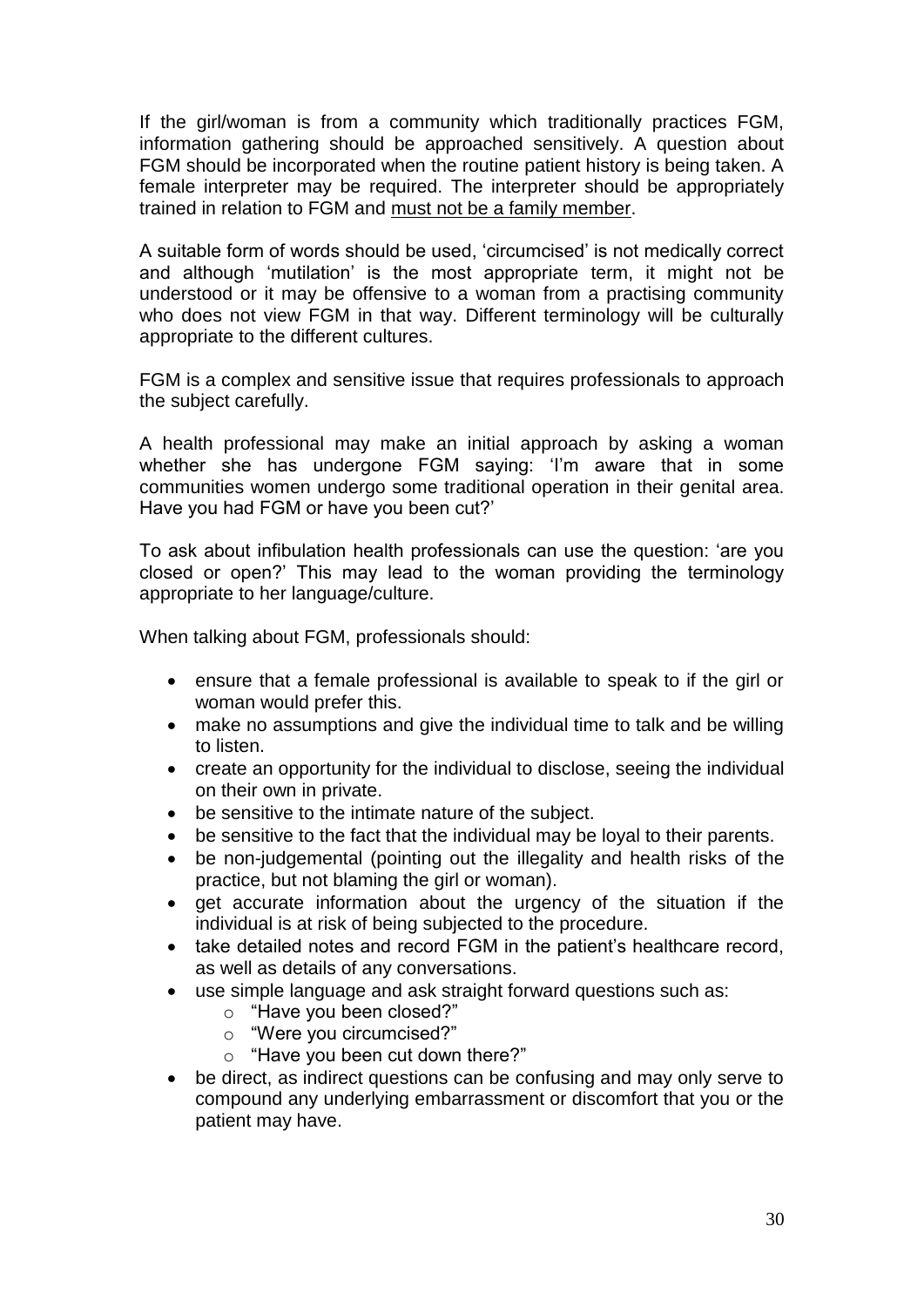- If any confusion remains, ask leading questions such as:
	- o "Do you experience any pains or difficulties during intercourse?"
	- o "Do you have any problems passing urine?"
	- o "How long does it take to pass urine?"
	- o "Do you have any pelvic pain or menstrual difficulties?"
	- o "Have you had any difficulties in childbirth?"
- give the message that the individual can come back to you at another time if they wish.
- give a very clear explanation that FGM is illegal and that the law can be used to help the family avoid FGM if/when they have daughters.
- offer support for example counselling, NHS FGM specialist clinics or literature such as "Statement Opposing FGM"

If a woman or child is accompanied by a partner or parent/relative/guardian respectively, the health and social care professional must be vigilant and aware of the signs coercion and control as detailed by the Crown Prosecution Service [http://www.cps.gov.uk/publications/equality/domestic\\_violence.html](http://www.cps.gov.uk/publications/equality/domestic_violence.html) in the Serious Crime Act 2015.

## **Safeguarding women and girls at risk of FGM**

[https://www.gov.uk/government/publications/safeguarding-women-and-girls](https://www.gov.uk/government/publications/safeguarding-women-and-girls-at-risk-of-fgm)[at-risk-of-fgm](https://www.gov.uk/government/publications/safeguarding-women-and-girls-at-risk-of-fgm)

This document provides practical help to support NHS organisations developing new safeguarding policies and procedures for female genital mutilation (FGM).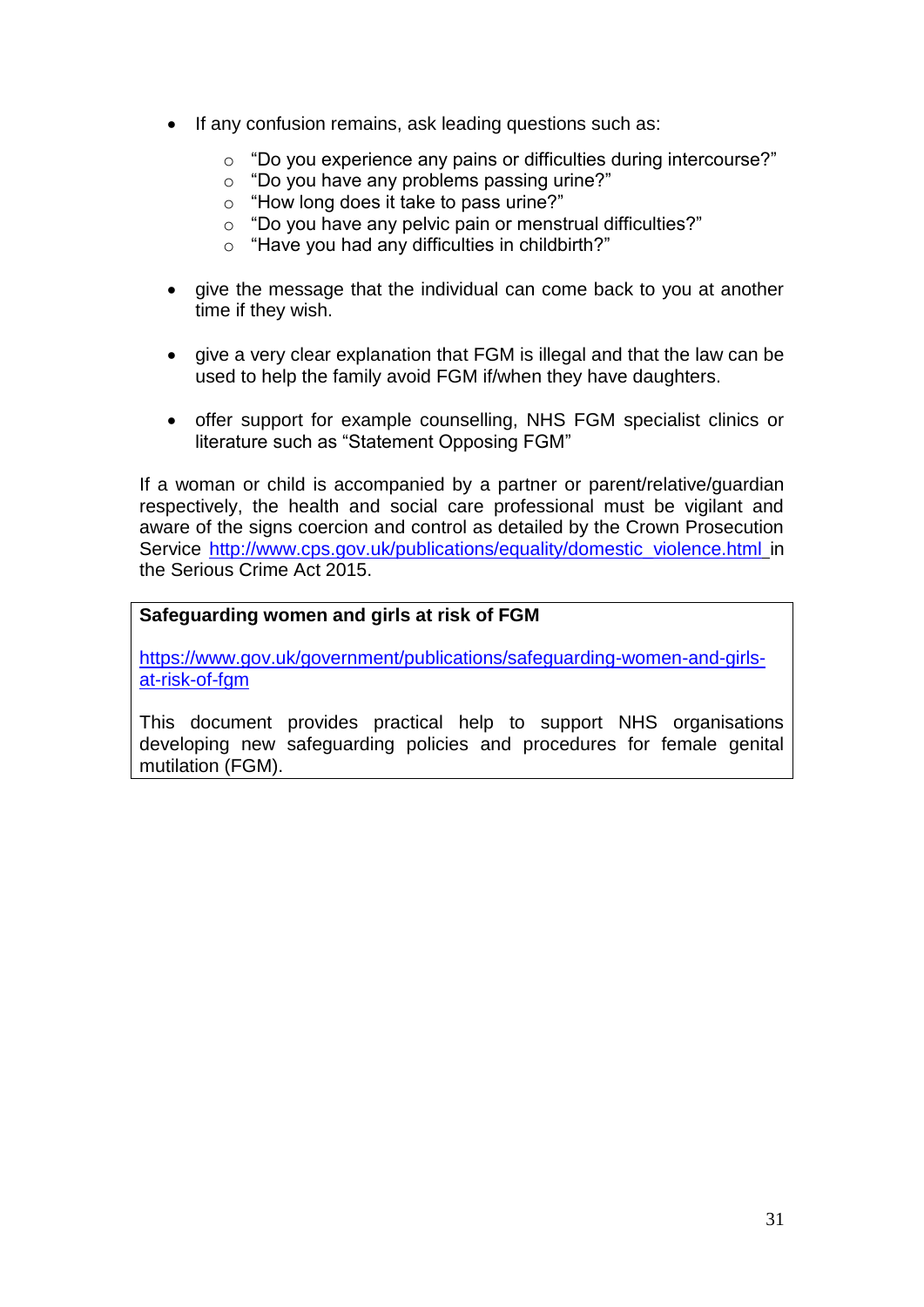## **Fact Sheet 08: Indication that FGM may have already taken place<sup>35</sup>**

- A child may spend long periods of time away from the classroom during the day with bladder or menstrual problems if she has undergone Type 3 FGM
- Noticeable behaviour changes on the girl's return could be an indication that a girl has recently undergone FGM
- Professionals also need to be vigilant to the emotional and psychological needs of children who may/are suffering the adverse consequence of the practice such as withdrawal, depression or distress
- A child may confide in a professional / ask for help
- A child requiring to be excused from physical exercise lessons without the support of her GP
- A girl or woman may have difficulty walking, sitting or standing and may even look uncomfortable.
- A girl or woman may spend longer than normal in the bathroom or toilet due to difficulties urinating. A girl may spend long periods of time away from a classroom during the day with bladder or menstrual problems.
- A girl or woman may have frequent urinary, menstrual or stomach problems.
- There may be prolonged or repeated absences from school or college.
- A prolonged absence from school or college with noticeable behaviour changes (e.g. withdrawal or depression) on the girl's return could be an indication that a girl has recently undergone FGM.
- A girl or woman may be particularly reluctant to undergo normal medical examinations.
- A girl or woman may confide in a professional.

 $\overline{a}$ 35

- A girl or woman may ask for help, but may not be explicit about the problem due to embarrassment or fear.
- A girl may talk about pain or discomfort between her legs.

[https://www.gov.uk/government/uploads/system/uploads/attachment\\_data/file/380125/MultiAgencyPracticeGuidelines](https://www.gov.uk/government/uploads/system/uploads/attachment_data/file/380125/MultiAgencyPracticeGuidelinesNov14.pdf) [Nov14.pdf](https://www.gov.uk/government/uploads/system/uploads/attachment_data/file/380125/MultiAgencyPracticeGuidelinesNov14.pdf)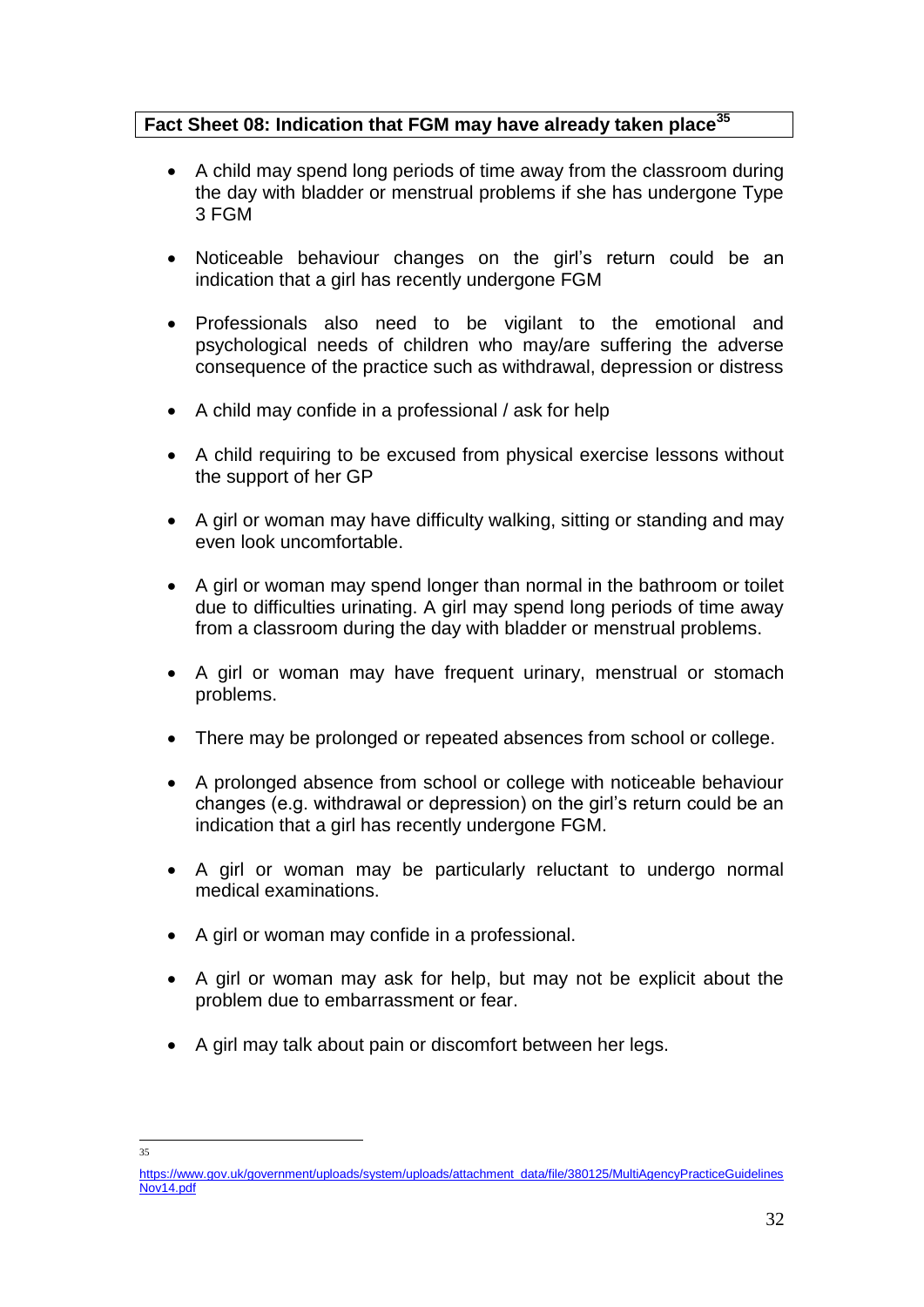# **Fact sheet 09: Appropriate professional responses to FGM**

## **A. An appropriate response to a child suspected of having undergone FGM as well as a child at risk of undergoing FGM could include:**

- Arranging for an interpreter if this is necessary and appropriate
- Creating an opportunity for the child to disclose, seeing the child on their own
- Using simple language and asking straightforward questions
- Using terminology that the child will understand e.g. the child is unlikely to view the procedure as abusive
- Being sensitive to the fact that the child will be loyal to their parents
- Giving the child time to talk
- Getting accurate information about the urgency of the situation, if the child is at risk of being subjected to the procedure
- Giving the message that the child can come back to you again

Coventry University has designed a new app to educate young people about female genital mutilation. It is endorsed by the NSPCC: <http://petals.coventry.ac.uk/>

## **B. An appropriate response by professionals who encounter a girl or woman who has undergone FGM includes:**

- Arranging for a professional interpreter and not agreeing to friends/family members interpreting on their behalf
- Being sensitive to the intimate nature of the subject
- Making no assumptions
- Asking straightforward questions
- Being willing to listen
- Being non-judgemental (condemning the practice, but not blaming the girl/woman)
- Understanding how she may feel in terms of language barriers, culture shock, that she, her partner, her family are being judged
- Giving a clear explanation that FGM is illegal and that the law can be used to help the family avoid FGM if/when they have daughters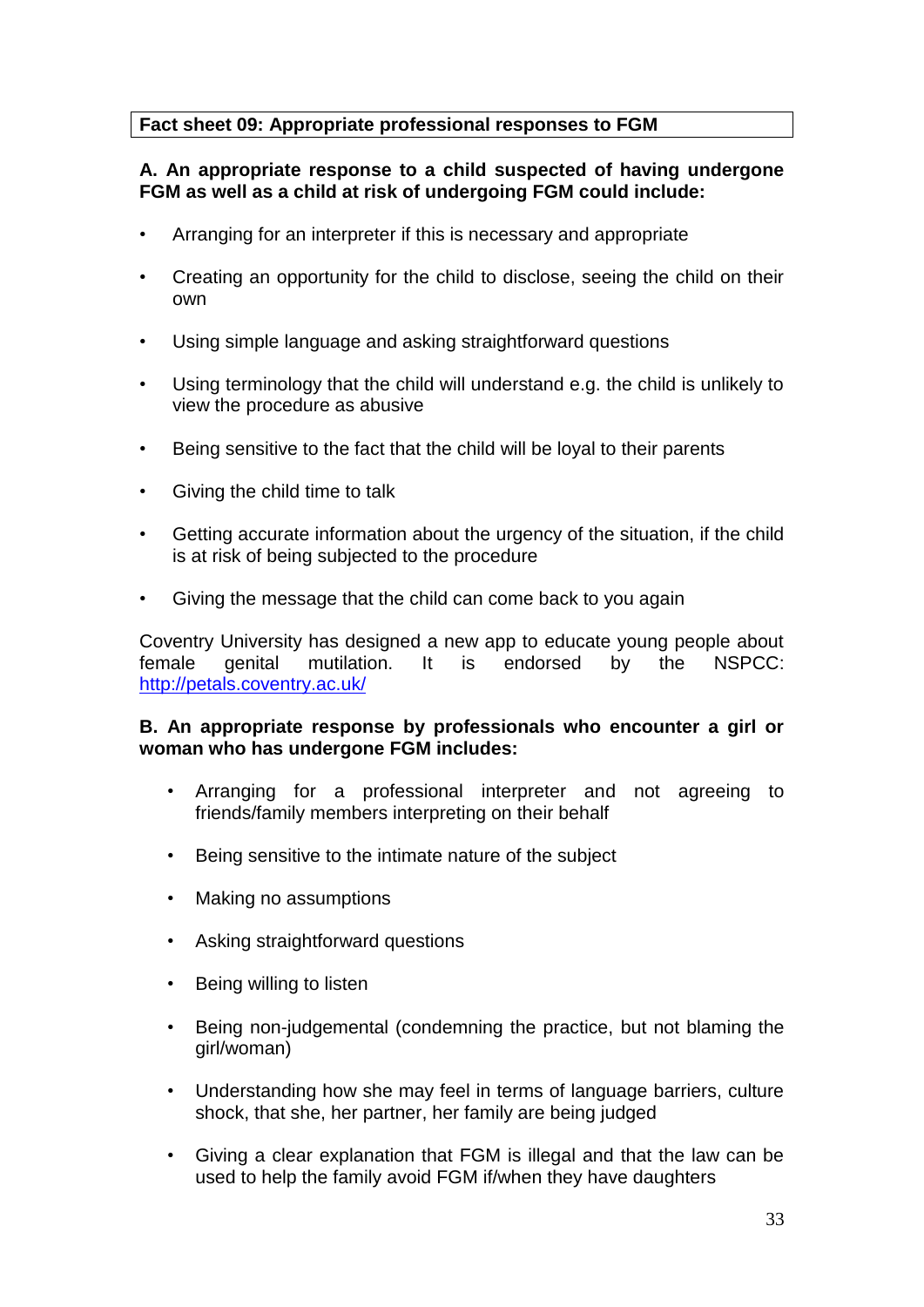## **C. Appropriate response by professionals who encounter a prospective mother who has undergone FGM includes:**

Health professionals in acute trusts should always update a patient record with whatever discussions or actions have been taken. If the patient has undergone FGM, referral to a specialist FGM clinic should always be considered. If you refer a patient to social services or the police, then this should also be recorded in the patient's health record. If a patient is identified as being at risk of FGM, then this information must be shared with the GP and health visitor, as part of safeguarding actions<sup>36</sup>.

Women with FGM Type 3 require special care during pregnancy and childbirth, especially if it is first pregnancy or the woman has had a previous caesarean section or re-infibulation took place in the past. Early antenatal registration is important in providing midwives with the opportunity to plan for this. Women may not know which type of FGM they have undergone; it is therefore best practice to examine the woman during the booking. Unfortunately many women only access services very late in their pregnancy.

# **Counselling**

All girls/women who have undergone FGM (and their boyfriends/partners or husbands) must be told that re-infibulation is against the law and will not be done under any circumstances. Each woman should be offered counselling to address how things will be different for her afterwards.

Counselling sessions should be offered and arranged, taking into account that the woman may not want to make the arrangements about it when her boyfriend/partner or husband or other family members are present. Professionals should be aware that there may be coercion and control involved which may have repercussions for the girl/ woman. Boyfriends/partners and husbands should also be offered counselling, they are usually supportive when the reality is explained to them.

Health professionals should communicate equally the disadvantages of infibulation and the benefits of remaining open after childbirth. It:

- Is more hygienic.
- Means that sex will be much more comfortable and better once both partners get used to it.
- Will make future births much easier and less risky
- Increases the likelihood of conception
- Reduces the chances of neonatal death

Once women know all the facts and the benefits of remaining open most of them are happy to remain so. Health professionals should not, however assume that this means that the woman will be more able to resist the

 $\overline{a}$ <sup>36</sup> Ibid 15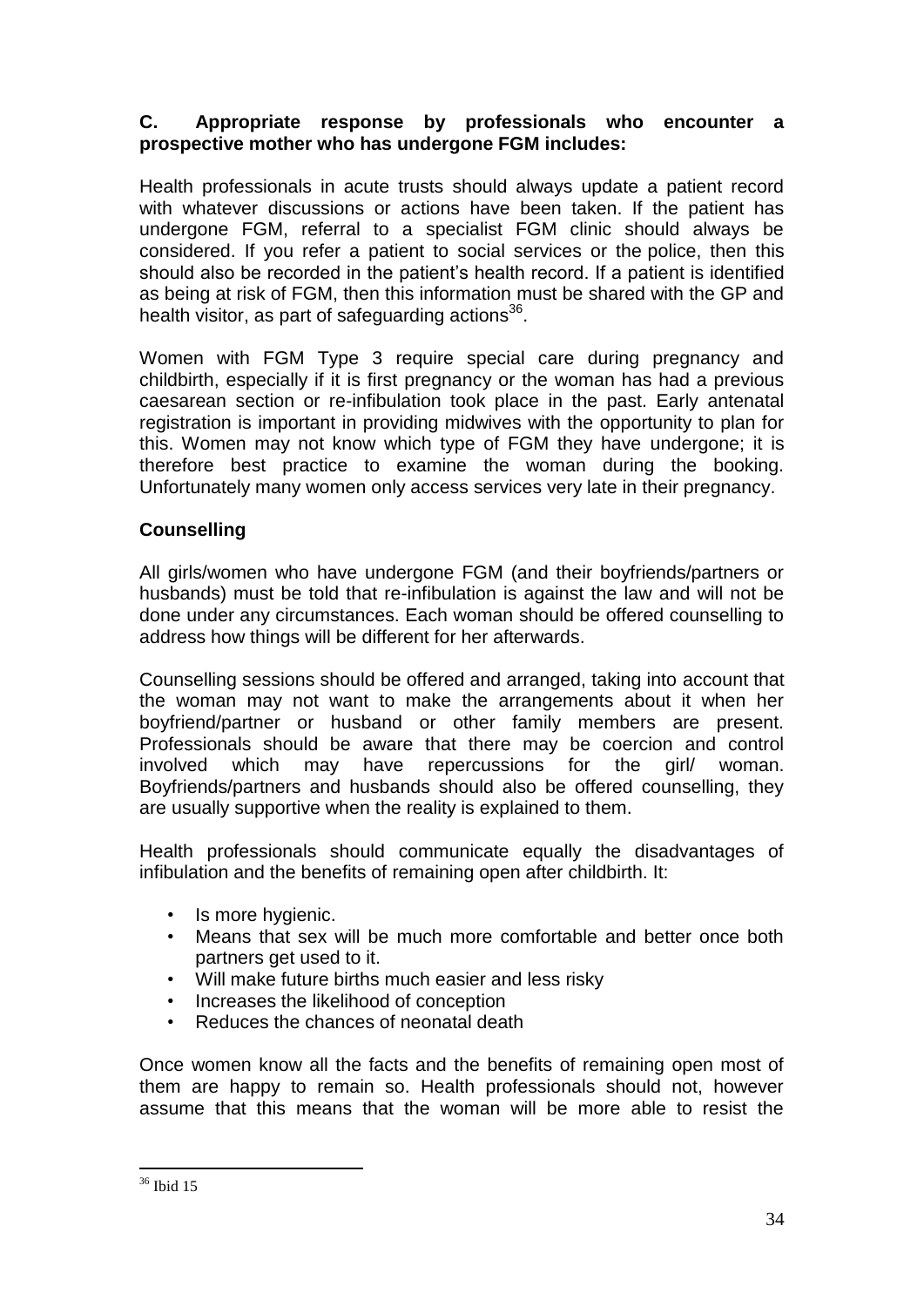pressure from the community to subject any daughter/s she may have to FGM.

## **Additional resources**

Information from the Department for Education about safeguarding children can be found at<https://www.gov.uk/childrens-services/safeguarding-children>

A Department of Health DVD about FGM can be also ordered by emailing [fgm@dh.gsi.gov.uk](mailto:fgm@dh.gsi.gov.uk)

The FGM National Clinical Group has produced an educational DVD which clearly instructs and shows doctors, midwives and nurses how to undertake de-infibulation. This can be ordered from the group's website: [www.fgmnationalgroup.org](http://www.fgmnationalgroup.org/)

An NHS Choices FGM page containing information and support for frontline professionals and members of the public who are concerned about the practice and are seeking advice. www.nhs.uk/fam

NHS organisations and professionals can access an FGM e-learning programme on the eLearning for Healthcare website, [www.e-lfh.org.uk,](http://www.e-lfh.org.uk/) consisting of 5 sessions providing training on all aspects of FGM and standard care provision principles.

Professionals, civil society partners and members of the public can request copies of the government's leaflets, posters and latest DVD about FGM from: [FGMEnquiries@homeoffice.gsi.gov.uk](mailto:FGMEnquiries@homeoffice.gsi.gov.uk)

The government's FGM unit can offer advice and support to local areas who would like to strengthen or develop their work on tackling FGM. To contact the FGM unit, please email: [FGMEnquiries@homeoffice.gsi.gov.uk](mailto:FGMEnquiries@homeoffice.gsi.gov.uk)

More information on the role of the FGM unit can be found at: <https://www.gov.uk/government/collections/female-genital-mutilation>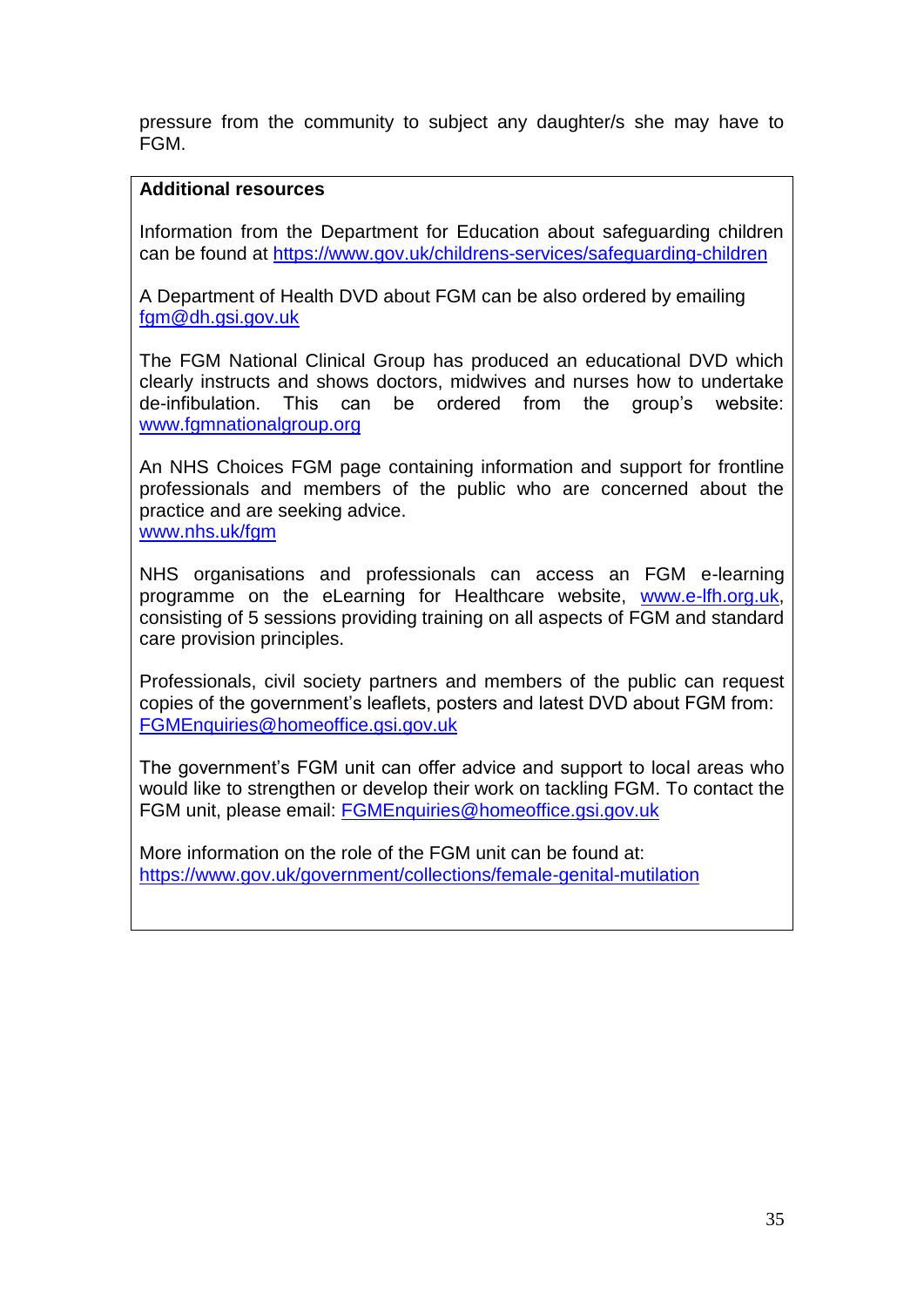# **Fact sheet 10: Current requirements on NHS staff in reporting FGM.**

It is now mandatory to record FGM in a patient's healthcare record:

Following publication of the Data Standard on 2nd April 2014, it became mandatory for any NHS healthcare professional to record (write down) within a patient's clinical record if they identify through the delivery of healthcare services that a woman or girl has had FGM.

For Acute Trusts from September 2014, it became mandatory to collate and submit basic anonymised details about the number of patients treated who have had FGM to the Department of Health every month. The first report of this anonymised data, reporting on the data from September, was published on 16th October and is available on the Health and Social Care Information Centre website.

There is no requirement to ask every girl and woman whether they have had FGM. The requirement is to record FGM in a patient's healthcare record only if and when it is identified during the delivery of any NHS healthcare. Professionals are reminded to be aware of the risk factors, including country of origin (see multi-agency guidelines for list of countries), and to use their professional judgement to decide when to ask the patient if they have had FGM.

It remains best practice to share information between healthcare professionals to support the ongoing provision of care and efforts to safeguard women and girls against FGM. For example, after a woman has given birth, it is best practice to include information about her FGM status in the discharge summary record sent to the GP and Health Visitor, and to include that there is a family history of FGM within the Personal Child Health Record (PCHR), often called the 'red book'.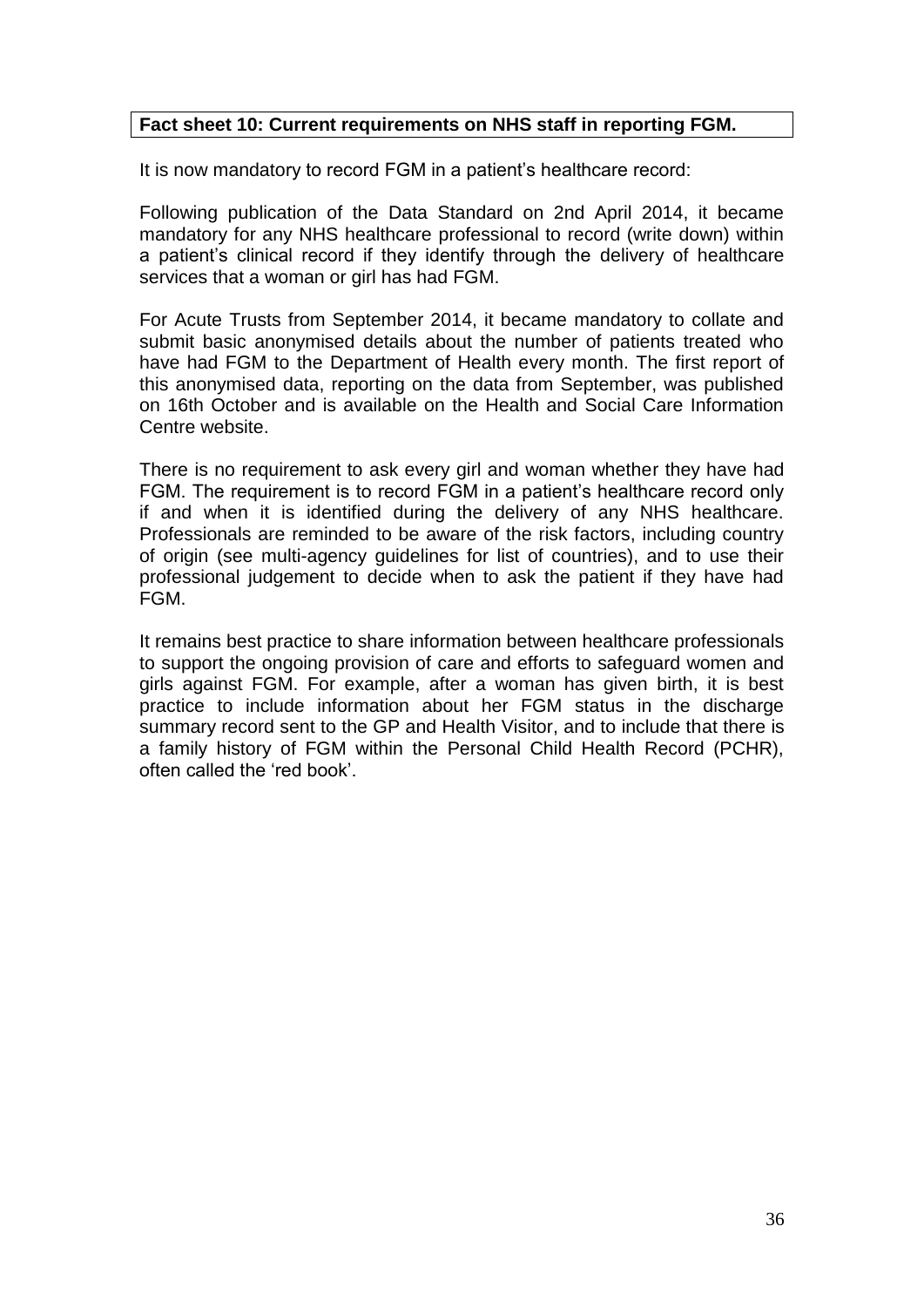#### **Fact sheet 11: Procedure for reporting FGM concerns to social services or the police**

There has been confusion around when health professionals should refer girls and women with FGM to other agencies.

## **Children and vulnerable adults:**

FGM is child abuse. If any child (under-18s) or vulnerable adult in your care has symptoms or signs of FGM, or if you have good reason to suspect they are at risk of FGM having considered their family history or other relevant factors, they must be referred using standard existing safeguarding procedures, as with all other instances of child abuse.

This is initially often to the local Children's Services or the Multi-Agency Safeguarding Hub, though local arrangements may be in place. Additionally, when a patient is identified as being at risk of FGM, this information must be shared with the GP and health visitor as part of safeguarding actions (See section 47 of the 1989 Children Act).

## **Adults:**

There is no requirement for automatic referral of adult women with FGM to adult social services or the police. Healthcare professionals should be aware that a disclosure may be the first time that a woman has discussed her FGM with anyone. Referral to the police must not be introduced as an automatic response when identifying adult women with FGM, and each case must continue to be individually assessed.

The healthcare professional should seek to support women by offering referral to community groups for support, clinical intervention or other services as appropriate, for example through an NHS FGM clinic. The wishes of the woman must be respected at all times. If she is pregnant, the welfare of her unborn child or others in her extended family must also be considered at this point as they are potentially at risk and action must be taken accordingly.

## **In both of the scenarios above, please follow the revised HMG FGM multi-agency guidelines.**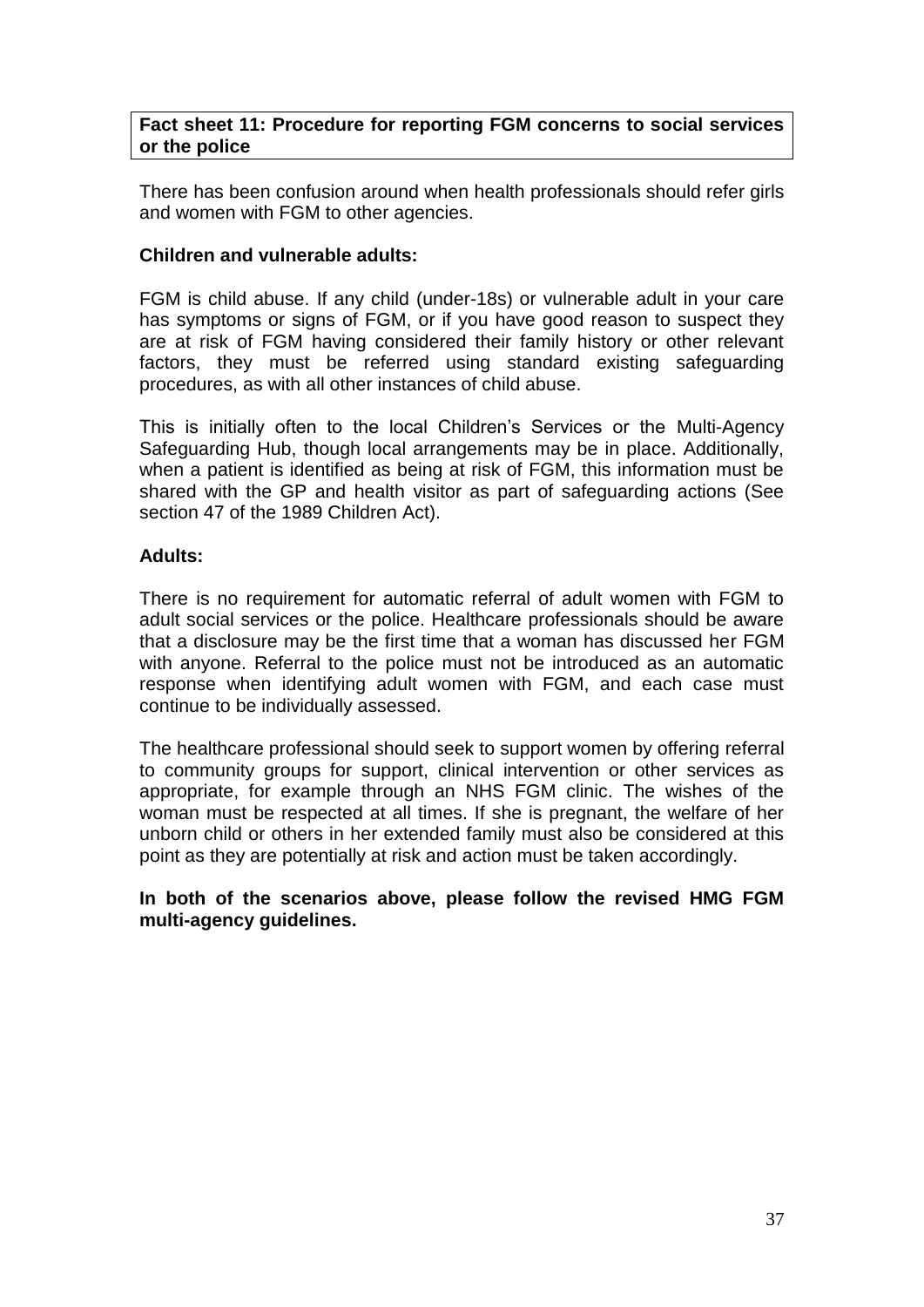## **Factsheet 12: FGM Enhanced Dataset <sup>37</sup>**

#### **Patient identifiable data**

The FGM Enhanced Dataset is being undertaken under Directions for the Department of Health (DH). This provides the legal basis for collecting patient identifiable data without explicit patient consent. To read the Directions visit the DH website(Opens in a new window).

HSCIC complies with all national standards regarding data security and confidentiality. Full details are available at: http://systems.hscic.gov.uk/infogov/confidentiality.

No patient identifiable data will be published, and to further prevent individual patient identification small numbers of aggregate numbers will be suppressed. De-identified aggregate data will be published as an official statistic, complying with UK Statistics Authority rules.

De-identified data will also be used to support the DH and NHSE programme of FGM prevention. The data will be collected to improve the NHS response to FGM and to help commission the services to support women who have experienced FGM, and safeguarding for girls at risk of FGM.

#### **Patient objections**

Explicit patient consent is not required (see above) but women and girls should be advised that information about their FGM will be submitted to the FGM Enhanced Dataset. DH has provided a patient leaflet for this purpose which can be ordered from the DH website (add link? Add page reference?)

Women and girls wishing to object to their FGM information being used in the FGM Enhanced Dataset should email: enquiries@hscic.gov.uk

#### **How is the data collected?**

All data for the FGM Enhanced Dataset is submitted via the HSCIC Clinical Audit Platform<http://www.hscic.gov.uk/clinicalauditplatform> (CAP). Data can be submitted directly into CAP or via CSV file upload. The CSV specification can be found within Excel Dataset file.

GPs and trusts can register to access CAP by completing the User Registration Form found under User Documents to the right of this page. Once registered, users can access CAP by clicking on this link: <https://clinicalaudit.hscic.gov.uk/fgm>

 $\overline{a}$ <sup>37</sup> Source: Female Genital Mutilation Datasets; Health and Social Care Information Centre, (2015) accessed on 23/07/15 via:<http://www.hscic.gov.uk/fgm>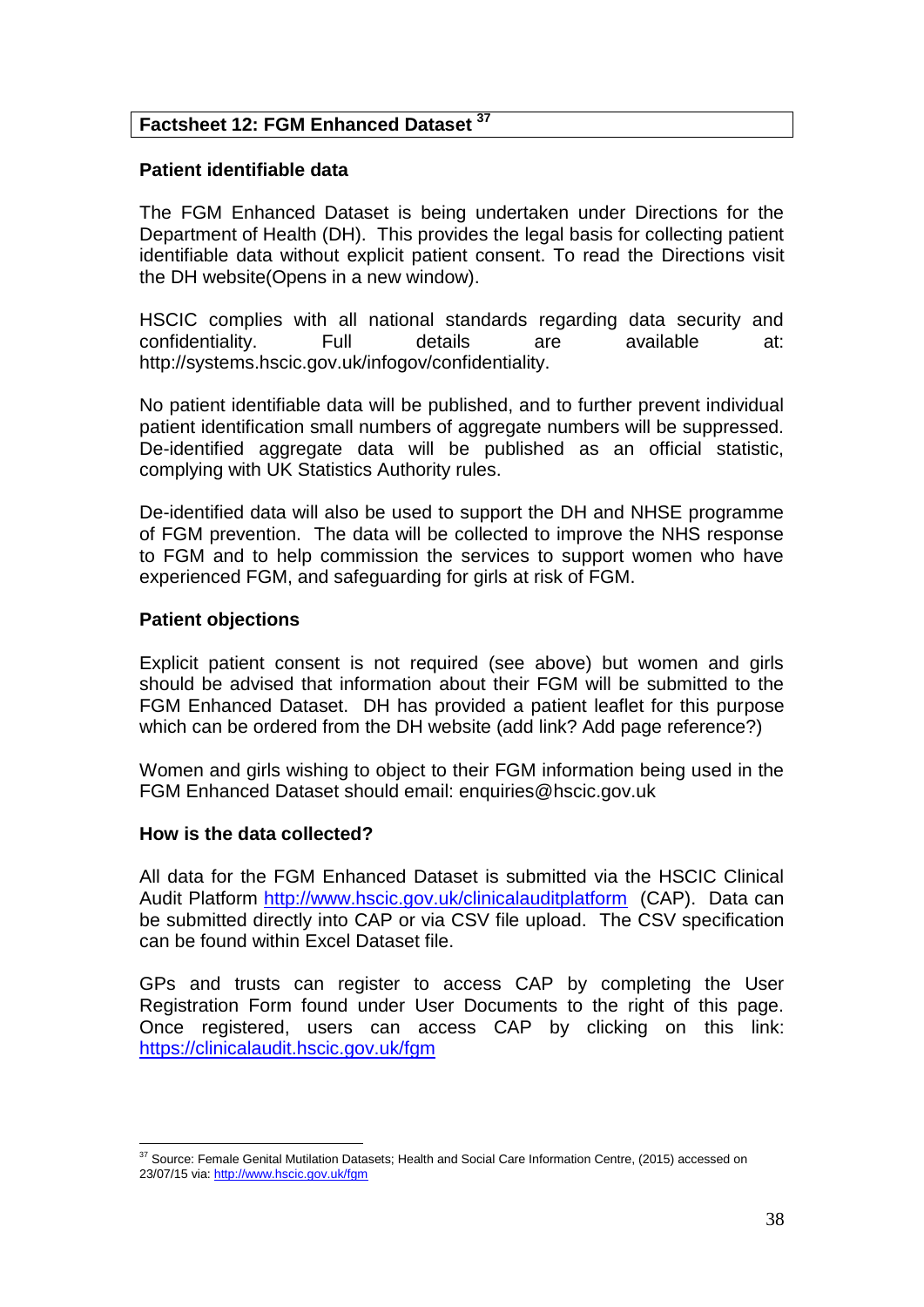## **How to Participate**

Mental health trusts and GPs within areas identified by the Prevalence Dataset as having a prevalence of FGM are required to collect and submit data from 1 June 2015.

Reporting is quarterly and organisations have a month to submit their data before the extract for the report is taken.

#### **Publications**

For the FGM Enhanced Dataset, the HSCIC is publishing quarterly reports based on quarterly extractions from the data collection system, which will be published as an official statistic.

## **Additional resources**

For further information or if you have a query please contact the Health and Social Care Information Centre's Contact Centre on 0300 303 5678 or alternatively email [enquiries@hscic.gov.uk](mailto:enquiries@hscic.gov.uk) (please include 'FGM' in the subject line)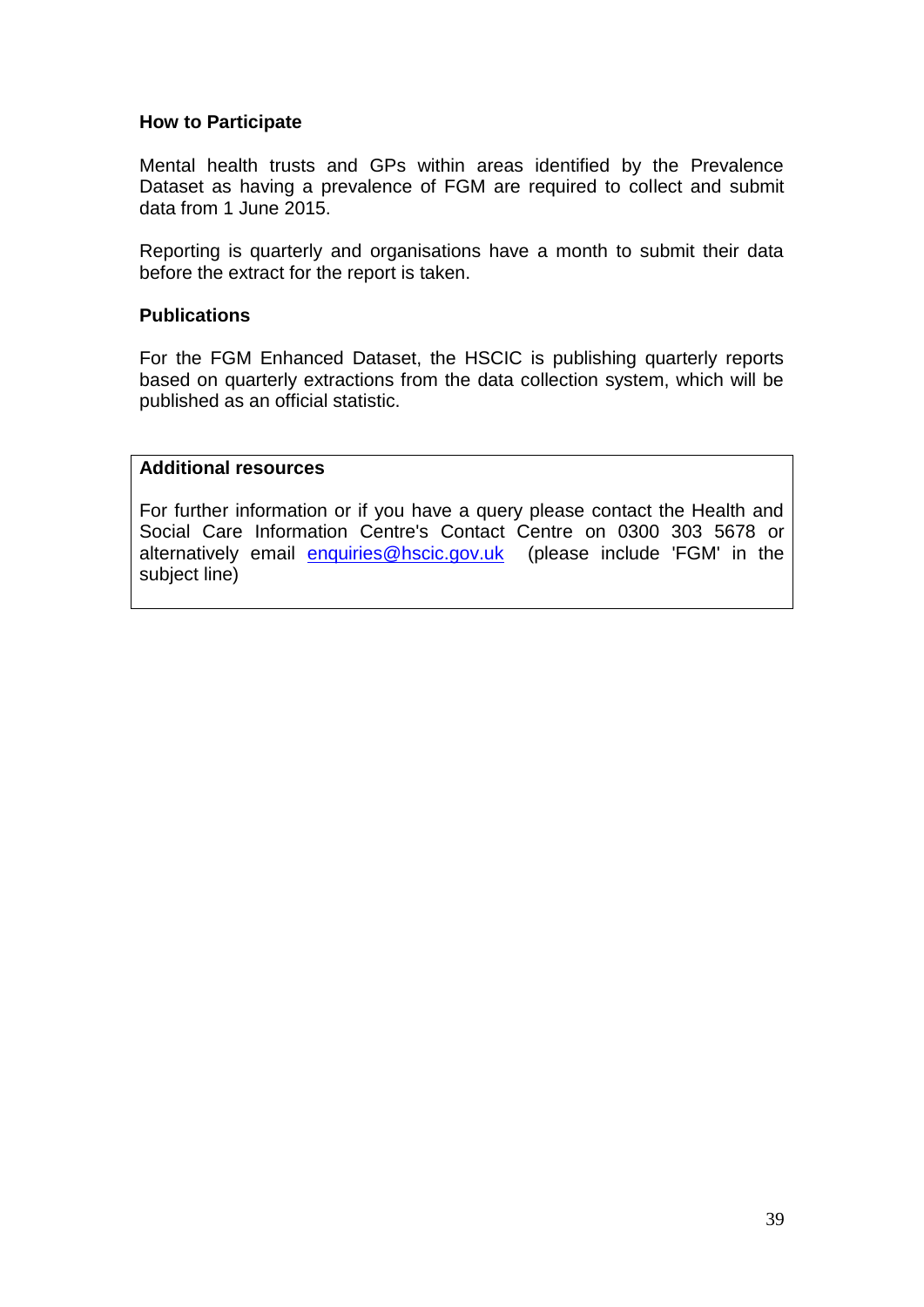#### **APPENDIX 01: MATERIALS AVAILABLE ABOUT FGM: GUIDANCE AND GUIDELINES FOR PROFESSIONALS<sup>38</sup>**

#### **All partners to look at this material and remove any redundant policy, add missing guidelines and resources.**

The following list is not designed to be an exhaustive list of all applicable publications. Professionals should consult the relevant professional bodies and agencies for the up to date guidance.

#### **All Wales Child Protection Procedures Review**

Group (2005) All Wales ACPC Female Genital Mutilation Protocol 2005

#### **Association of Chief Police Officers (2005)**

Guidance on Investigating Child Abuse and Safeguarding Children

#### **Department for Children, Schools and Families**

(2010) Working Together to Safeguard Children: A Guide to Inter-Agency Working to Safeguard and Promote the Welfare of Children

#### **British Medical Association (2006) Female**

Genital Mutilation – Caring for Patients and Child Protection

#### **General Medical Council (2006)**

Raising Concerns about Patient Safety

## **General Medical Council (2007)**

0–18 Years: Guidance for All Doctors

## **General Medical Council (2008)**

Consent: Patients and Doctors Making Decisions Together

#### **General Medical Council (2009)**

**Confidentiality** 

 $\overline{a}$ 

**HM Government (2006)**  What To Do If You Are Worried A Child Is Being Abused

#### **HM Government (2009)**

Multi-Agency Practice Guidelines: Handling Cases of Forced Marriage

## **HM Government (2010)**

Call to End Violence against Women and Girls

 $38$  Extracted from: Multi-Agency Practice Guidelines: Female Genital Mutilation (2014) accessed on 11/06/15 via: [https://www.gov.uk/government/uploads/system/uploads/attachment\\_data/file/380125/MultiAgencyPracticeGuidelines](https://www.gov.uk/government/uploads/system/uploads/attachment_data/file/380125/MultiAgencyPracticeGuidelinesNov14.pdf) [Nov14.pdf](https://www.gov.uk/government/uploads/system/uploads/attachment_data/file/380125/MultiAgencyPracticeGuidelinesNov14.pdf)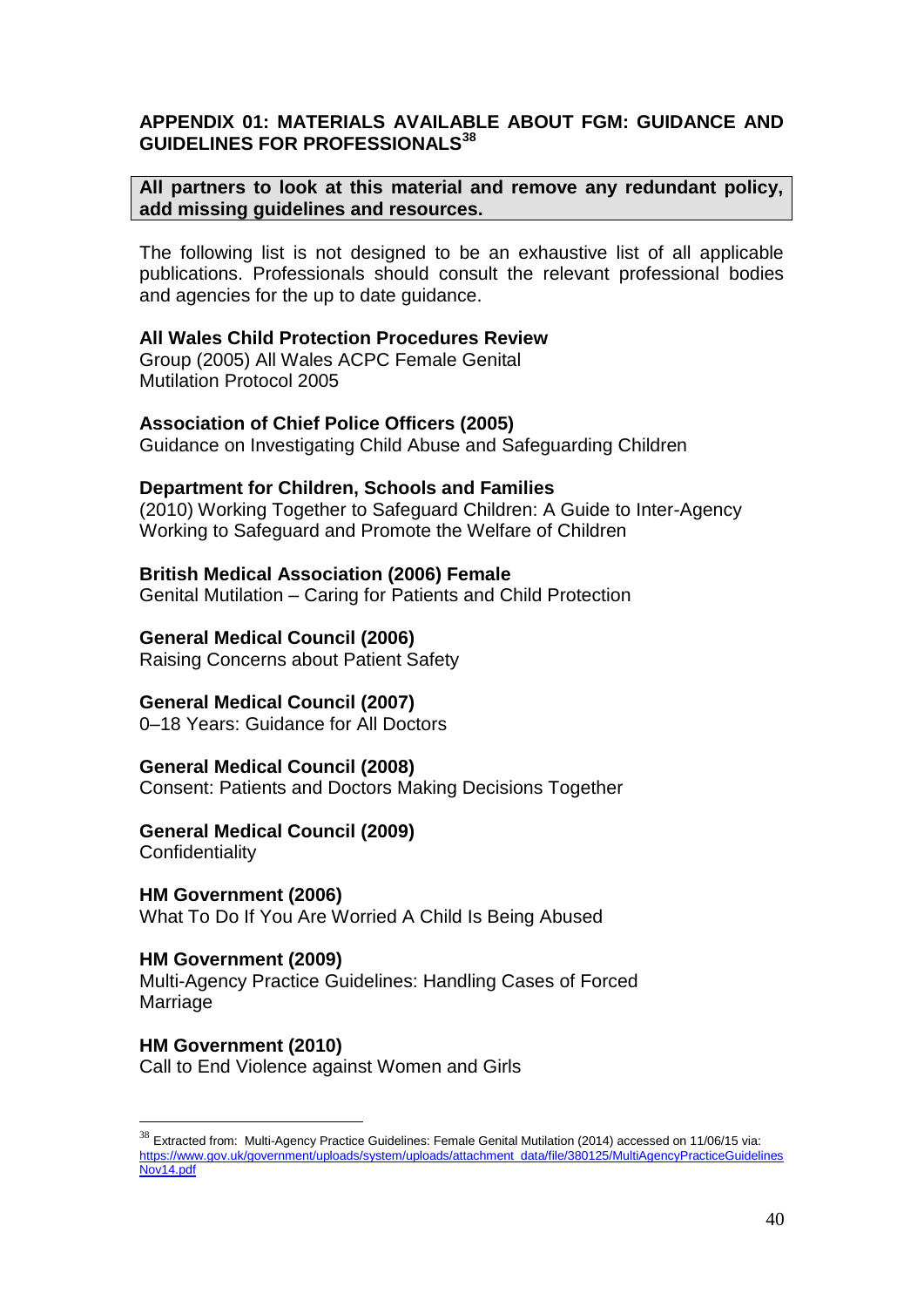#### **Standardisation Committee for Care Information (2014)**

Female Genital Mutilation Prevalence Dataset;

#### **Nursing and Midwifery Council (2008)**

The Code: Standards of Conduct, Performance and Ethics for Nurses and **Midwives** 

#### **Royal College of Midwives, Royal College of Nursing, Royal College of Obstetricians and Gynaecologists, Equality Now, UNITE (2013)**

Intercollegiate Guidelines Tackling FGM in the UK - Intercollegiate recommendations for identifying, recording and reporting. (2013)

#### **Royal College of Midwives (2011)**

RCM Position Statement: Female Genital Mutilation

#### **Royal College of Midwives (2011)**

Guidance for Midwives

#### **Royal College of Nursing (2006)**

Female Genital Mutilation – An RCN Educational

#### **Resource for Nursing and Midwifery Staff - Royal College of Obstetricians and Gynaecologists (2009)**

Green-top Guideline No. 53 – Female Genital Mutilation and its Management

#### **Welsh Assembly Government (2004)**

Safeguarding Children: Working Together to Safeguard Children Under the Children Act 2004

## **BOOKS / LITERATURE ABOUT FGM**

Comfort Momoh Female Genital Mutilation (ISBN 9781857756937)

Waris Dirie Desert Flower (ISBN 9780688158231)

Layli Miller Bashir and Fauziya assindja Do They Hear You When You Cry? (ISBN 9780553505634)

Alice Walker Possessing the Secret of Joy (ISBN 9780671789428 )

Tasmin Bradley Women, Violence and Tradition: Taking FGM and other practices to a secular state (ISBN 9781848139589)

Susannah Carlton, Biting The Stick (ISBN 9781497363489)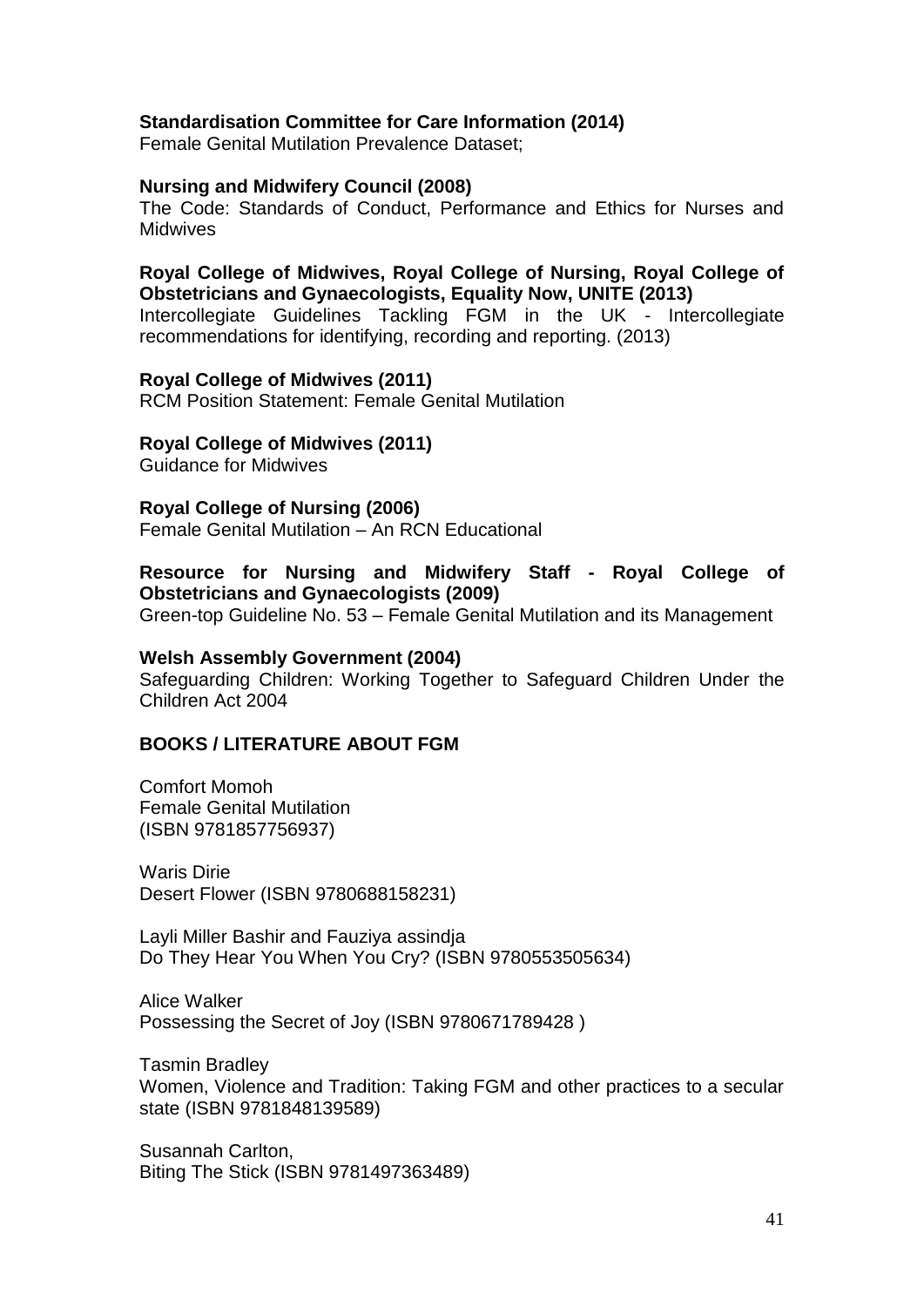Gerry, F (2014) Let's talk about vaginas - female genital mutilation: the failure of international obligations and how to end an abusive cultural tradition. Griffith Journal of Law and Human Dignity. Women and Violence 2014 Special Issue. [http://www.halsburyslawexchange.co.uk/wp](http://www.halsburyslawexchange.co.uk/wp-content/uploads/2015/03/GJLHD-Gerry-Female-Genital-Mutilation.pdf)[content/uploads/2015/03/GJLHD-Gerry-Female-Genital-Mutilation.pdf](http://www.halsburyslawexchange.co.uk/wp-content/uploads/2015/03/GJLHD-Gerry-Female-Genital-Mutilation.pdf)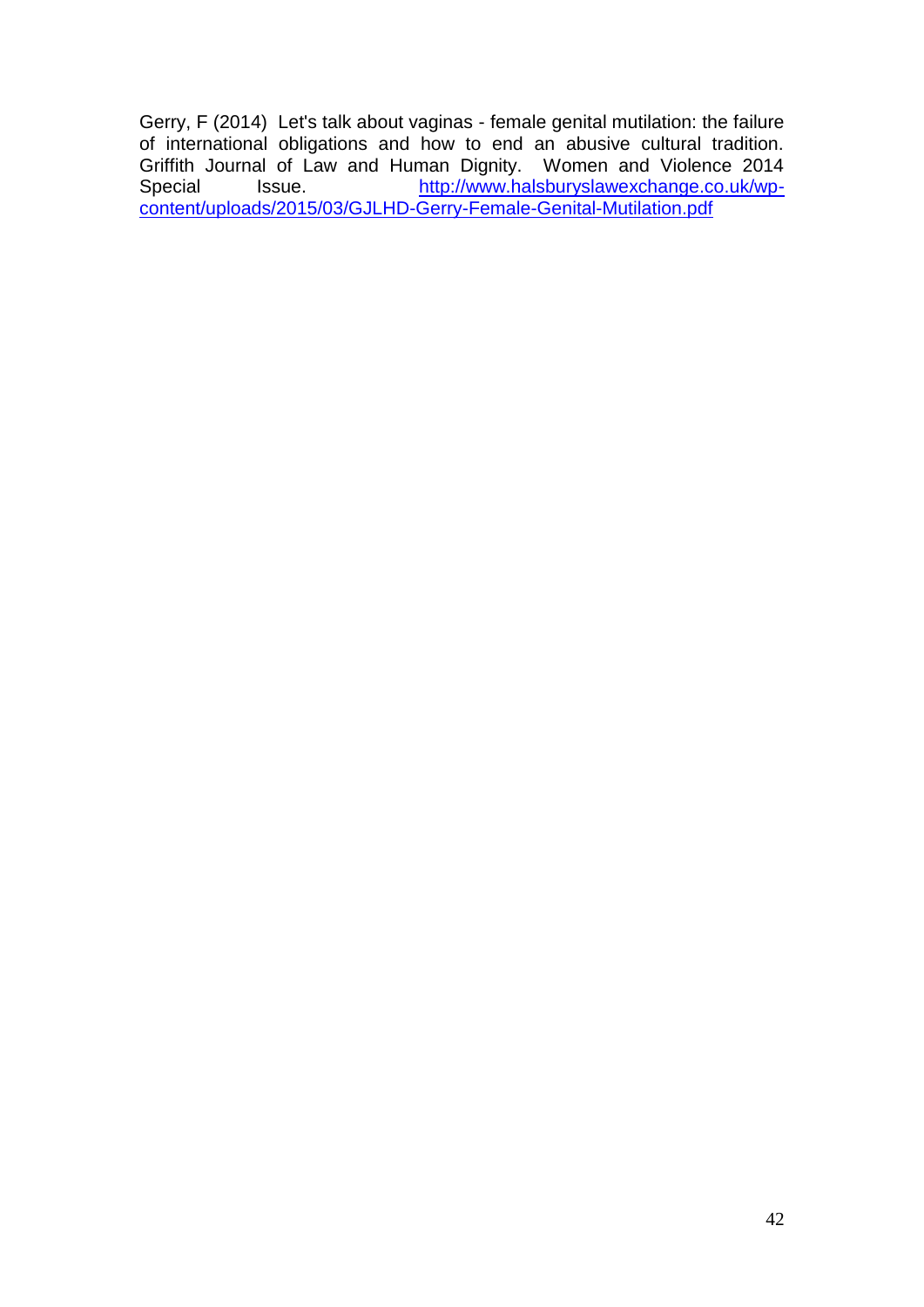# **APPENDIX 02: RISK ASSESSMENT FOR FEMALE GENITAL MUTILATION/CUTTING**

This checklist includes factors/indicators that can suggest an increased risk of FGM being performed. This checklist is not exhaustive and professional judgement is needed to fully assess the risk to the individual child. Consideration should be given to the suitability of completing this form with the parents and not just the mother/ Female carer.

| Please explain that the purpose of asking these questions is for<br>the safety and protection of the individual concerned.<br>Tick if the factor is present, comments can be added below.<br>If the information is provided by a third party please indicate<br>source in right hand column. |                                                                                                                                                                                        | <b>Red</b><br>(Yes) | <b>Amber</b><br>(Suspected) | <b>Green</b><br>(No) | Third<br>party<br>Source<br>(clarify) |
|----------------------------------------------------------------------------------------------------------------------------------------------------------------------------------------------------------------------------------------------------------------------------------------------|----------------------------------------------------------------------------------------------------------------------------------------------------------------------------------------|---------------------|-----------------------------|----------------------|---------------------------------------|
|                                                                                                                                                                                                                                                                                              | Score as HIGH RISK if answering 'YES' to any questions 1-8<br><b>Submit with referral to Safeguarding</b>                                                                              |                     |                             |                      |                                       |
| $\mathbf{1}$                                                                                                                                                                                                                                                                                 | Has the child disclosed that they are afraid of FGM/C or<br>made a non-specific request for help due to concerns<br>regarding personal safety, shame or dishonour to the family?       |                     |                             |                      |                                       |
| $\overline{2}$                                                                                                                                                                                                                                                                               | Has the child disclosed that they are having a special occasion<br>where they are going to 'become a woman'?                                                                           |                     |                             |                      |                                       |
| 3                                                                                                                                                                                                                                                                                            | Has the child or family member informed someone that<br>FGM/C is to be performed soon?                                                                                                 |                     |                             |                      |                                       |
| 4                                                                                                                                                                                                                                                                                            | Is a family member/friend expressing concern that FGM/C<br>may be performed when the child is born?                                                                                    |                     |                             |                      |                                       |
| 5                                                                                                                                                                                                                                                                                            | Have the child's siblings or close female minor relatives had<br>FGM/C performed?<br>How is this known and when was it performed?<br>Comment:-                                         |                     |                             |                      |                                       |
| 6                                                                                                                                                                                                                                                                                            | Has reinfibulation been performed or requested?                                                                                                                                        |                     |                             |                      |                                       |
| $\overline{\mathbf{z}}$                                                                                                                                                                                                                                                                      | Does the mother or father have strong familial ties to a<br>community where FGM/C is practised and are feeling<br>pressurised by the family or community for FGM/C to be<br>performed? |                     |                             |                      |                                       |
| 8                                                                                                                                                                                                                                                                                            | Have arrangements been made for the child to travel to a<br>high-risk country where FGM/C is performed? (When, where,<br>flight booked, any other details)<br>Comment:-                |                     |                             |                      |                                       |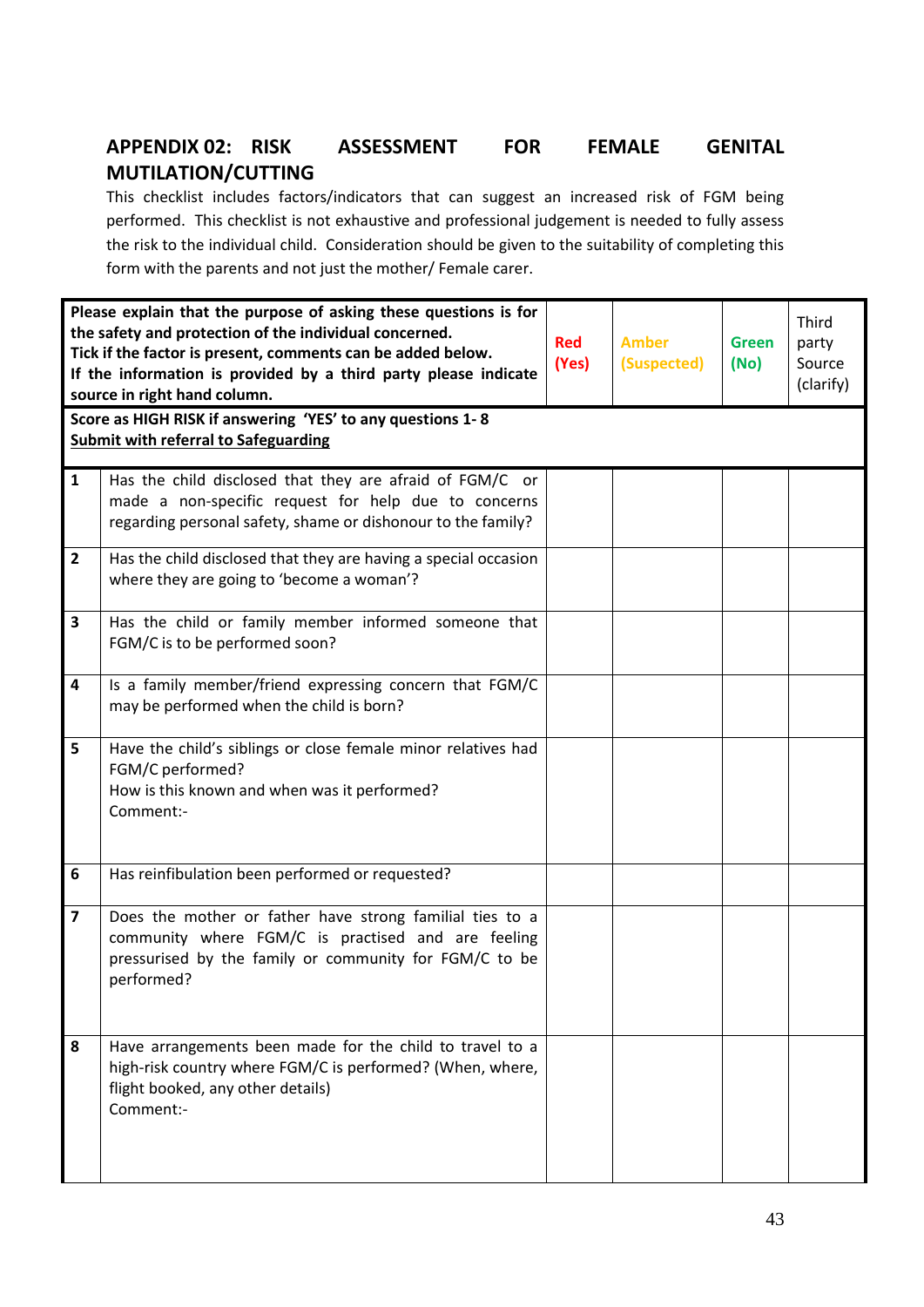| Score as MEDIUM RISK if answering 'YES' to any questions $9 - 13$   |                                                                                                                                       | <b>Red</b><br>(Yes) | <b>Amber</b><br>(Suspected) | <b>Green</b><br>(No) | Third<br>party<br>Source<br>(clarify) |
|---------------------------------------------------------------------|---------------------------------------------------------------------------------------------------------------------------------------|---------------------|-----------------------------|----------------------|---------------------------------------|
| 9                                                                   | Has the mother or other significant female adult been subject<br>to FGM/C?<br>How is this known? (Who, when & what age?)<br>Comment:- |                     |                             |                      |                                       |
| 10                                                                  | Is the mother or father originally from a high risk country<br>where FGM/C is performed?                                              |                     |                             |                      |                                       |
| 11                                                                  | Is an older female relative visiting from a country or<br>community when FGM/C is commonly practised?                                 |                     |                             |                      |                                       |
| 12                                                                  | Have other family members been forced to marry or reported<br>missing? (Name, relationship, age, when & where?)<br>Comment:-          |                     |                             |                      |                                       |
| 13                                                                  | Has the child had behaviour change (anxious, withdrawn,<br>depressed mood) at school prior to a school holiday or known<br>travel?    |                     |                             |                      |                                       |
| Score as STANDARD RISK if answering 'YES' to any questions<br>14-23 |                                                                                                                                       | <b>Red</b><br>(Yes) | <b>Amber</b><br>(Suspected) | <b>Green</b><br>(No) | Third<br>party<br>Source<br>(clarify) |
| 14                                                                  | Has the mother cancelled/not attended<br>her<br>own<br>visits/appointments with a health professional on more than<br>one occasion?   |                     |                             |                      |                                       |
| 15                                                                  | Has the child not been brought to visits/ appointments with a<br>health professional on more than one occasion?                       |                     |                             |                      |                                       |
| 16                                                                  | Do the parents avoid removing nappies etc. during health<br>appointments/visits?                                                      |                     |                             |                      |                                       |
| 17                                                                  | Has the child been presented to primary care with vague<br>non-specific symptoms, obvious symptoms or anxiety?                        |                     |                             |                      |                                       |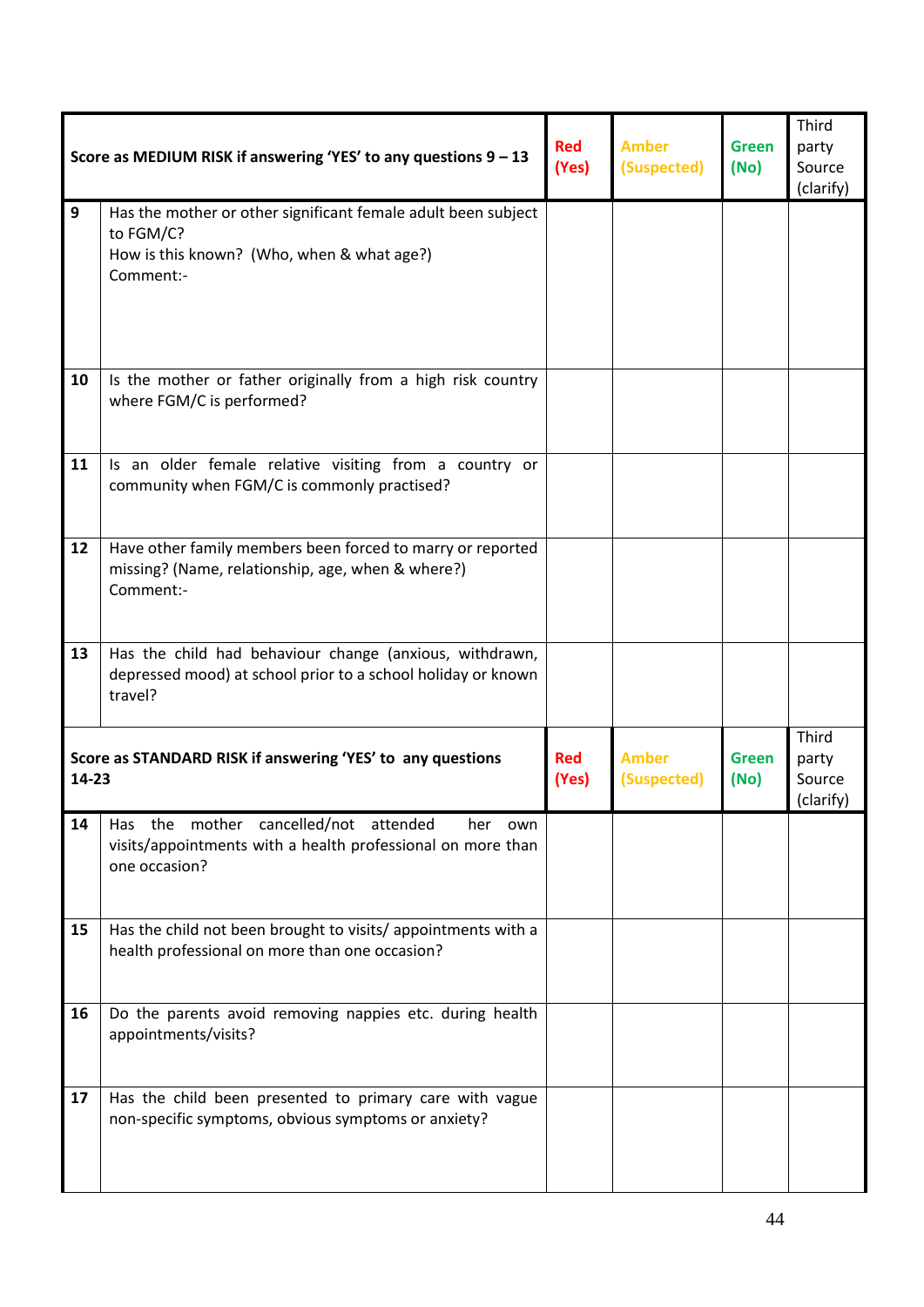| 18 | Has the child attempted to run away from home?                                                   |  |  |
|----|--------------------------------------------------------------------------------------------------|--|--|
|    |                                                                                                  |  |  |
| 19 | Has the child been missing or reported missing?                                                  |  |  |
|    |                                                                                                  |  |  |
| 20 | Has the child self- harmed or attempted suicide?                                                 |  |  |
|    |                                                                                                  |  |  |
| 21 | Has the child been withdrawn from PSHE or PSE lessons?                                           |  |  |
|    |                                                                                                  |  |  |
| 22 | Does the mother/female carer feel safe and empowered to<br>make decisions regarding the children |  |  |
|    |                                                                                                  |  |  |
| 23 | Are there any other risks or vulnerabilities that need<br>addressing?                            |  |  |
|    | What actions have you taken?                                                                     |  |  |
|    | Comment:-                                                                                        |  |  |
|    |                                                                                                  |  |  |
|    |                                                                                                  |  |  |
|    |                                                                                                  |  |  |
|    |                                                                                                  |  |  |

## **Comments, professional judgement/family views**

( For example does the mother understand/speak English, do the family socialise outside their own community or access non essential services in the mainstream community)

**Name of Professional Date Date Agency/Address/Tel. No.**